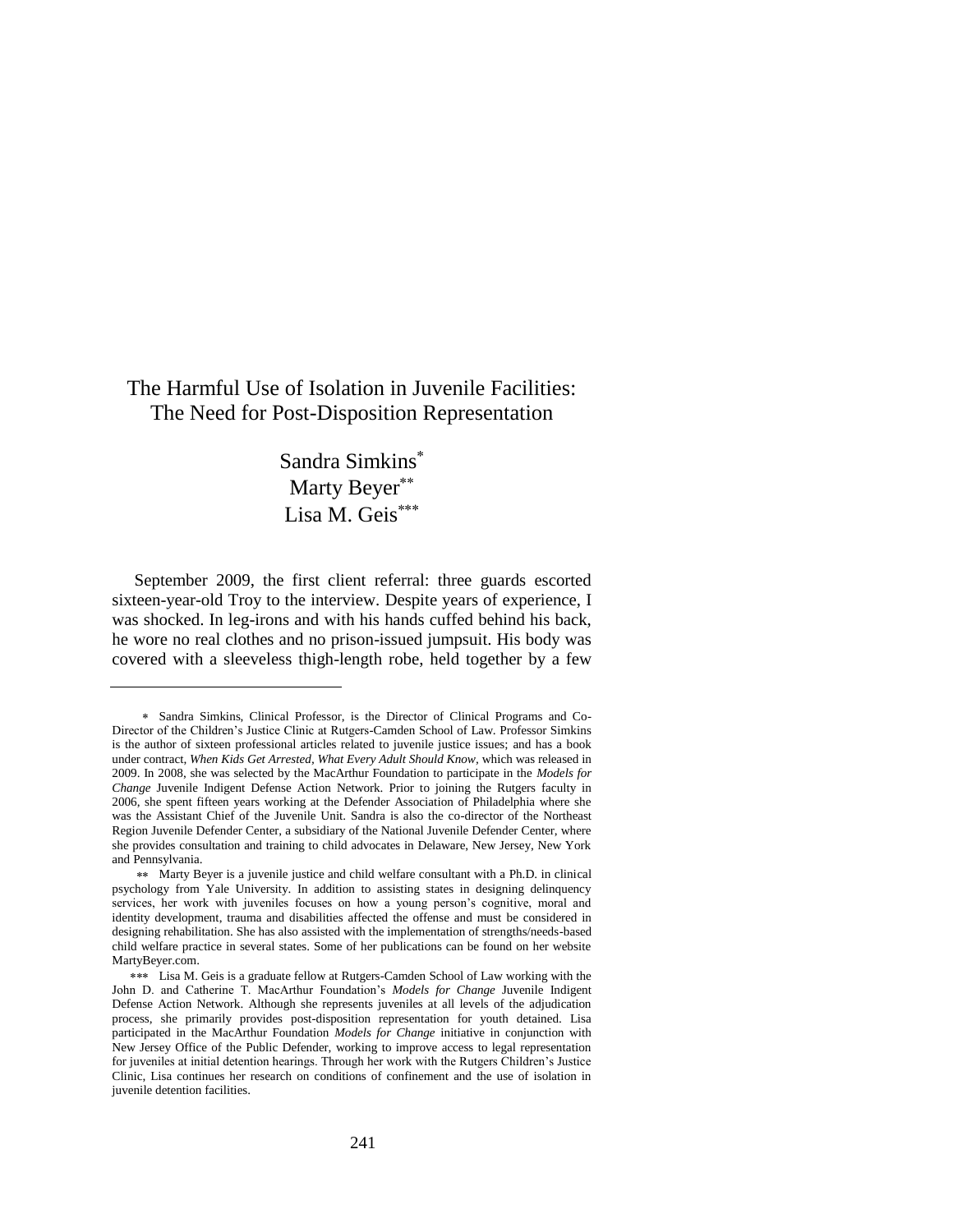<span id="page-1-0"></span>

Velcro strips.<sup>1</sup> It was painful to watch him try to sit in the chair. Just when he seemed to manage the handcuffs and the outfit, one of his flip flops would slide off.

I asked one of the guards if Troy could have his hands cuffed in front of him. The left flank guard, wearing dark sunglasses, complied without speaking. With Troy's arms in front of me, I found it difficult not to stare. Self-mutilation scars, too numerous to count, covered his arms.

Documents later confirmed what Troy told me that first day: he had spent twenty-four hours a day in an isolation-type cell for approximately 180 of the 225 days he had spent in the facility. $^2$  The 7' x 7' cell had a mattress (no sheets or blankets), a sink, a toilet, and a small sealed window near the ceiling. Nothing else was permitted in the cell. All meals were eaten in the cell. There was no school or books. There was no exercise. The only time he got out of the cell was to shower.

I filed an emergency court motion for his immediate release. Days later he was transferred to a psychiatric hospital. A federal lawsuit is pending.<sup>3</sup>

<span id="page-1-1"></span>Post-disposition representation has long been recognized as a critical stage in juvenile court proceedings: a stage where zealous advocacy is needed.<sup>4</sup> The goal of the New Jersey post-disposition

<sup>1.</sup> We later learned that this was called a "ferguson gown."

<sup>2.</sup> For additional information see *Troy D. and O'Neill S. v. Mickens et al.*, JUV. L. CENTER, http://www.jlc.org/litigation/troy\_d.\_and\_oneill\_s.\_v.\_mickens\_et\_al (last visited Oct. 30, 2011).

<sup>3.</sup> For additional information regarding the federal lawsuit, see Troy D. v. Mickens, No. 10-2902 (JEI/AMD), 2011 WL 3793920 (D.N.J. Aug. 25, 2011); *Troy D. and O'Neill S. v. Mickens et al*., *supra* not[e 2.](#page-1-0)

<sup>4.</sup> *See* NAT'L COUNCIL OF JUVENILE & FAMILY COURT JUDGES, JUVENILE DELINQUENCY GUIDELINES: IMPROVING COURT PRACTICE IN JUVENILE DELINQUENCY CASES 25 (2005) [hereinafter JUVENILE DELINQUENCY GUIDELINES], *available at* http://www.ncjfcj .org/images/stories/dept/ppcd/pdf/JDG/juveniledelinquencyguidelinescompressed.pdf (holding delinquency judges responsible for providing children with access to counsel at every stage of the proceedings, from before the initial hearing through post disposition and reentry); JUVENILE DEFENDERS ASS'N OF PA., PERFORMANCE GUIDELINES FOR QUALITY AND EFFECTIVE JUVENILE DELINQUENCY REPRESENTATION 14 (2010), *available at* http://www.jdap.info/file/ juvenile\_performance\_guidelines.pdf; ROBIN WALKER STERLING ET AL., NAT'L JUVENILE DEFENDER CTR., ROLE OF JUVENILE DEFENSE COUNSEL IN DELINQUENCY COURT 19 (2009), *available at* http://www.njdc.info/pdf/njdc\_role\_of\_counsel\_book.pdf; NAT'L JUVENILE DEFENDER CTR., TEN CORE PRINCIPLES FOR PROVIDING QUALITY DELINQUENCY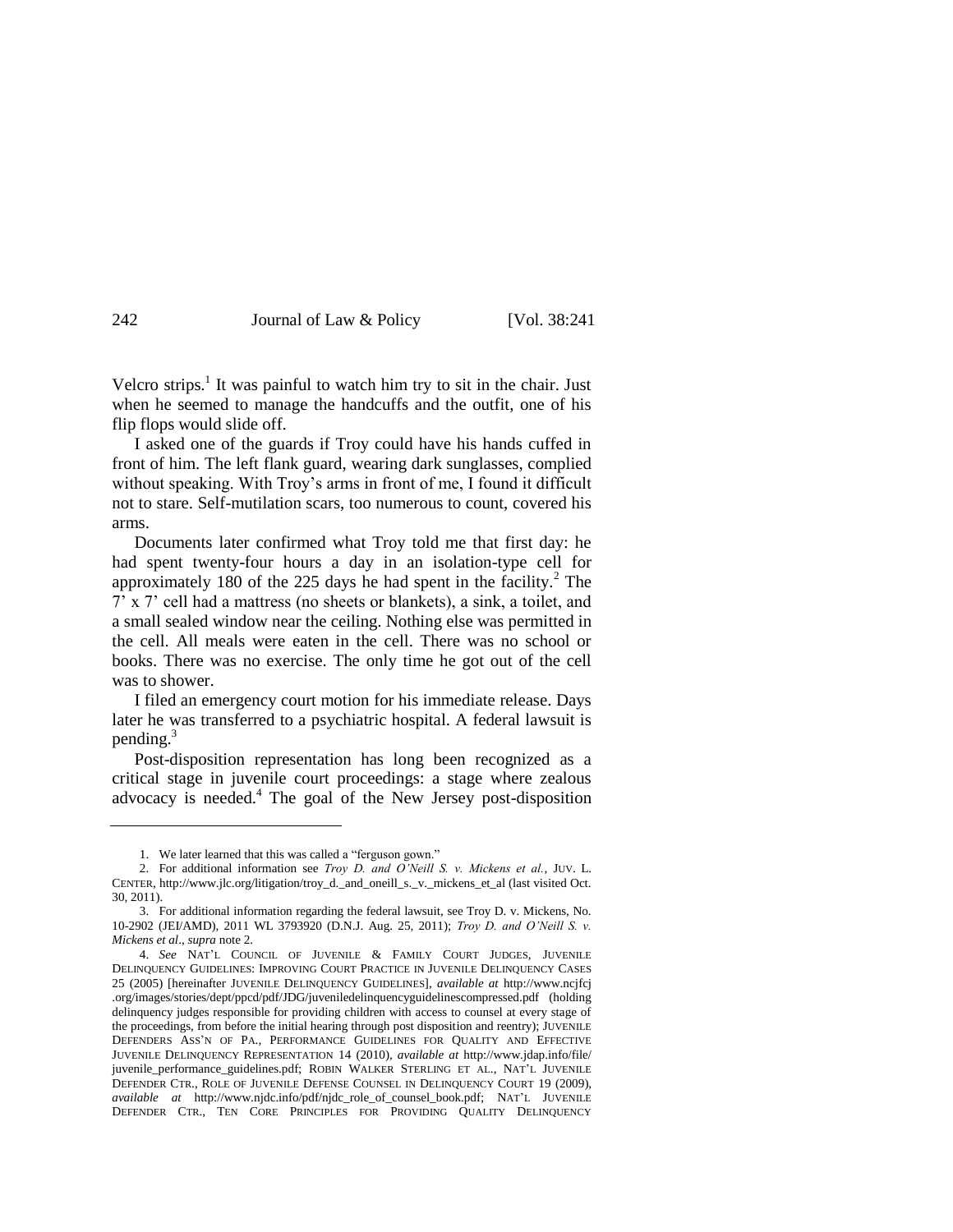project<sup>5</sup> was to fill a systemic gap and provide juveniles with postdisposition access to counsel. The project was intended to focus on reducing recidivism by ensuring that programs are meeting the individual needs of the child and assisting with re-entry. Unfortunately, the project quickly became consumed with the conditions issues experienced by the children in facilities, particularly violence and isolation. This Article focuses on the excessive use of punitive isolation (a practice which has been known for centuries to cause harm in adults), on how isolation type practices harm children, and on strategies that advocates might employ to eliminate this harmful practice.

Part I of this Article describes the components of our postdisposition project, including an outline of the legal parameters of New Jersey juvenile law as it relates to post-disposition representation. Part II addresses the issue of isolation in juvenile facilities. This section looks at the current definition of isolation and available research concerning the harmful effects that isolation has on the juvenile population, featuring the work of clinical psychologist Dr. Marty Beyer. It also reviews the judicial response to the use of isolation in juvenile facilities and examines how isolation is used in New Jersey facilities and the legal structure that permits this. Part II concludes with a review of the national standards of juvenile isolation, and highlights the various investigations conducted across the country.

Part III uses *In Re O.S.*<sup>6</sup> to illustrate the problems we found in New Jersey's secure juvenile facilities and the challenges we faced when trying to use the existing New Jersey structure to address those problems. Part IV first shows that isolation does not have the purported benefits of safety, punishment, or deterrence in juvenile

REPRESENTATION THROUGH PUBLIC DEFENSE DELIVERY SYSTEMS 3 (2d ed. 2008), *available at* http://www.njdc.info/pdf/10\_Core\_Principles\_2008.pdf.

<sup>5. &</sup>quot;The Juvenile Indigent Defense Action Network (JIDAN) is a Models for Changesupported effort . . . to engage leadership in targeted strategies to improve juvenile indigent defense policy and practice." Juvenile Indigent Defense Action Network (JIDAN), MODELS FOR CHANGE, http://www.modelsforchange.net/about/Action-networks/Juvenile-indigent-defense.html (last visited Nov. 1, 2011).

<sup>6.</sup> New Jersey *[ex rel.](http://www.lexis.com/research/buttonTFLink?_session=19ec04e0-3566-11e1-8cd9-f5b6dc85a543.1.1.84763.+.1.0&wchp=dGLbVzV-zSkAl&_b=0_1264507416&_xfercite=%3ccite%20cc%3d%22USA%22%3e%3c%21%5BCDATA%5B2011%20N.J.%20Super.%20Unpub.%20LEXIS%20955%5D%5D%3e%3c%2fcite%3e&_lexsee=SHMID&_lnlni=&_butType=3&_butStat=254&_butNum=4&_butinfo=%3ccite%20cc%3d%22USA%22%3e%3c%21%5BCDATA%5B2011%20N.J.%20Super.%20Unpub.%20LEXIS%20955%5D%5D%3e%3c%2fcite%3e&prevCase=State%20ex%20rel.%20O.S.&prevCite=2011%20N.J.%20Super.%20Unpub.%20LEXIS%20955&_md5=34C3D8DE9658D674BA76C28442EDDD34)* O.S., No. A-5366-09T1, 2011 N.J. Super. Unpub. LEXIS 955 (Apr. 19, 2011).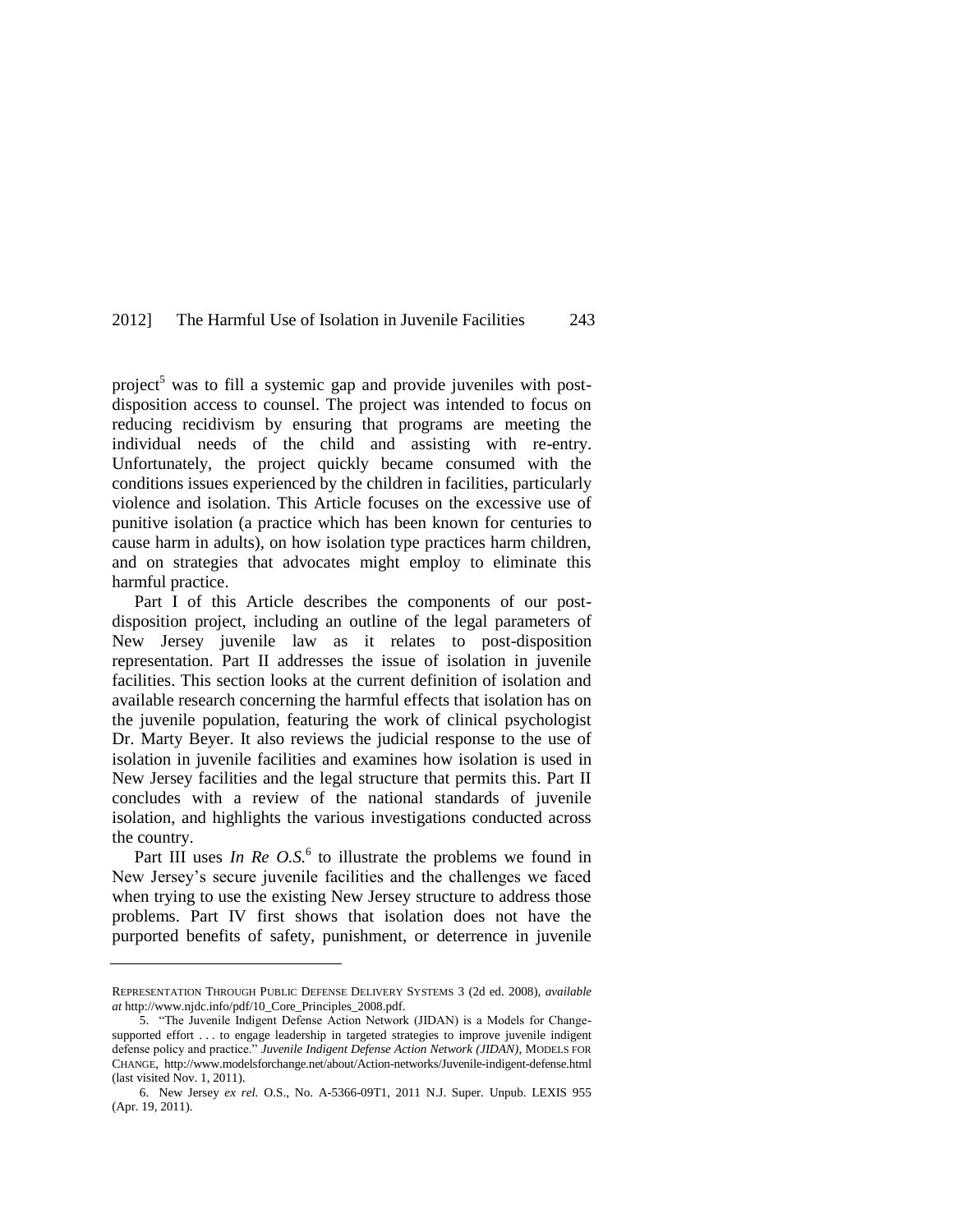facilities, demonstrates that juvenile facilities can manage youth more effectively with treatment instead of isolation, and proposes strategies for the future and suggests how the juvenile defender community might respond.

### I. COMPONENTS OF THE POST-DISPOSITION PROJECT AND LEGAL PARAMETERS OF NEW JERSEY POST-DISPOSITION LAW

### *A. Across a River but a World Apart: New Jersey Juveniles Have Significantly Less Due Process Protections*

Prior to coming to New Jersey, I had practiced in Philadelphia,<sup>7</sup> where there was a legal culture of excellent post-disposition advocacy driven by mandatory six month review hearings.<sup>8</sup> As a public defender, I was thoroughly taught that some of the most important advocacy happens after the judge makes his disposition ruling. I had seen first-hand how vulnerable children become once they are placed in a facility.<sup>9</sup> I knew that when judges send children

<sup>7.</sup> From 2001–2006, I served as the assistant chief of the Juvenile Unit of the Defender Association of Pennsylvania. *See* LAVAL S. MILLER-WILSON & PATRICIA PURITZ, AM. BAR ASS'N, PENNSYLVANIA: AN ASSESSMENT OF ACCESS TO COUNSEL AND QUALITY OF REPRESENTATION IN DELINQUENCY PROCEEDINGS 64 (2003) [hereinafter PENNSYLVANIA ASSESSMENT], *available at http://www.jlc.org/files/publications/paassessment.pdf* ("Also impressive is the Defender Association's post-disposition advocacy for youth in placement. Despite vast geographical separation from their clients, the Defender Association investigates and monitors the treatment of clients placed in out-of-home facilities.").

<sup>8.</sup> 42 PA. CONS. STAT. § 6353 (2011). The statute states, in relevant part:

No child shall initially be committed to an institution for a period longer than four years or a period longer than he could have been sentenced by the court if he had been convicted of the same offense as an adult, whichever is less. The initial commitment may be extended for a similar period of time, or modified, if the court finds after hearing that the extension or modification will effectuate the original purpose for which the order was entered. The child shall have notice of the extension or modification hearing and shall be given an opportunity to be heard. The committing court shall review each commitment every six months and shall hold a disposition review hearing at least every nine months.

*Id.* § 6353(a).

<sup>9.</sup> Sandra Simkins, *Road Trip! A Simple Solution for Protecting Girls from Institutional Abuse*, 8 WOMEN GIRLS & CRIM. JUST. 7 (2007); Marty Beyer, Gillian Blair, Sarah Katz, Sandra Simkins, & Annie Steinberg, *A Better Way to Spend \$500,000: How the Juvenile Justice System Fails Girls*, 18 WIS. WOMEN'S L.J. 51, 64, 66–67, 69 (2003); Doron Taussig, *Restraining Disorder*, PHILA. CITYPAPER (May 19, 2005), http://archives.citypaper.net/articles/ 2005-05-19/cover.shtml.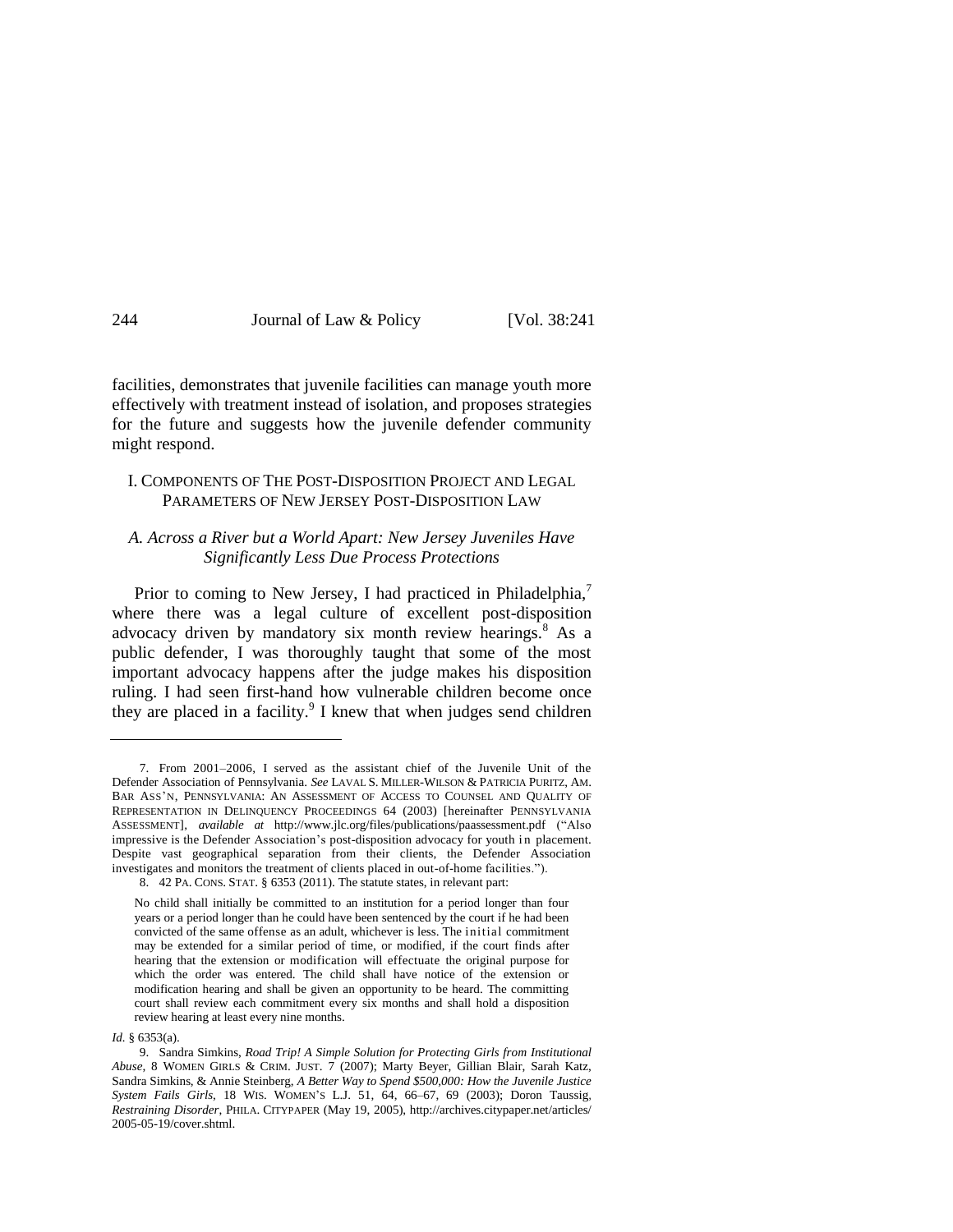to facilities to "get help," an advocate is essential to make sure that (1) the programs are held accountable and (2) that the rehabilitative needs of the child do not fall through the cracks.

New Jersey is different than Pennsylvania in significant ways in terms of providing post-disposition representation to juveniles. In New Jersey, once a juvenile judge orders a disposition:

(1) There are no automatic, regularly scheduled review hearings, (regardless of the length of sentence);

(2) The statewide Office of the Public Defender routinely closes their files (unless an appeal is filed or other specific post-conviction relief is sought); and

(3) Children are rarely, if ever, visited by lawyers in facilities.<sup>10</sup>

Recognizing this important systemic gap in children's access to counsel, the New Jersey statewide Office of the Public Defender and two law school professors submitted a grant proposal to the MacArthur Foundation.<sup>11</sup> The goal of the application was to participate in a National Initiative to enhance legal representation for indigent children and expand the capacity of the Office of the Public Defender. Upon receipt of the  $JIDAN<sup>12</sup>$  grant, we created the postdisposition pilot project. In order to expand capacity and enhance representation, the idea was to have juvenile public defenders from two pilot counties refer post-disposition cases to law school clinical programs. The clinical programs would assume post-disposition representation and visit the child while they were in placement. As a result of the post-disposition pilot project, New Jersey children in facilities would have access to lawyers for the first time.

<sup>10.</sup> New Jersey recognizes that children are entitled to an attorney "at every critical stage" of the delinquency process. N.J. STAT. ANN. § 2A:4A-39(a) (West 2011). Unfortunately, due to the structure of the indigent defense delivery system, public defenders are not contracted to do post-dispositional work. *See* § 2A:4A-39(a). Most children by their very status are indigent, and most children in the juvenile justice system come from low-income families and qualify for court-appointed counsel. *See* James Garbarino, *Forward: Pathways from Childhood Trauma to Adolescent Violence and Delinquency*, *in* TRAUMA AND JUVENILE DELINQUENCY: THEORY, RESEARCH AND INTERVENTIONS, at xix, xxi–xxiii (Ricky Greenwald ed., 2002).

<sup>11.</sup> *See infra* app.

<sup>12.</sup> *See id.*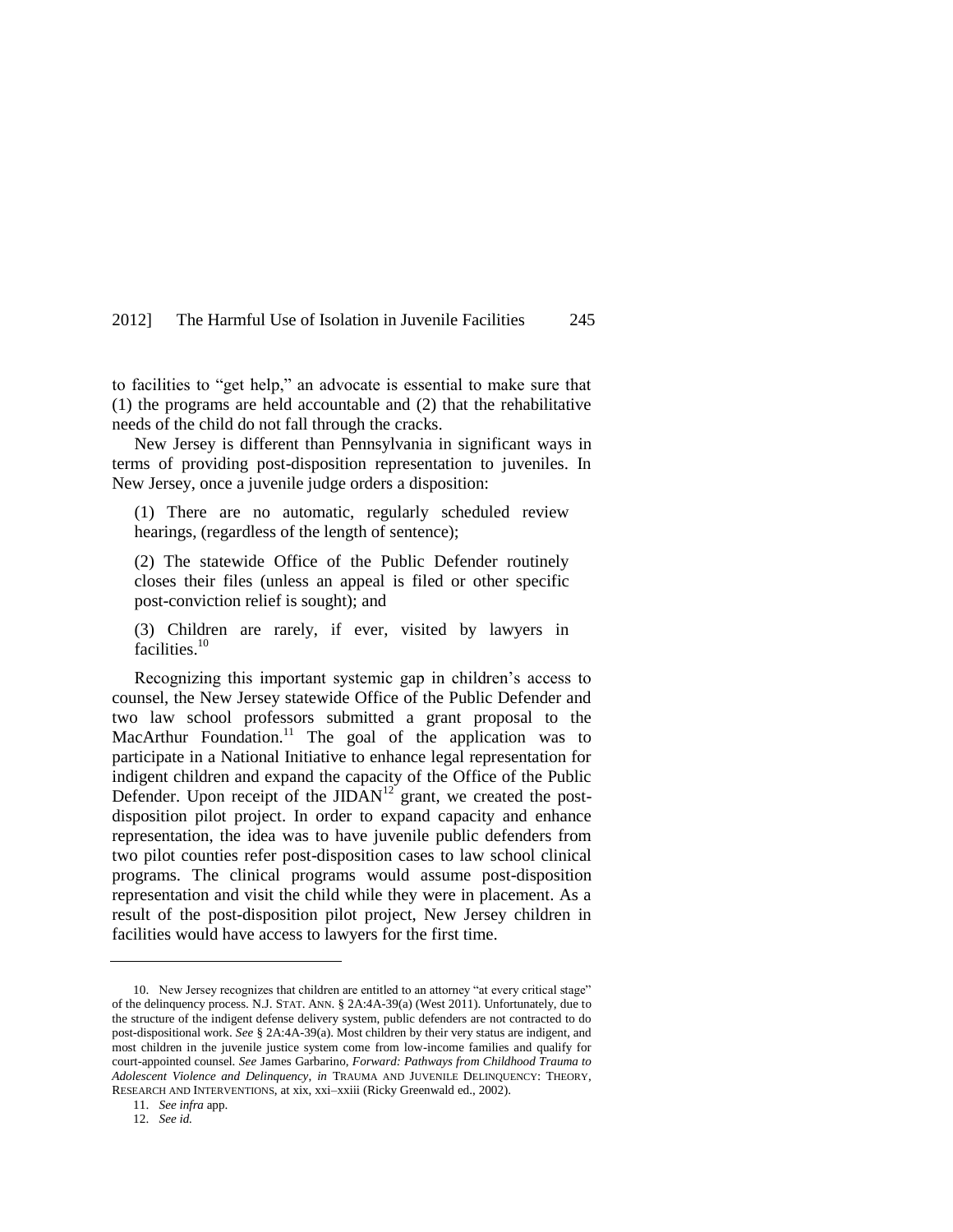### *B. Components of the New Jersey JIDAN Post-Disposition Project*

#### 1. Choosing Pilot Counties

As indicated in the grant application chart, $13$  the available data and geographic considerations made Camden County in South Jersey and Essex County in Northern Jersey obvious choices for pilot counties. First, both counties are located in large urban environments. Second, these counties comprise approximately 50 percent of the total juveniles sent to juvenile justice facilities. $14$  Third, these two counties contain New Jersey's two state law schools (Rutgers School of Law-Camden and Rutgers School of Law-Newark), and two members of the New Jersey JIDAN team ran clinical programs at these schools.<sup>15</sup>

2. Focusing on Secure Care Facilities: Children at the Deep End of the Juvenile Justice System

All juvenile programs in New Jersey are run by the Juvenile Justice Commission (JJC), a statewide agency created in 1995 to reform New Jersey's juvenile justice system.<sup>16</sup> The project's choice of which population to work with was difficult. There was much discussion. Should it focus on the children at the deep end: those in large secure care facilities who tend to have failed a number of prior programs and were generally older? Or should it focus on children who were being sent to their very first juvenile placement in an attempt to prevent them from going any deeper? Both populations present compelling interests. For deep end children, this would be the

<sup>13.</sup> *See infra* app.

<sup>14.</sup> *Id.*

<sup>15.</sup> For information regarding the Rutgers School of Law Newark Urban Legal Clinic see http://law.newark.rutgers.edu/clinics/urban-legal-clinic (last visited Feb. 2, 2012). For information regarding the Rutgers School of Law–Camden, Children's Justice Clinic see http:// camlaw.rutgers.edu/childrens-justice-clinic (last visited Feb. 2, 2012).

<sup>16.</sup> Act of Dec. 15, 1995, ch. 284, 1995 N.J. Laws 1796 (codified as amended at N.J. STAT. ANN.  $\S\S$  52:17B-169 to -178 (West 2011)) (establishing the JJC). The JJC is "responsible for operating State services and sanctions for juveniles involved in the juvenile justice system and responsible for developing a Statewide plan for effective provision of juvenile justice services and sanctions at the State, county and local level. . . . N.J. STAT. ANN. § 52:17B-169(k) (West 2011); *see also Introduction to the New Jersey Juvenile Justice Commission*, OFF. ATT'Y GEN., http://www.nj.gov/oag/jjc/info\_intro.htm (last visited Oct. 26, 2011).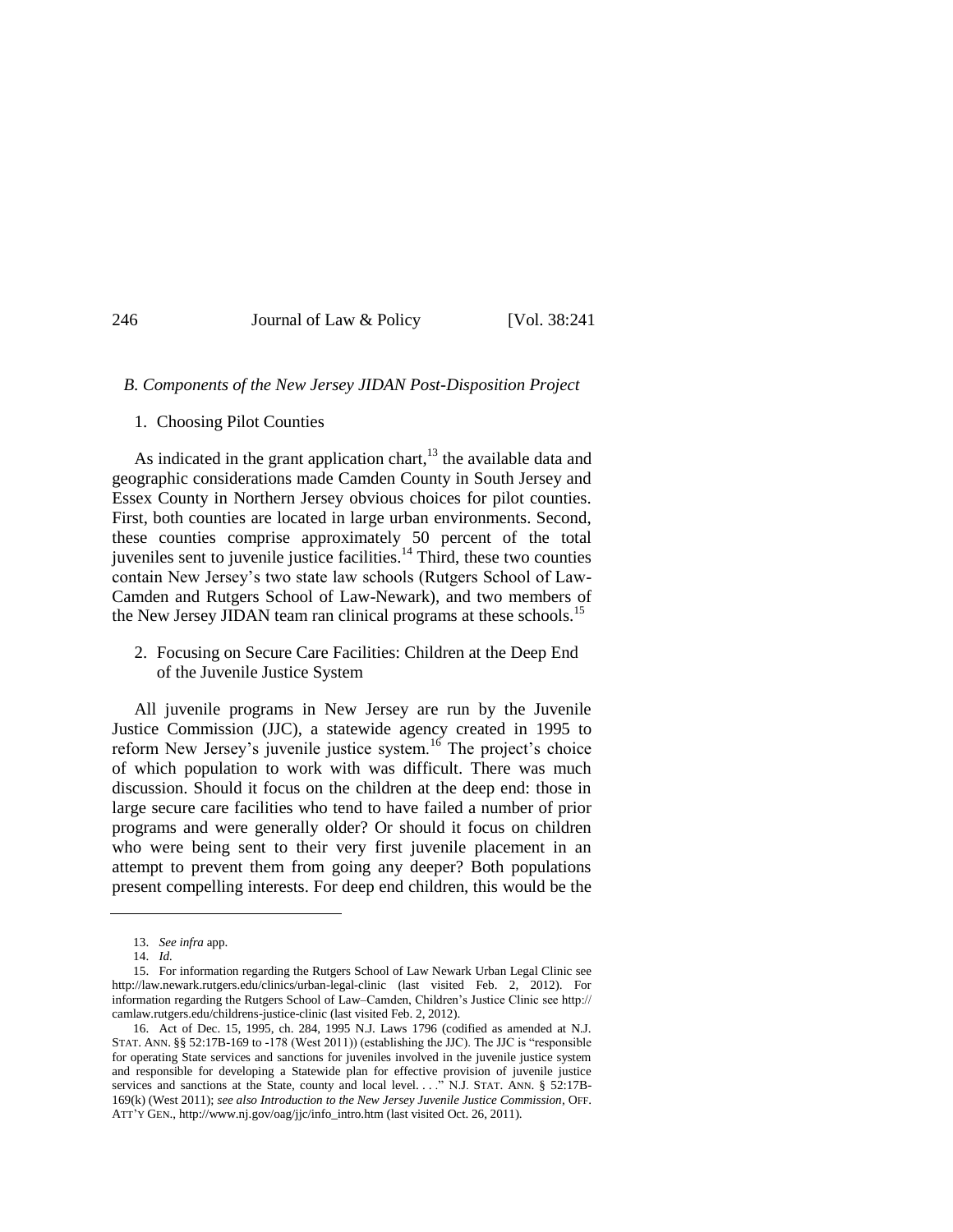last opportunity to prevent them from going into the adult system. For first placement juveniles, there was an opportunity to prevent further educational and program failure.

Ultimately, the project to begin by representing the juveniles in the large secure care juvenile facilities for the following reasons:

- First, in looking at the data, it was clear that a large number of children in secure care had significant special education needs, mental health issues and prior Division of Youth & Family Services involvement.<sup>17</sup>
- $\bullet$ Second, geographically, the facilities were centrally located to both counties and housed many juveniles from each of the pilot counties.<sup>18</sup>
- Third, good programming and effective re-entry are crucial to avoid adult criminal involvement.
- Finally, national research has revealed that large secure care facilities frequently have problems that negatively impact the juveniles they are designed to serve. $^{19}$
- 3. Leveraging Clinical Resources: Creating a Referral System Between the Office of the Public Defender and Two Law School Clinical Programs

Next, we created a referral system with the Office of the Public Defender. Our goal was to make the process as easy for public defenders as possible. It was important that our project create as little extra work as possible, given the high volume practice in most urban environments.<sup>20</sup> We created the program as follows:

<sup>17.</sup> Data for original grant was provided in 2006 by the New Jersey Administrative Office of the Courts. For current demographics, see http://www.nj.gov/oag/jjc/stats/01-20-12-Juvenile-Demographics-and-Stats.pdf (last updated Jan. 20, 2012).

<sup>18.</sup> *See id.* at 13.

<sup>19.</sup> AMANDA PETTERUTI ET AL., JUSTICE POLICY INST., THE COSTS OF CONFINEMENT: WHY GOOD JUVENILE JUSTICE POLICIES MAKE GOOD FISCAL SENSE 9 (2009), *available at*  http://www.justicepolicy.org/images/upload/09\_05\_REP\_CostsofConfinement\_JJ\_PS.pdf.

<sup>20.</sup> *See* PATRICIA PURITZ ET AL., AM. BAR ASS'N JUVENILE JUSTICE CENTER, A CALL FOR JUSTICE: AN ASSESSMENT OF ACCESS TO COUNSEL AND QUALITY OF REPRESENTATION IN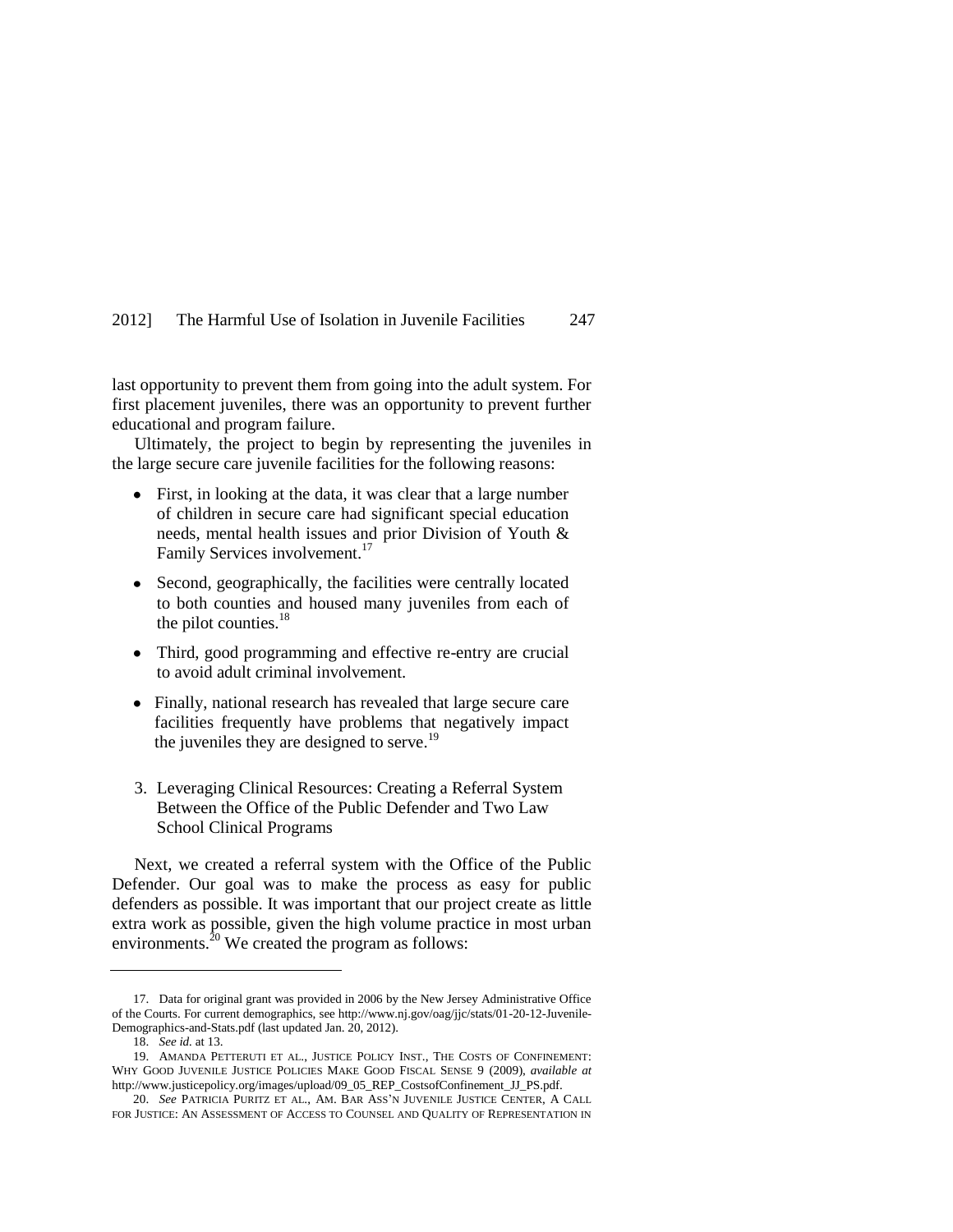- Developed a referral form $^{21}$  $\bullet$
- Trained all juvenile defenders in each pilot county to  $\bullet$ explain to juvenile public defenders why post-disposition representation was important and the protocol of the postdisposition project
- Explained the referral form, and asked juvenile public  $\bullet$ defenders to fill out the form and have the child (and parent) sign it whenever a child from the pilot county was sent to the Juvenile Justice Commission
- After the form was filled out and signed, it was faxed to one of the two law school clinics
- $\bullet$ The clinic then screens and assigns the case to a clinic student or a JIDAN fellow.<sup>22</sup> Either the team or the fellow would then make arrangements to visit the juvenile and begin post-disposition representation.<sup>23</sup>

#### *C. Relevant New Jersey Post-Disposition Law*

The Office of the Public Defender does not routinely engage in post-dispositional advocacy for juveniles, <sup>24</sup> however, the plain language of the law appeared to support zealous post-disposition advocacy. There are several statutes in the New Jersey Code of Juvenile Justice (the "Juvenile Code" or "Code"), Court Rules, and caselaw that address juvenile post-disposition.<sup>25</sup> I elaborate on a New Jersey statute and court rule below.

DELINQUENCY PROCEEDINGS 46 (1995) (discussing pervasive problem of high caseloads), *available at* http://www.njdc.info/pdf/cfjfull.pdf.

<sup>21.</sup> *See infra* app.

<sup>22.</sup> For both the JIDAN post-disposition project in North and South Jersey we had a JIDAN fellow. These recent law school graduates worked on the post-disposition project approximately twenty to thirty hours per week.

<sup>23.</sup> *See* Chart of Full Protocol, *infra* app. at 287.

<sup>24.</sup> *Id.* (Unless there is an appeal pending, or other post conviction relief is specifically sought, or if the juvenile is returned to court for a probation violation).

<sup>25.</sup> *See* N.J. STAT. ANN. § 2A:4A-43(b)-(c) (West 2011) (giving juvenile judges a wide array of disposition options); § 2A:4A-45 (providing that juvenile judges retain jurisdiction over the case); N.J. CT. R. 5:24-6 (allowing juvenile judges to modify the disposition upon a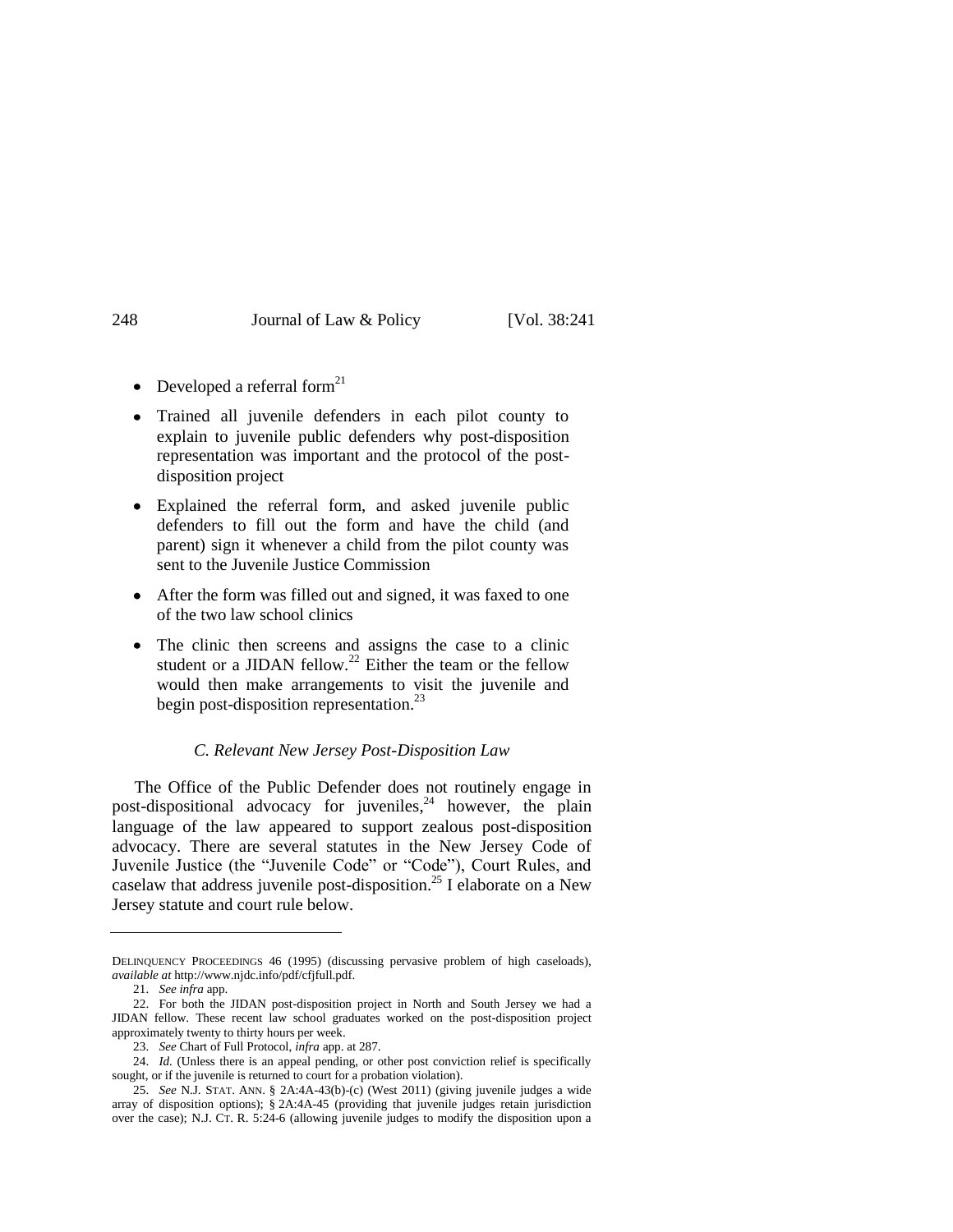### 1. Juvenile Judges Retain Jurisdiction Throughout Disposition and Can Modify a Disposition At Any Time

New Jersey's Juvenile Code explicitly states that a juvenile court retains jurisdiction over any case in which it has entered a disposition . . . and may at any time for the duration of that disposition, if after hearing, and notice to the prosecuting attorney, it finds violation of the conditions of the order of disposition, substitute any other disposition which it might have made originally.<sup>26</sup>

In addition, New Jersey's Court Rules provide that a juvenile court "may correct, change or modify an order of disposition at any time pursuant to law and may entertain an application for postdisposition relief. $127$  Furthermore, the comment to this rule states that ―[t]he rule makes clear the court's power both to modify its disposition and to grant post-conviction relief. *The rule permits modification of the order at any time.*"<sup>28</sup>

2. The Expansive, Flexible, Overarching Goal of Rehabilitation: The Empowering Language of *In re C.V.*

Statute 2A: 4a-45 was recently interpreted by the New Jersey Supreme Court in *State ex rel. C.V.*<sup>29</sup> There, the Supreme Court of New Jersey upheld the adjudication of the Family Part in denying the juvenile's request to credit her suspended sentence for the time she spent in two residential treatment programs, pursuant to N.J.S.A.  $2A:4A-45(b).$ <sup>30</sup> In upholding jurisdiction, the Supreme Court cited the "flexibility" of the Juvenile Code in carrying out its "rehabilitative" purpose. $31$  In particular, the court pointed to the Senate Judiciary Committee's intention to significantly broaden [the] arsenal of dispositions . . . when sentencing a juvenile offender. Specifically, the legislative history provides:

recall motion); § 2A:4A-44(d)(2) ("[T]he juvenile's attorney . . . may make a motion . . . for the return of the [incarcerated] child from a juvenile facility prior to his parole.").

<sup>26.</sup> § 2A:4A-45.

<sup>27.</sup> N.J. CT. R. 5:24-6.

<sup>28.</sup> N.J. CT. R. 5:24-6, cmt. 2281 (2012).

<sup>29.</sup> 990 A.2d 640 (N.J. 2010).

<sup>30.</sup> *Id.*

<sup>31.</sup> *Id.* at 648.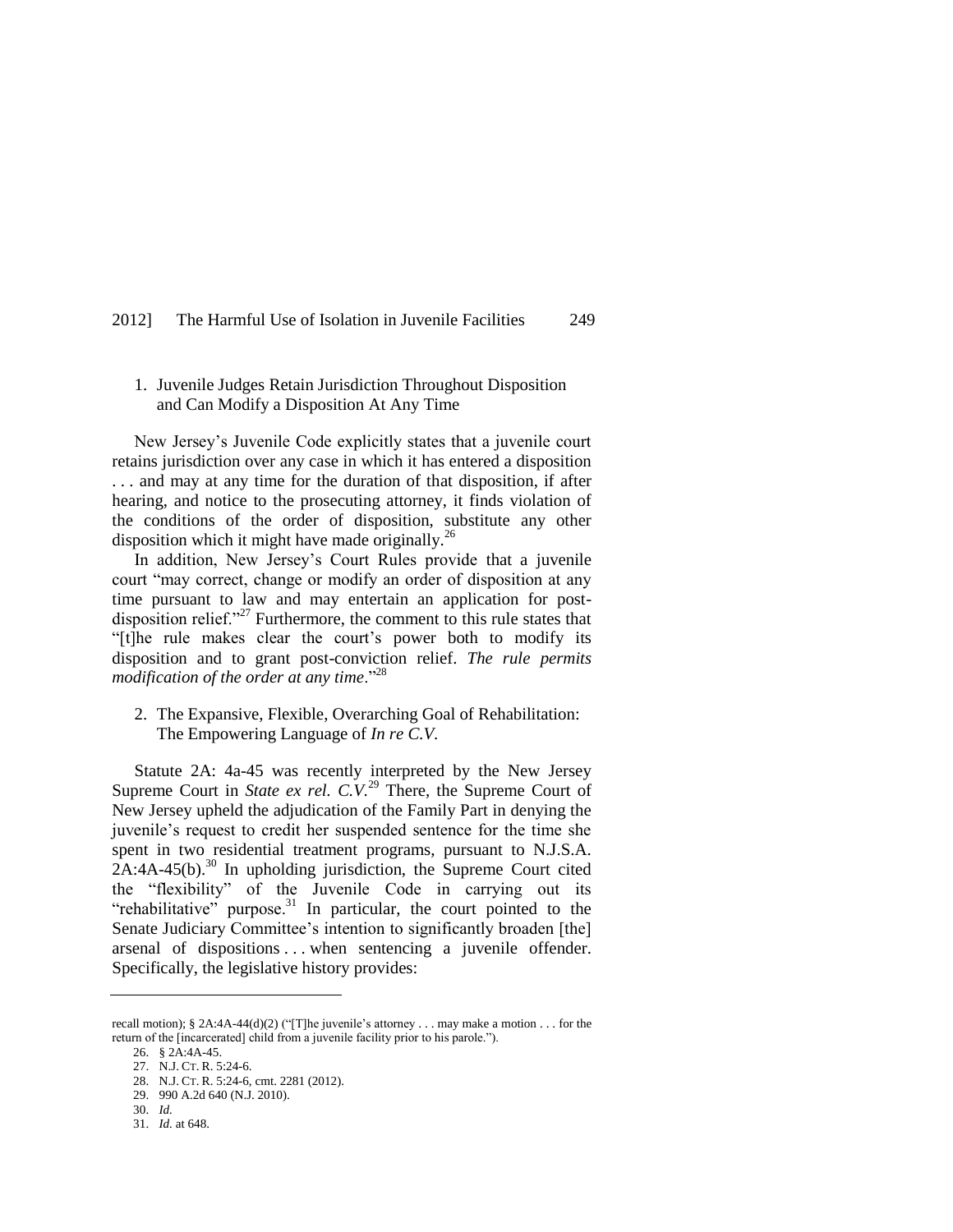This bill recognizes that the public welfare and the best interests of juveniles can be served . . . while broadening family responsibility and the use of alternative dispositions for juveniles committing less serious offenses. Moreover, the provisions of this bill and the other accompanying bills reflect a philosophy which is *pragmatic and realistic in nature rather than bound to any particular ideology*. 32

Additional language in the opinion appears to give the judge vast power in order to achieve the rehabilitative purposes of the New Jersey Code.<sup>33</sup> In addition to  $C.V.$ , there are other cases which emphasize the purpose of the code and the judge's ability to craft an appropriate disposition.<sup>34</sup>

### II. UNDERSTANDING THE USE OF ISOLATION IN JUVENILE FACILITIES—NATIONAL STANDARDS, PSYCHOLOGICAL RESEARCH, JUDICIAL RESPONSE

―*It's an awful thing, solitary. . . . It crushes your spirit and weakens your resistance more effectively than any other form of mistreatment.*"35

Despite a Supreme Court ruling made over one hundred years  $ago^{36}$  that deemed the solitary confinement of adult prisoners unconstitutional, the practice of confining a prisoner "alone and removed from sustained contact with other human beings"<sup>37</sup> continues. Many studies, including one dating back to  $1787$ ,<sup>38</sup> have

<span id="page-9-0"></span><sup>32.</sup> SENATE JUDICIARY COMM., STATEMENT TO ASSEMBLY, S. 200-641, 1st Sess., at 1 (N.J. 1982).

<sup>33.</sup> *Id.* at 642 ("New Jersey's Code of Juvenile Justice provides a comprehensive scheme that empowers Family Part judges to tailor dispositions toward aiding and rehabilitating juveniles charged with delinquent acts, while simultaneously ensuring protection of the public from dangerous and/or repetitive juvenile offenders.").

<sup>34.</sup> *In re* R.M., 141 N.J. 434, 453 (1995).

<sup>35.</sup> Atul Gawande, *Hellhole*, NEW YORKER (Mar. 30, 2009), http://www.newyorker.com/ reporting/2009/03/30/090330fa\_fact\_gawande (quoting John McCain).

<sup>36.</sup> In re Medley, 134 U.S. 160 (1890).

<sup>37.</sup> Berch v. Stahl, 373 F. Supp. 412, 420 (W.D.N.C. 1974).

<sup>38.</sup> *In re Medley*, 134 U.S. at 168; Stuart Grassian, *Psychopathological Effects of Solitary Confinement*, 140 AM. J. PSYCHIATRY 1450 (1983); Craig Haney & Mona Lynch, *Regulating Prisons of the Future: A Psychological Analysis of Supermax and Solitary Confinement*, 23 N.Y.U. REV. L. & SOC. CHANGE 477 (1997).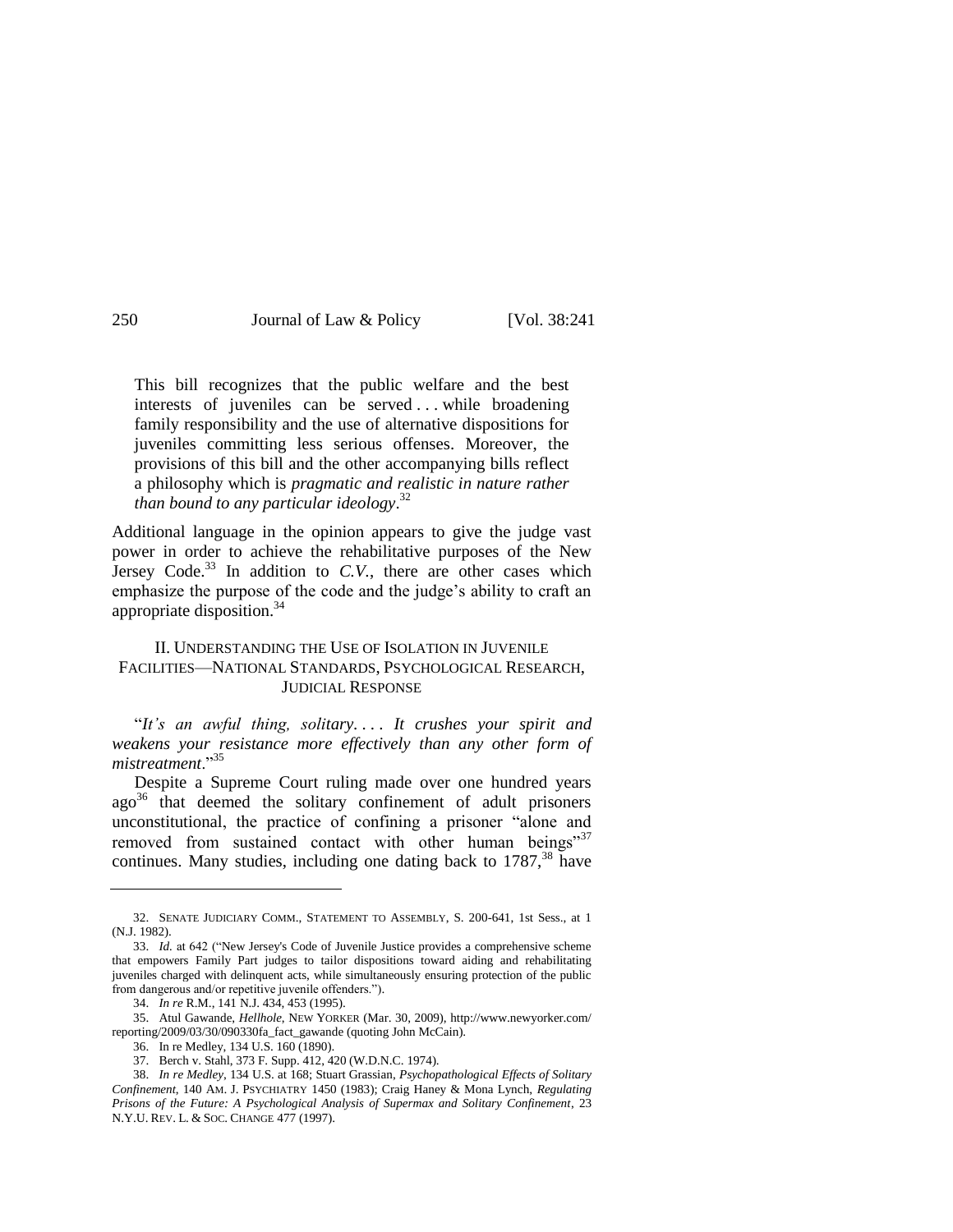<span id="page-10-0"></span>found that solitary confinement in secure facilities is detrimental to the mental and physical health of prisoners. The United Nations Human Rights Committee has found that isolation of prisoners may be considered torture.<sup>39</sup> Courts across the United States have ruled that the use of isolation is debilitating and, in some cases, inhuman. For example, it is uncivilized to deprive a person of his clothes<sup>40</sup> or to isolate a child in a room stripped of everything but a mattress.<sup>41</sup>

If the juvenile justice system is designed to be more rehabilitative and less punitive, then how is the use of solitary confinement, segregation, room restriction, or any other means of isolation permitted? We would be outraged if it was found that a parent was confining her child to a small room for days at a time, with minimal human contact, no educational or medical services, and very limited sensory stimuli. Although this scenario would seem to be child abuse, youth in rehabilitate facilities throughout the country are regularly subjected to this kind of treatment.

#### *A. What is Isolation?*

#### 1. Defining Isolation

Juvenile facilities use a variety of terms and acronyms when referring to instances of isolation. Youth placed in secure facilities refer to it as being "put in the box,"<sup>42 "lockdown," "seg," or "the</sup> hole.<sup>343</sup> In juvenile facility manuals, removal of a juvenile from his cell and separating him from other residents may be referred to as segregation, pre-hearing confinement, protective custody, seclusion, behavior modification unit, close watch, or room restriction, among other things.<sup>44</sup> Regardless of what a facility's policy and procedure

<sup>39.</sup> Interim Rep. of the Special Rapporteur of the Human Rights Council on Torture and Other Cruel, Inhuman or Degrading Treatment or Punishment, 18, 23, U.N. Doc. A/63/175 (July 28, 2008) [hereinafter *Interim Report*].

<sup>40.</sup> *Berch*, 373 F. Supp. at 421.

<sup>41.</sup> Lollis v. N.Y. Dep't of Soc. Servs., 322 F. Supp. 473 (S.D.N.Y. 1970).

<sup>42.</sup> This knowledge is based on more than seventy-five client interviews conducted by Lisa Geis as part of the NJ post-disposition representation program.

<sup>43.</sup> Interview by Marty Beyer with juvenile clients.

<sup>44.</sup> STATE OF NEW JERSEY DEP'T OF LAW & PUB. SAFETY, JUVENILE JUSTICE COMM'N, NEW JERSEY TRAINING SCHOOL, HANDBOOK ON RULES, REGULATIONS, AND DISCIPLINE Rev.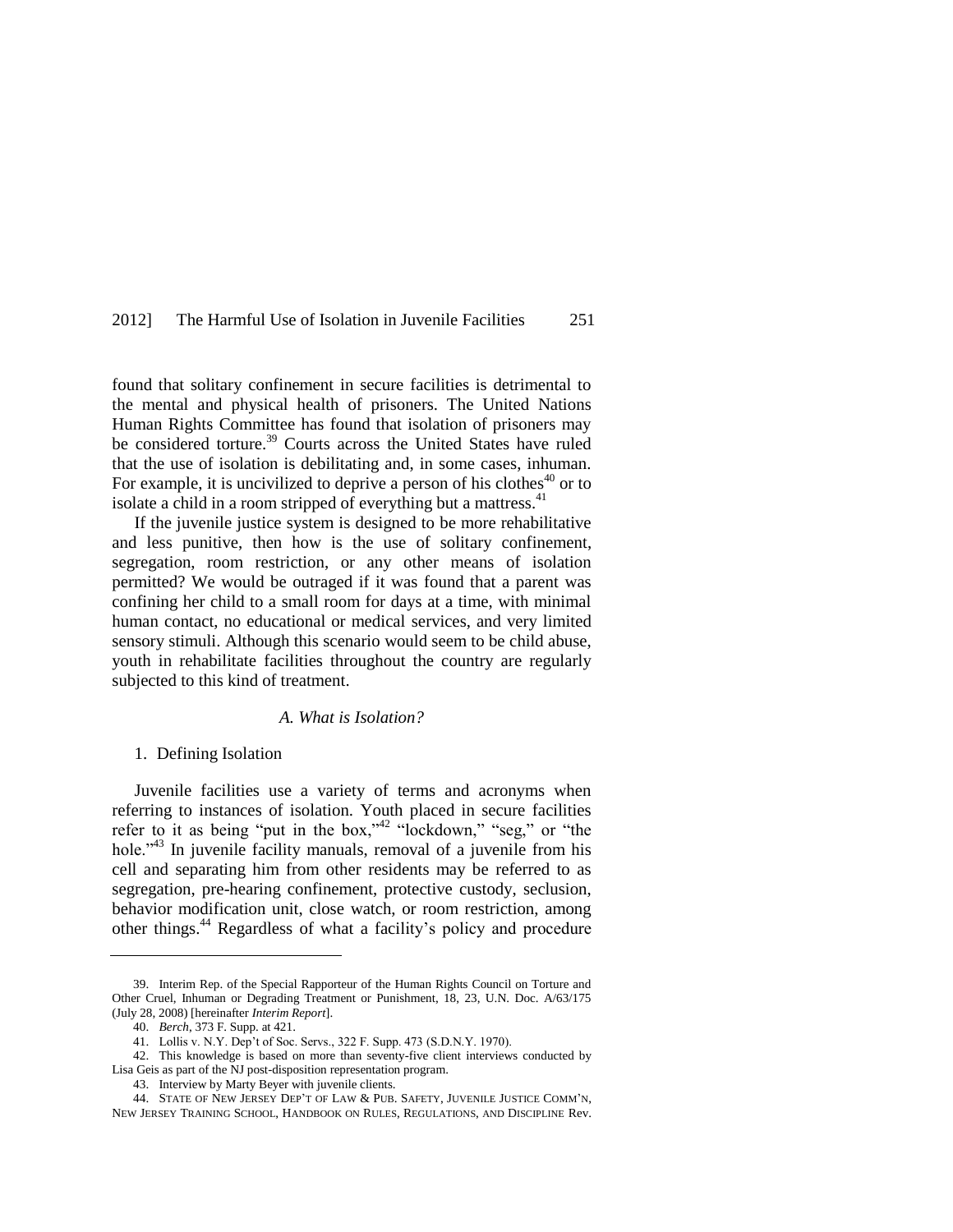guidebook calls such placement, it is, definitively, isolation or solitary confinement.

Isolation is usually described as placing a youth alone in an unfurnished cell for as much as twenty-three hours a day, usually for disciplinary, safety or administrative purposes. Isolation typically includes extensive surveillance and security controls, the absence of ordinary social interaction, and abnormal environmental stimuli (e.g., many isolation units are noisy and cold). Isolated individuals are often allowed only five hours a week of solitary recreation and little, if any, educational, vocational, or other purposeful activities. They may be handcuffed and/or shackled when they leave their cells.<sup>45</sup>

Courts use isolation and solitary confinement synonymously and they have been clear in their definition. The District Court in North Carolina in *Berch v. Stahl* aptly defined solitary confinement as ―confinement alone and removed from sustained contact with other human beings."<sup>46</sup> The court held that solitary confinement's "severity" as punishment is drastically increased when the isolation is accompanied by the 'sensory deprivation' which is . . . attached to the isolation.<sup> $347$ </sup> The court then explained that sensory deprivation occurs if "visual contact and effective voice communication with others" is barred and if an inmate is prevented from "read[ing], writ[ing], [or] work[ing] on projects," concluding that the person's "[m]ental and emotional stability are both threatened, and mental health may be impaired."<sup>48</sup>

In a report concerning "torture, and other cruel, inhuman or degrading treatment or punishment," the United Nations General Assembly defined solitary confinement as "the physical isolation of individuals who are confined to their cells for twenty-two to

Feb. 2010); N.J.A.C. 13:92 (2011); N.J.A.C. 13:95-11; N.J.A.C. 13:101-5.3; Interviews with Post-disposition program clients.

<sup>45.</sup> Marty Beyer addition.

<sup>46.</sup> Berch v. Stahl, 373 F. Supp. 412, 420 (W.D.N.C. 1974).

<sup>47.</sup> *Id.*

<sup>48.</sup> *Id.* Because the court in *Morales v. Turman* was aware of the various names applied to isolation in juvenile facilities, it defined solitary confinement as the placement of an "inmate alone in a [room] other than a room in the inmate's own locked or otherwise secured room or cell dormitory." Morales v. Turman, 364 F. Supp. 166, 177 (E.D. Tex. 1973). The court also defined "dormitory confinement" and "security" in a similar fashion. *Id.*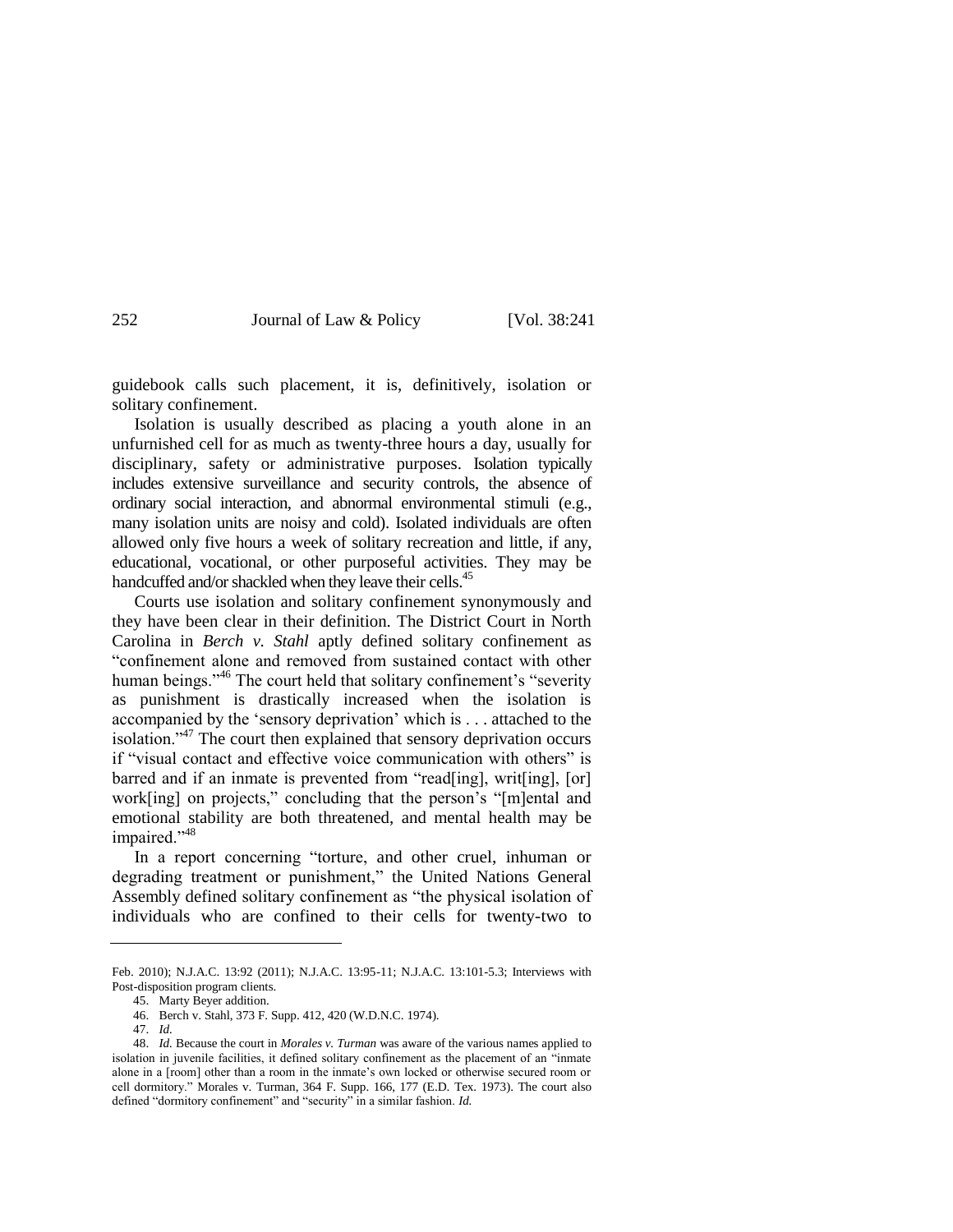twenty-four hours a day."<sup>49</sup> The same report specifically recommends that the use of isolation should be strictly prohibited for use on children under the age of eighteen and for prisoners with mental illness.<sup>50</sup>

Several years earlier, the General Assembly adopted the United Nations Rules for the Protection of Juveniles Deprived of Their Liberty. Rule 67 prohibits the use of "closed or solitary confinement" of juveniles.<sup>51</sup> The Rule qualifies such punishment as "cruel, inhuman or degrading treatment.<sup>352</sup> In 1980, Amnesty International defined solitary confinement in a report on prison conditions as all "forms of incarceration that totally remove a prisoner from inmate society."<sup>53</sup> The organization explained that such confinement removes the prisoner "visually and acoustically" from other inmates resulting in And the personal contact with them.<sup>554</sup> International treaty bodies and human rights experts, including the Human Rights Committee, the Committee against Torture, and the U.N. Special Rapporteur on Torture, conclude that long term isolation may amount to cruel, inhuman, or degrading treatment in violation of the International Covenant on Civil and Political Rights and the Convention against Torture and other Cruel, Inhuman, and Degrading Treatment or Punishment.<sup>55</sup>

#### *2. Psychological Effects of Isolation in Secure Facilities*

There is limited isolation research pertaining to its use in juvenile detention facilities but extensive research has been done on the use of

<sup>49.</sup> *Interim Report*, *supra* not[e 39,](#page-10-0) at 18.

<sup>50.</sup> *Id.* at 25.

<sup>51.</sup> United Nations Rules for the Protection of Juveniles Deprived of Their Liberty, G.A. Res. 45/113, R. 67, U.N. Doc. A/RES/45/113 (Dec. 14, 1990).

<sup>52.</sup> *Id*.

<sup>53.</sup> AMNESTY INT'L, AMNESTY INTERNATIONAL'S WORK ON PRISON CONDITIONS OF PERSONS SUSPECTED OR CONVICTED OF POLITICALLY MOTIVATED CRIMES IN THE FEDERAL REPUBLIC OF GERMANY: ISOLATION AND SOLITARY CONFINEMENT 9 (1980), *available at* http://www.amnesty.org/en/library/asset/EUR23/001/1980/en/a49b3516-773f-4a2d-b753-50eb 1c34c493/eur230011980en.pdf.

<sup>54.</sup> *Id.*

<sup>55.</sup> Jeffrey L. Metzner & Jamie Fellner, *Solitary Confinement and Mental Illness in U.S. Prisons: A Challenge for Medical Ethics*, 38 J. AM. ACAD. PSYCHIATRY & LAW 104–08(2010).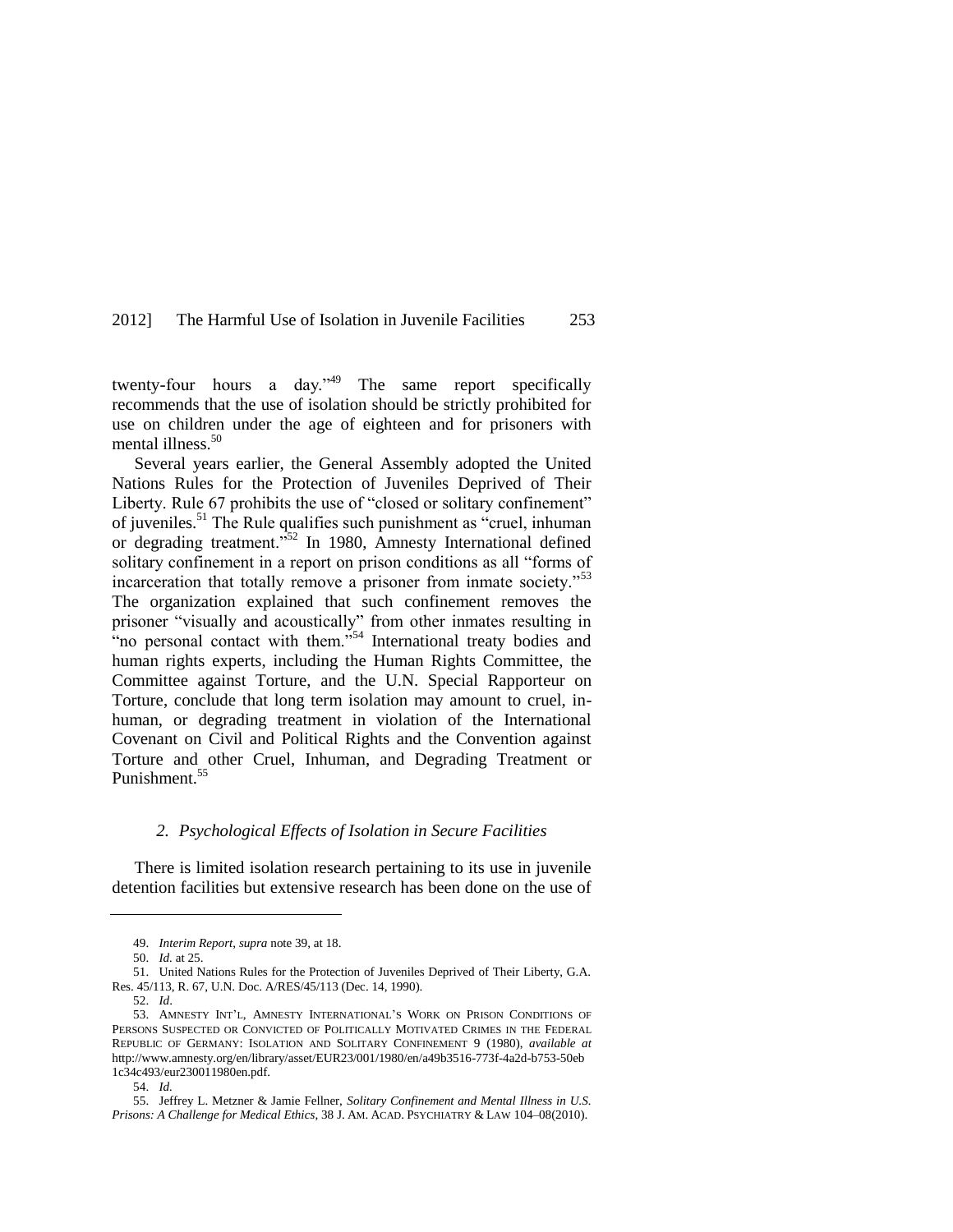| 254<br>Journal of Law & Policy |  | [Vol. 38:241] |
|--------------------------------|--|---------------|
|--------------------------------|--|---------------|

isolation with adult prisoners. Findings show that "[i]solation can be psychologically harmful to any prisoner, with the nature and severity of the impact depending on the individual, the duration, and particular conditions (e.g., access to natural light, books, or radio). Psychological effects can include anxiety, depression, anger, cognitive disturbances, perceptual distortions, obsessive thoughts, paranoia, and psychosis."56

Craig Haney, in the *From Prison to Home: The Effect of Incarceration and Reentry on Children, Families and Communities*  project, $57$  reported that the use of isolation on adults has the following negative results:

- Impaired sense of identity, hypersensitivity to stimuli, confusion, memory loss, irritability, and anger.
- Aggression & rage: attacks on staff, destruction of property, and collective violence.
- Lethargy, helplessness, hopelessness, and depression.
- Self-mutilation, suicidal ideation, and emotional breakdowns.
- Psychosis, hallucinations, and paranoia.
- Overall deterioration of mental and physical health.
- Produces indices of psychological trauma & psychopathic  $\bullet$ behaviors.<sup>58</sup>

In 1997, Dr. Haney and Mona Lynch published an article that extensively explored the use of isolation in adult prisons.<sup>59</sup> In compiling their data, they studied the use of isolation in a variety of situations: German wartime prison camps, soldiers stationed in Antarctica, male and female adult prisoners in various facilities

<sup>56.</sup> *Id.*

<sup>57.</sup> CRAIG HANEY, THE PSYCHOLOGICAL IMPACT OF INCARCERATION: IMPLICATIONS FOR POST-PRISON ADJUSTMENT 14 (2001), *available at* http://aspe.hhs.gov/hsp/prison2home02/ haney.pdf.

<sup>58.</sup> *Id*.

<sup>59.</sup> *See* Haney & Lynch, *supra* not[e 38.](#page-9-0)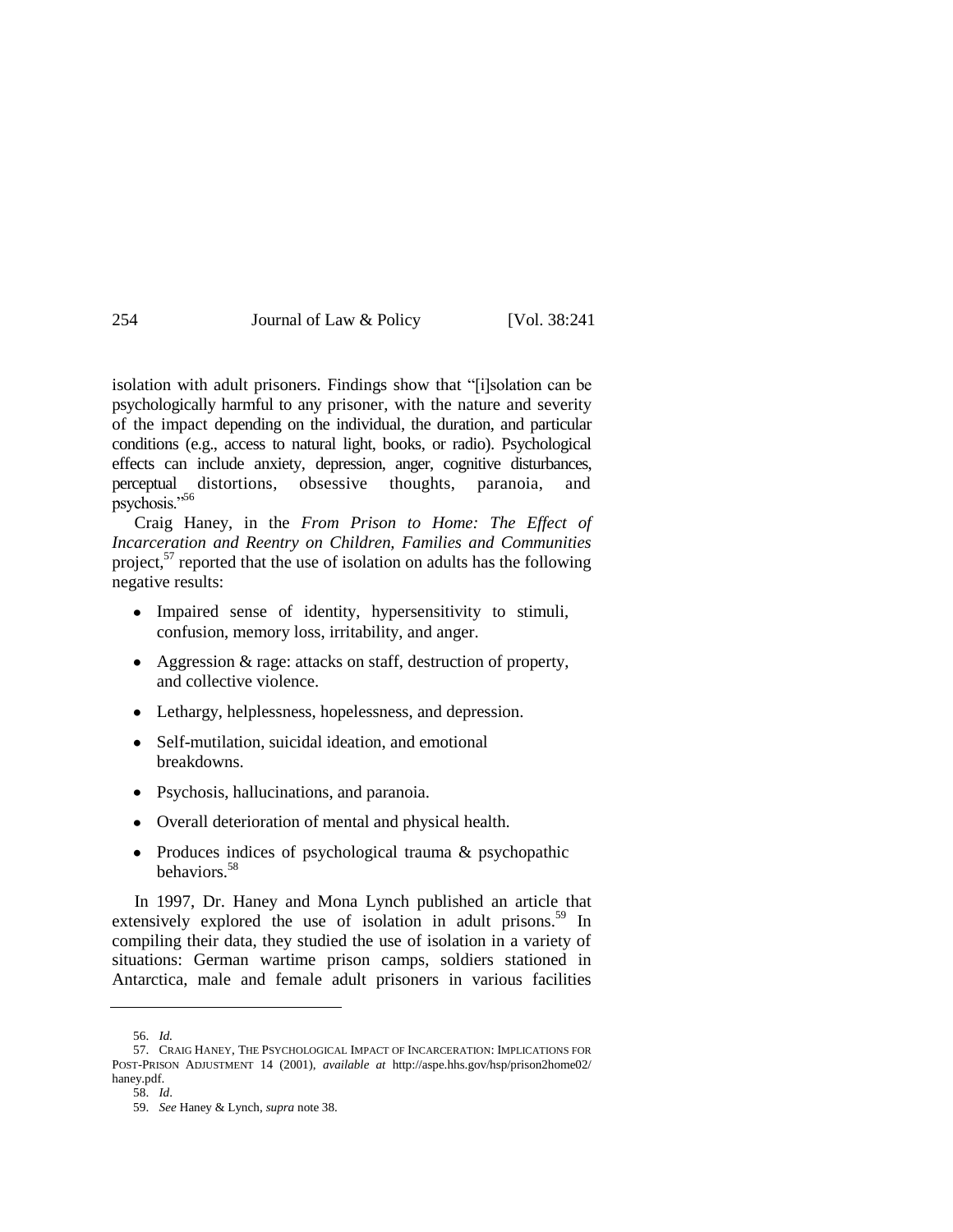throughout the world, and, in some cases, in voluntary research projects.<sup>60</sup> In these varied settings, the effects of isolation were the same: the prisoners experienced a range of "stress-related, dysfunctional, and destructive behavior."<sup>61</sup> In interviews with hundreds of prisoners many reported that they experienced "rage, panic, loss of control, breakdowns . . . and a build-up of physiological and psychic tension that led to incidents of self-mutilation.<sup> $562$ </sup>

<span id="page-14-0"></span>Psychiatrist and noted isolation expert Dr. Stuart Grassian has published research concerning the psychiatric effects of solitary confinement in prisons for the state and federal courts in New York, California, Massachusetts, and Kentucky. Dr. Grassian found that solitary confinement often causes "severe exacerbation or recurrence of preexisting illness, or the appearance of an acute mental illness in individuals who had previously been free of any such illness."<sup>63</sup> After being isolated, many of the prisoners Dr. Grassian studied developed psychiatric syndromes including hypersensitivity to external stimuli; perceptual distortions, illusions, and hallucinations; panic attacks; difficulties with thinking, concentration, and memory; intrusive obsessional thoughts and emergence of primitive aggressive ruminations; overt paranoia; and impulse control problems.<sup>64</sup>

In an earlier article, Dr. Grassian reported that isolation can cause "severe psychiatric harm" to prisoners. $65$ 

This harm includes a psychiatric syndrome which has been reported by many clinicians in a variety of settings. . . . In more severe cases, this syndrome is associated with agitation, self-destructive behavior, and overt psychotic disorganization. More than half the prisoners [in isolation] reported a progressive inability to tolerate ordinary stimuli . . . Almost a third described hearing voices, often in whispers, often saying frightening things to them. Well over half the inmates

<sup>60.</sup> *Id.* at 511–25.

<sup>61.</sup> *Id.* at 525. 62. *Id.* at 518.

<sup>63.</sup> Stuart Grassian, *Psychiatric Effects of Solitary Confinement*, 22 WASH. U. J.L. & POL'Y 325, 333 (2006).

<sup>64.</sup> *Id.* at 335–36.

<sup>65.</sup> Grassian, *supra* not[e 63.](#page-14-0)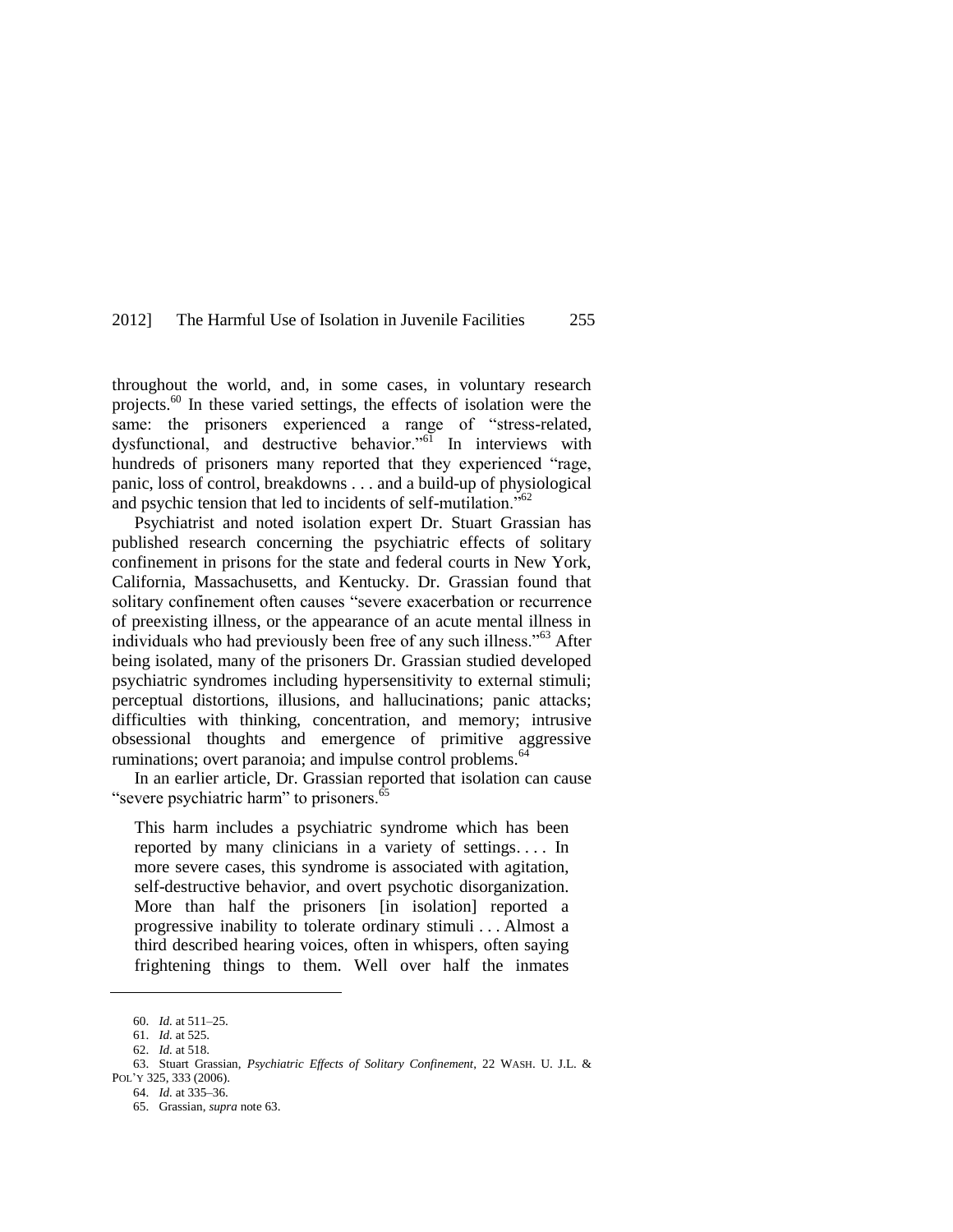interviewed described severe panic attacks while in SHU [isolation] . . . Many reported difficulties in concentration and memory . . . Almost half the prisoners reported the emergence of primitive aggressive fantasies of revenge, torture, and mutilation of the prison guards. . . . Almost half the prisoners interviewed reported paranoid and persecutory fears.<sup>66</sup>

Although the level of psychological harm varies and some symptoms may subside upon release from solitary confinement, the damage suffered by prisoners subjected to isolation continues to present itself once the prisoner is released back into the prison population or into society at large. Dr. Grassian concluded:

This harm is most commonly manifested by a continued intolerance of social interaction, a handicap which often prevents the inmate from successfully readjusting to the broader social environment of general population in prison and, perhaps more significantly, often severely impairs the inmate's capacity to reintegrate into the broader community upon release from imprisonment.<sup>67</sup>

Many of these behaviors were demonstrated by sixteen-year-old William, a New Jersey's post-disposition project client:

*Case example:* William, a fifteen year-old boy at a New Jersey secure juvenile facility, spent approximately 178 of his 225 day commitment in isolation. The cell measured approximately seven feet by seven feet. He had no access to books or other reading materials, auditory stimulation, or substantial conversation. Prior to his commitment, William was diagnosed with mental health issues as well as displaying a history of aggressive behaviors and a need for psychiatric treatment. Within a few days of being placed in the "seg unit", William began to report auditory and visual hallucinations and demonstrated outrageous behaviors such as throwing bodily fluids. Within a week he began to self-mutilate by "cutting."

<sup>66.</sup> *Id.* at 1–4.

<sup>67.</sup> Grassian, *supra* not[e 63.](#page-14-0)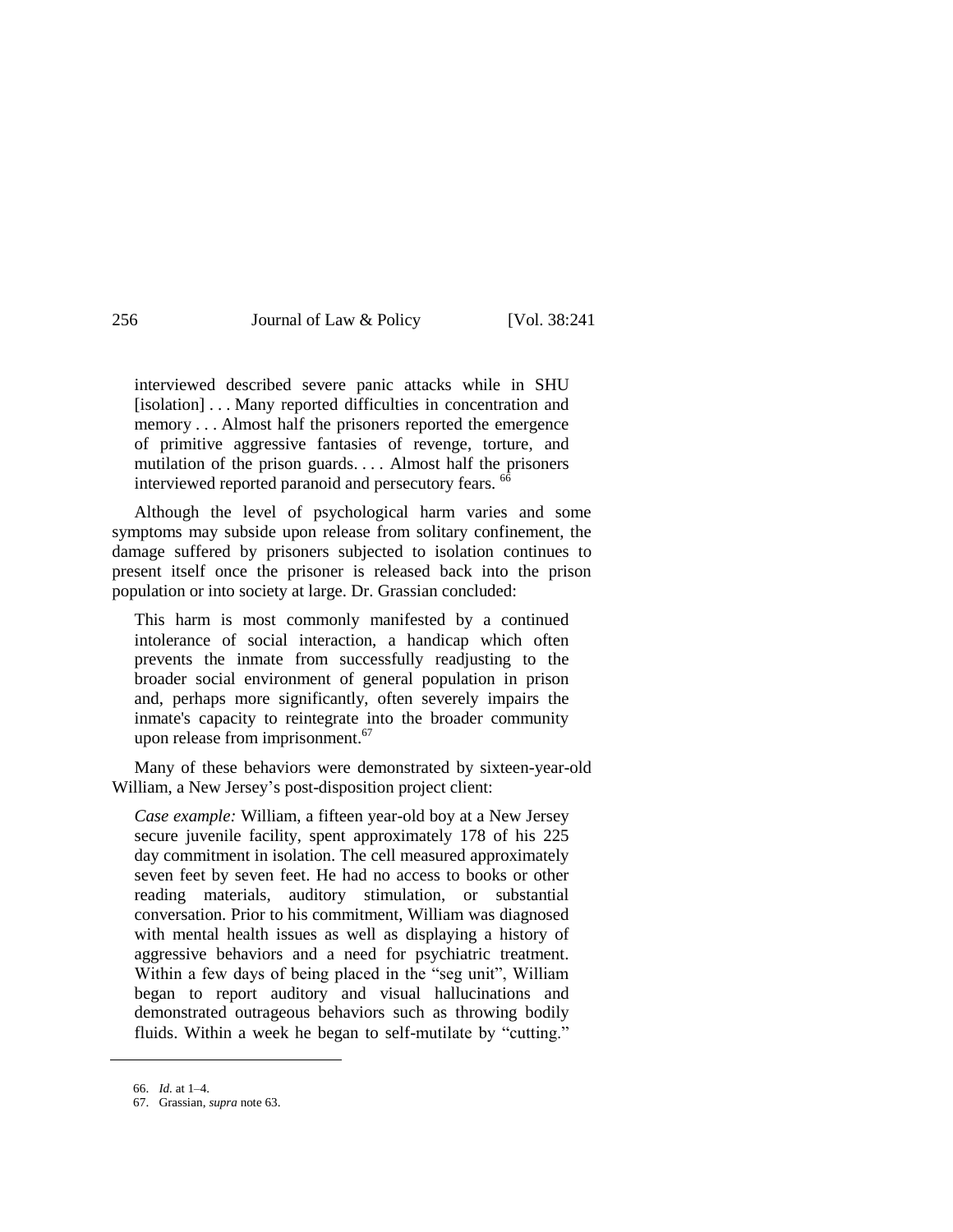Soon thereafter, he attempted suicide by hanging himself on five different occasions.<sup>68</sup>

Based on a variety of studies and expert opinions, it is undisputed that the psychological effects of isolation are detrimental to both the mind and the spirit. Although little research has been done on the effects of solitary confinement on juveniles, based on what is known about adolescent development and teen brain studies, isolation is likely to be more damaging to a juvenile than to an adult.

#### *B. The Harmful Effects of Isolation on Juveniles*

Because isolation is so detrimental to the mental health of juveniles, mental health and correction professionals generally agree that the use of such measures should be limited to those rare occasions when a young person poses an imminent threat to others' safety.

Isolation, even for brief periods, is harmful for adolescents for two reasons: (1) Youth in isolation cannot participate in programs, including education, designed to rehabilitate them; and (2) Isolation has negative psychological consequences, including increasing risk of suicide, re-traumatizing, depression and agitation. Interactive treatment programs have more success in reducing problem behavior and mental health problems in youth than does isolation, which in fact provokes and worsens these problems.

As is evidenced in adult prisoners, isolation can exacerbate a young person's emotional crisis.<sup>69</sup> Isolation practices can have the following negative consequences on juveniles. First, isolation causes depression. Often, youth in isolation are denied reading materials, programming (including school and therapy), and exercise. Being alone and having nothing to do gives youth too much time to ruminate, which can lead to the onset of depression. "Depression is common but often not diagnosed in delinquent youth. Their behavioral problems become the focus rather than their underlying sadness, isolation and loss. Irritability is a frequent symptom of

<sup>68.</sup> *See supra* text accompanying note[s 2,](#page-1-0) [3.](#page-1-1)

<sup>69.</sup> NAT'L ADVISORY COMM. FOR JUVENILE JUSTICE & DELINQUENCY PREVENTION, U.S. DEP'T OF JUSTICE, STANDARDS FOR THE ADMIN. OF JUVENILE JUSTICE § 4.52 (1980).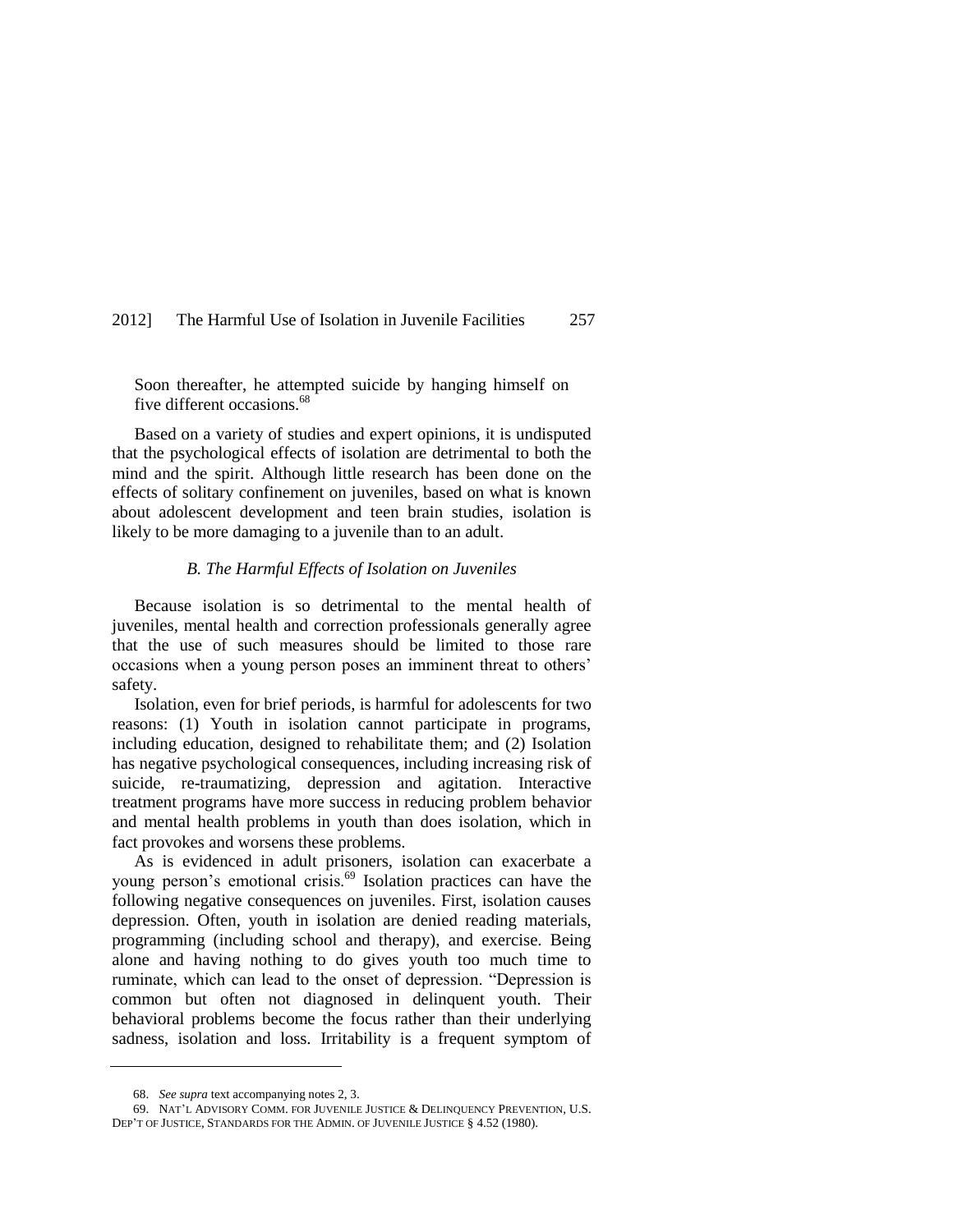<span id="page-17-0"></span>

adolescent depression, and annoys staff and peers and makes it more difficult to involve the adolescent in positive activities. $\frac{70}{0}$ Adolescents may not be able to see the temporariness of isolation and, as a result, cannot pull themselves out of their depression. Youth in isolation are deprived of whatever socialization is available to youth in the general population. They usually eat their meals alone in the cells. Recreation and exercise activities are solitary. They may have no one to talk with other than by yelling through the cell door. Isolation prevents youth from meeting their social needs, which further contributes to depression. Depression in adolescents can cause a variety of behavioral problems, which usually result in more punishment. Whether or not a youth is depressed before being isolated, usually he/she will feel disturbed from being alone and having nothing to do.

Second, isolating juveniles causes agitation. During adolescence, young people gradually define their moral values—and tend to be moralistic—and insistent upon what should be and are intolerant of anything that seems unfair. Juveniles view isolation as unfair. Adolescents do not have the adult cognitive abilities to say, "This is not unfairness directed at me personally, isolation is the consequence for certain behaviors for all residents." Especially for youth of color, isolation may be perceived as degrading and racist; girls may also object to isolation as discriminatory. It is normal for youth to protest unfairness, and when their protest does not get attention, they are likely to become more agitated. Their trust in adults, on whom they remain dependent and who they expect to be fair and kind, is violated when they are isolated and their protests of the perceived unfairness of their confinement are unheard. Youth may believe that ―confinement is an overt attempt by authorities to ‗break them down' psychologically . . . [and] the product of an arbitrary exercise of power, rather than the fair result of an inherently reasonable process."71

Third, isolation causes juveniles to feel victimized, which can be re-traumatizing. Many youth in juvenile facilities experience abuse,

<sup>70.</sup> Michael D. Cohen et al., *Health Services for Youth in Juvenile Justice Programs*, *in* CLINICAL PRACTICE IN CORRECTIONAL MEDICINE, 120, 124 (Michael Puisis ed., 2d ed. 2006).

<sup>71.</sup> Grassian, *supra* not[e 63,](#page-14-0) at 333.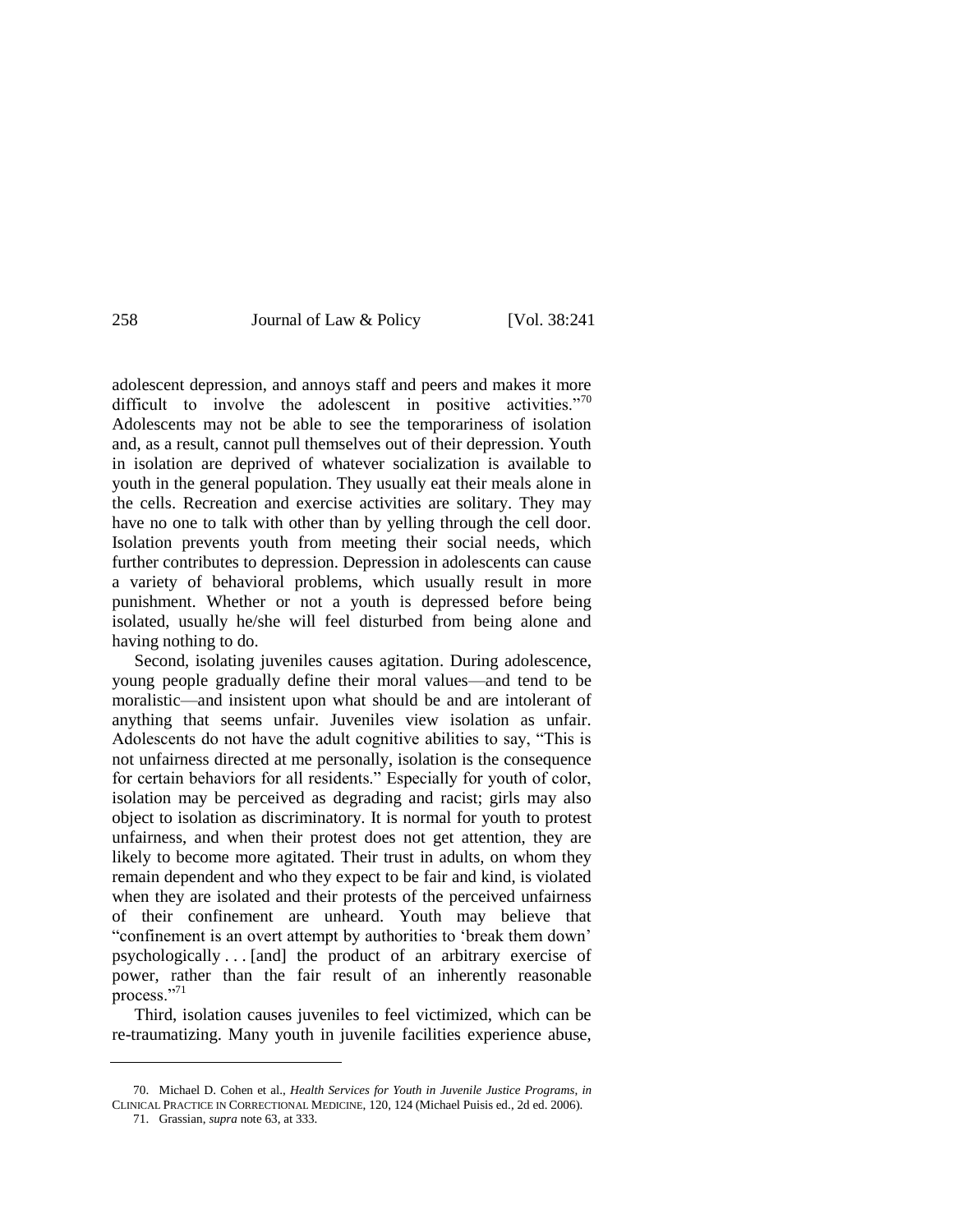neglect, significant loss, exposure to violence, and other trauma. Some youth in delinquency facilities are previously known to child protective services agencies and may have had multiple placements in foster care. Trauma slows down development and can cause disturbances of emotional regulation, relationships, and communication.<sup>72</sup> The depression, difficulties trusting others, fearfulness, aggression, substance abuse, and concentration problems common in delinquent youth are often caused by untreated trauma. Abuse of power by an adult can provoke in traumatized youth a combination of self-blame and a sense of betrayal, which can lead to self-destructiveness or aggression. For those who have been abused and/or neglected, isolation is likely to activate painful memories and may be experienced as re-victimization. Isolation could make a traumatized youth feel once again that they cannot control hurtful things that happen to them. Such powerlessness is damaging and can undermine the progress the youth has made in recovering from earlier trauma.<sup>73</sup>

Fourth, isolation causes an increased risk of suicide. In 1999, the Office of Juvenile Justice and Delinquency Prevention released a national study of suicides in public and private juvenile facilities. The study found that 50 percent of youth who committed suicide were in isolation at the time of their suicide and 62 percent had previously been in isolation. Even youth who had not previously expressed thoughts of harming themselves can become desperate, hopeless and suicidal in isolation. For youth who are already talking about or who have previously attempted suicide, isolation is a dangerous practice that should be prohibited. While regularly checking on a suicidal teen in isolation may prevent death, the young person's mental health deteriorates. Suicidal youth must spend most of each day in activities and interacting with peers and staff. Further, isolation is not the only means of staff observation of troubled teens; they can just as easily be observed outside of isolation without the negative psychological consequences of isolation.

<sup>72.</sup> Marty Beyer, *A Developmental View of Youth in Juvenile Justice System*, *in* JUVENILE JUSTICE: ADVANCING RESEARCH, POLICY, AND PRACTICE (Francine Sherman & Francine Jacobs eds., 2011).

<sup>73.</sup> *See id.*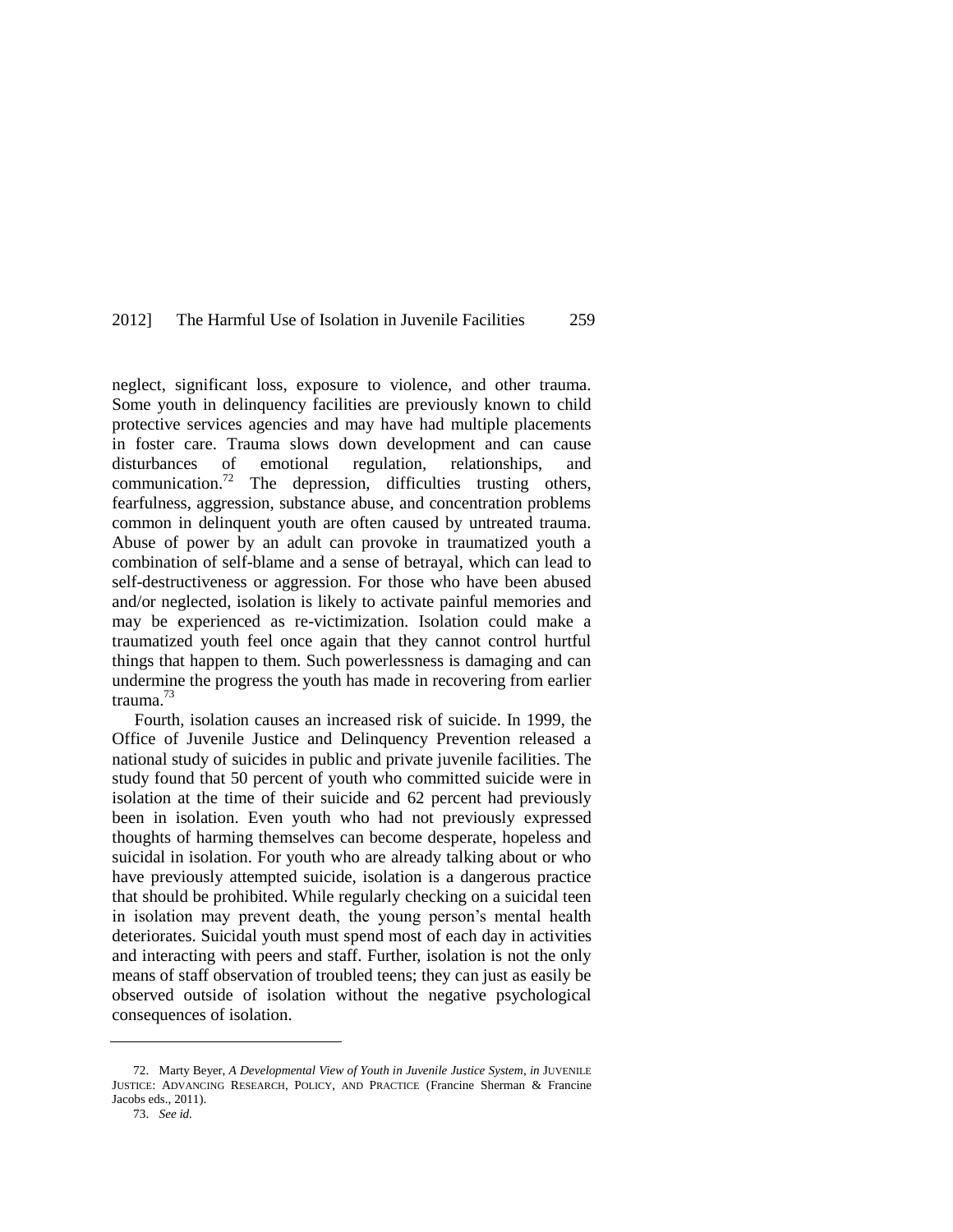Finally, youth in isolation are frequently denied the education to which they are entitled. In juvenile detention and commitment facilities, youth are required to attend school, and educational benefits should not be denied because they are being punished. As many as half of the youth in detention and commitment facilities have disabilities that substantially affect their learning abilities and either have or should have been identified for special education. The individuals with Disabilities Education Act services should be designed to prevent the behaviors that might lead to punishment, such as isolation.<sup>74</sup> When youth are deprived of educational services, not only do they lose that aspect of rehabilitation, but they also lose an important source of self-esteem building.

Facilities use isolation to manage behavior, but the reality is that isolation makes things worse. Isolation is "a reaction to day-to-day crises and evolve[s] into an institutional practice with its foundation never being questioned."<sup>75</sup> Juveniles isolated for behavior problems

*Id.* at 254–55. "[P]rograms relying on excessive isolation experience high rates of aversive behaviors among residents." *Id.* at 253.

<sup>74.</sup> As Joe Tulman described in the ABA publication *Representing Juvenile Status Offenders*, youth who have or should have been identified for special education have the right not to be excluded from school, even if facility staff are disciplining the youth for rule violations. Joseph B. Tulman, *Using Special Education Advocacy to Avoid or Resolve Status Offense Charges*, *in* AM. BAR ASS'N, REPRESENTING JUVENILE STATUS OFFENDERS 89–120 (Sally Small Inada & Claire S. Chiamulera eds., 2010).

<sup>75.</sup> Jeff Mitchell & Christopher Varley, *Isolation and Restraint in Juvenile Correctional Facilities*, 29 J. AM. ACAD. CHILD & ADOLESCENT PSYCHIATRY 251–55 (1990). The authors describe their work with a juvenile detention center that closed its isolation unit despite the objections of staff and instituted a behavior modification program. Jeff Mitchell & Christopher Varley, *Isolation and Restraint in Juvenile Correctional Facilities*, 29 J. AM. ACAD. CHILD & ADOLESCENT PSYCHIATRY 251, 253 (1990). The incidence of behavior problems decreased dramatically. *Id.*

It is essential for juvenile correctional programs to provide their residents with stimulating recreational programs, educational programs, well-administered behavior management programs . . . and team-generated, individualized service plans. . . .

<sup>.</sup> . . [T]hese recommendations . . . improve behavioral management. Administrators who eliminate abusive isolation . . . practices find that they are in more control of their programs. It is presumed that their residents recognize this and behave accordingly.

While as many as 65%–75% of youthful offenders have one or more diagnosable psychiatric disorders, most juvenile detention facilities do not have the capacity to serve them. This situation is aggravated by multiple problems, including overcrowding, dilapidated institutions, inadequate funding for services and programs,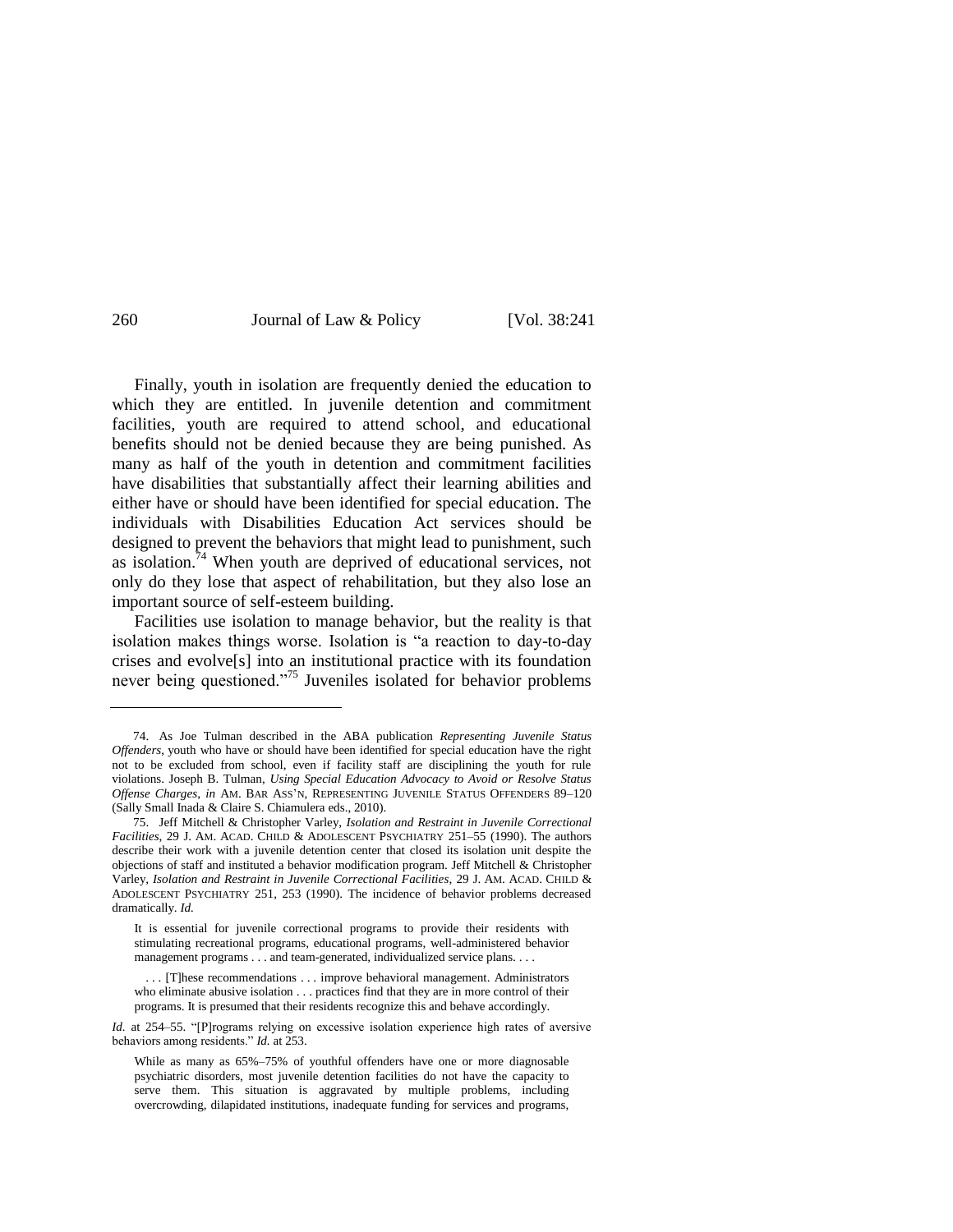tend to be youth who act out as a result of perceived harassment and threats due to past trauma. Behind problematic youth behavior is a combination of immature thinking and identity, learning disabilities, and trauma.<sup>76</sup> And, as a result of isolation, the very behaviors that are the cause for placement in isolation are exacerbated. This is particularly alarming among juveniles because often the residents are subjected to isolation because they have "acted out" in some way or are not able to conform to the rules of the facilities.

#### *C. Judicial Response to the Use of Isolation in Juvenile Facilities*

For well over a century, courts have ruled that the use of isolation in secure facilities violates the Eighth and Fourteenth Amendments to the U.S. Constitution because such treatment is detrimental to the health of prisoners. In 1890, the Supreme Court discharged a prisoner on the basis of wrongful imprisonment due to solitary confinement.<sup>77</sup> The Court looked to a 1787 study of Philadelphia prisoners held in

Reacting to perceived threats is characteristic of traumatized teenagers. When there is a history of repeated physical and sexual abuse, a young person is likely to feel more threatened and is more likely than other teens to be on the alert.

and inadequately trained custodial and mental health staff. These factors are associated with an increased risk of suicide, physical assaults, and accidental injuries.

Kim J. Masters & Joseph V. Penn, *Practice Information*, *Juvenile Justice + Interventions = Fragmentation*, J. AM. ACAD. CHILD & ADOLESCENT PSYCHIATRY (July/Aug. 2005), *available at* http://www.aacap.org/cs/root/member\_information/practice\_information/jul/aug\_2005\_aa cap\_news\_seclusion\_restraint\_juvenile\_justice\_interventions\_fragmentation.

<sup>76.</sup> ―Aggressive youth overreact to perceived threat, typically because it is reminiscent of past victimization. These youth do not see these responses as excessive. They may have little experience expressing their thoughts and resolving their feelings verbally rather than through aggression. These youth may feel helpless about regulating their behavior." Cohen, *supra* note [70,](#page-17-0) at 124. Some teenagers who have been victimized in the past react to limit-setting as if it is personalized, or a form of harassment against them. Any "No" from an adult can be seen as victimization. Some of these youth misinterpret and are offended by relatively benign things that others say and do. They perceive hostility coming from others, and their reactions cause adults to view them as difficult and oppositional.

Afterwards, it may appear that a frightened teenager over-reacted, but threat can only be evaluated from the perspective of each young person at the time that he/she felt in danger (no matter how well-intentioned the adult was). It is not unusual for traumatized youth to be surprised by their angry outbursts when memories of their victimization are triggered. A traumatized teenager may have no way of responding to harassment or a perceived threat, feeling out of control and experience a primitive, unthinking reflex. It is these youth who are often punished with isolation.

<sup>77.</sup> *In re* Medley, 134 U.S. 160 (1890).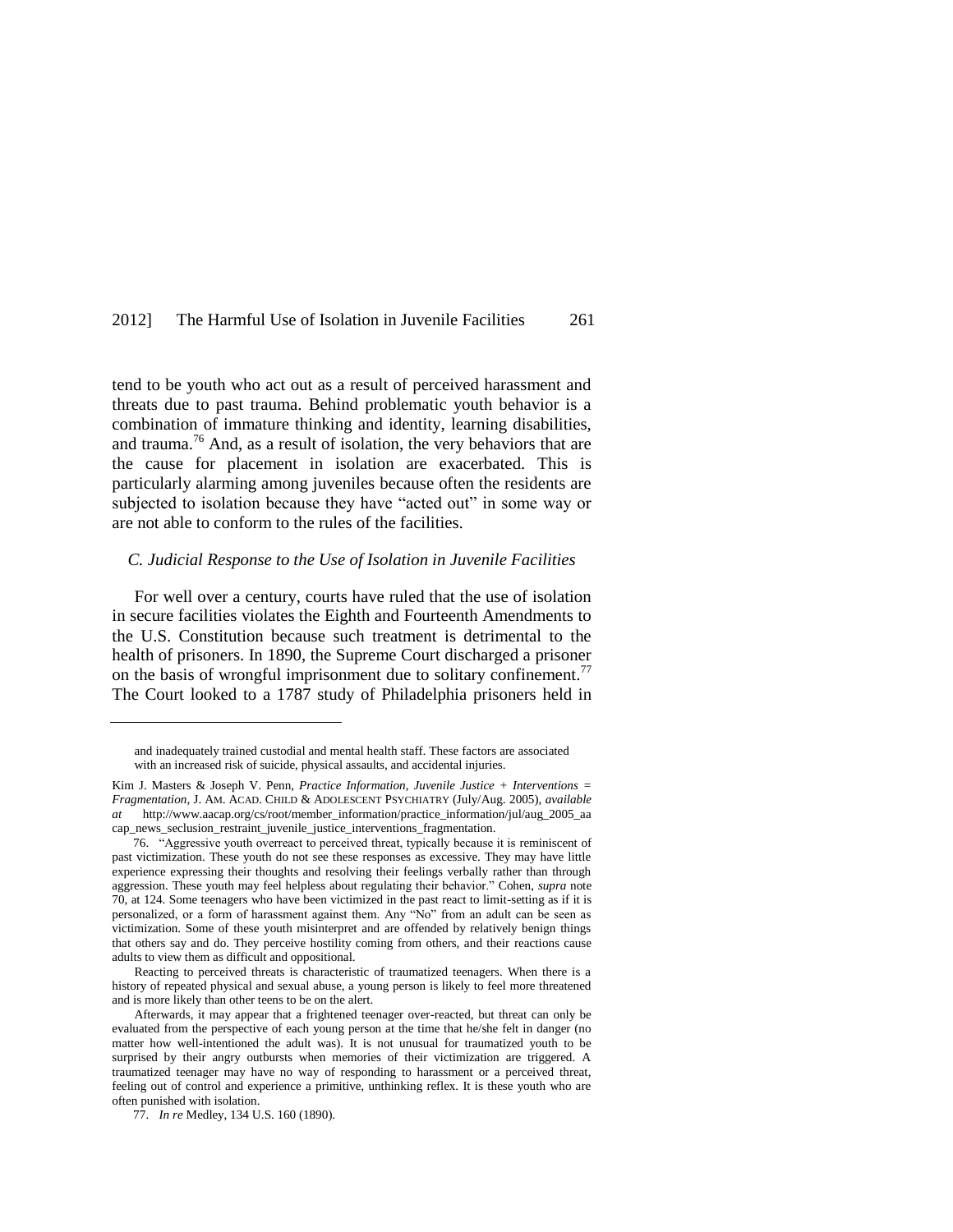solitary confinement that found that a "considerable number of the prisoners fell, after even a short confinement, into a semi-fatuous condition, from which it was next to impossible to arouse them, and others became violently insane, others, still, committed suicide.<sup>778</sup> Although that ruling involved an adult prisoner, courts have repeatedly found that the continued use of isolation in juvenile facilities is not only unconstitutional but detrimental to rehabilitation.

However, Courts have chosen not to totally abolish the use of isolation in juvenile facilities as there is an understanding that, at times, a child may need to be separated from others if he is a risk to himself or others and that a complete prohibition on the use of isolation would completely tie the hands of a facility's administration at such times. However, in those situations, courts seem to agree that the period of isolation must be short and the child must be closely monitored on a regular basis.<sup>79</sup>

Courts agree with mental health professionals that excessive use of isolation is detrimental to the rehabilitation of a child.

Courts often rely on the reports and evaluations of mental health experts when rendering decisions in cases concerning the use of isolation in juvenile facilities. In *Lollis v. New York Department of Social Services*, the District Court looked to the affidavits of seven specialists when it held that isolation violated the Eighth Amendment.<sup>80</sup> All seven specialists were "unanimous in their condemnation of extended isolation as imposed on children, finding it not only cruel and inhuman, but counterproductive to the development of the child."<sup>81</sup>

Two years later, the United States District Court in Rhode Island, in *Inmates of the Boys' Training School v. Affleck*, ruled that the use of isolation with juveniles is "psychologically damaging, antirehabilitative, and, at times inhumane.<sup>382</sup> The court stated:

<sup>78.</sup> *Id.* at 168.

<sup>79.</sup> Morales v. Thurman, 569 F.Supp. 332, 345–46 (1983); Lollis v. N.Y. Dep't of Soc. Servs., 322 F. Supp. 473, 482 (S.D.N.Y. 1970).

<sup>80.</sup> *Lollis*, 322 F. Supp. at 480.

<sup>81.</sup> *Id.*

<sup>82.</sup> Inmates of the Boys' Training Sch. v. Affleck, 346 F. Supp 1354, 1372 (D.R.I. 1972).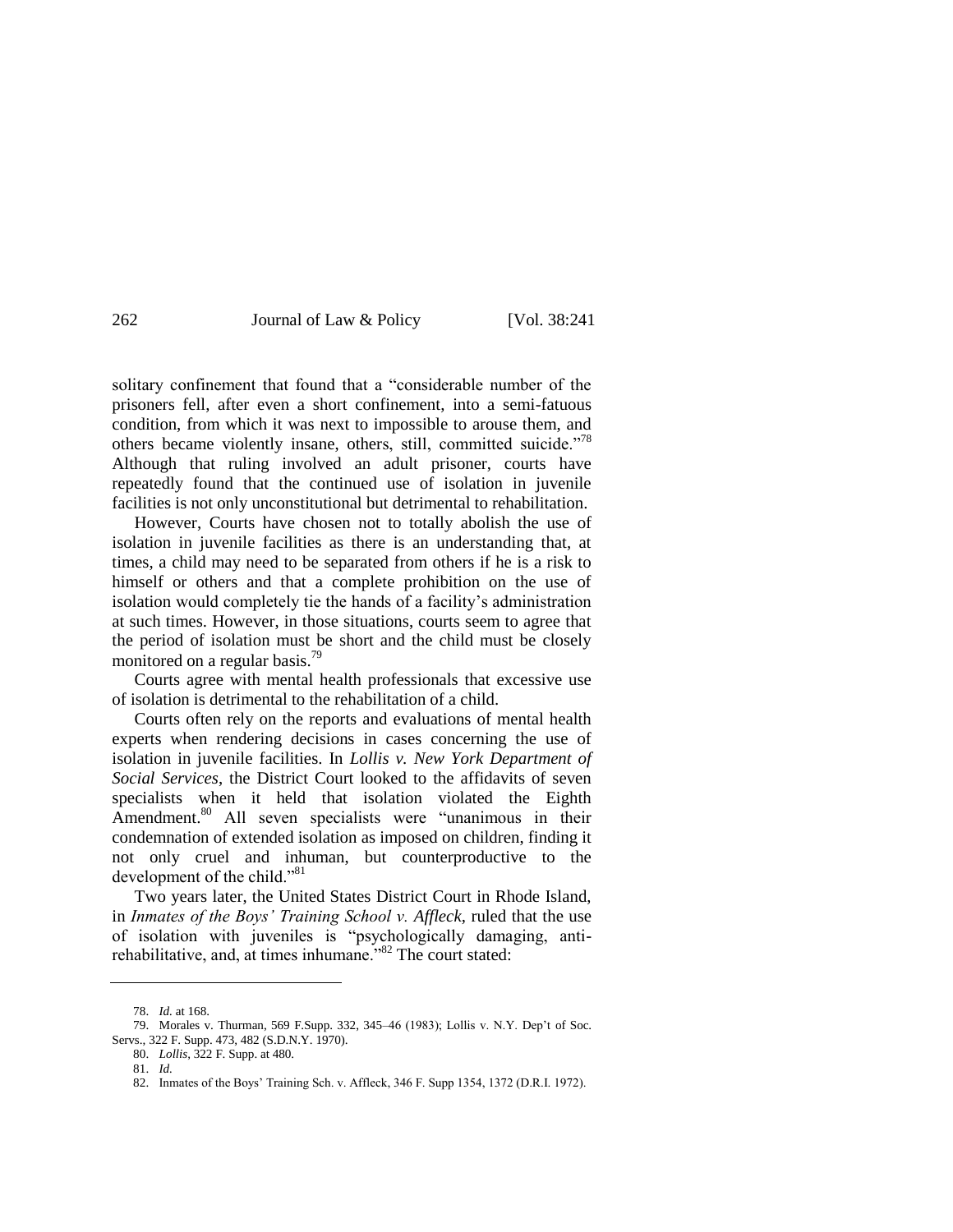To confine a boy without exercise, always indoors, almost always in a small cell, with little in the way of education or reading materials, and virtually no visitors from the outside world is to rot away the health of his body, mind, and spirit. To then subject a boy to confinement in a dark and stripped confinement cell with inadequate warmth and no human contact can only lead to his destruction.<sup>83</sup>

A month before *Affleck* was decided, the district court in *Nelson* v. *Heyne* held that the use of isolation at the Indiana Boys School was "both cruel and unusual punishment."<sup>84</sup> According to the regulations, boys could be placed in confinement for five to thirty days.<sup>85</sup> It was found that this time limit was not always followed and boys were locked in eighty-six square foot rooms with a toilet and bed with only a Bible to read for periods ranging from several days to, as was found in one case, fifty-seven consecutive days.<sup>86</sup> Once again the court relied on experts who testified that such treatment was "emotionally and psychologically debilitating and serves neither treatment nor punitive goals."<sup>87</sup>

Often referencing expert studies and opinions, courts have been clear in finding that any type of prolonged separation from one's peers is psychologically damaging. Such treatment is in direct opposition to the rehabilitative goals of the juvenile justice system.

Courts have repeatedly found that the isolation of a juvenile is a violation of his rights under the Eighth and Fourteenth amendments. Often, the decision to place a juvenile in isolation is done at the discretion of correctional officers for a reason that does not warrant such an intense level of corrective action. Further, isolation is often used in a strictly punitive capacity and not as a diversionary tactic. Worse, the decision to separate the juvenile from his peers for a prolonged time is usually done without any due process.<sup>88</sup> Courts

<sup>83.</sup> *Id.* at 1365–66.

<sup>84.</sup> Nelson v. Heyne, 355 F. Supp. 451, 456 (N.D. Ind. 1972).

<sup>85.</sup> *Id.* at 455.

<sup>86.</sup> *Id.* at 455–56.

<sup>87.</sup> *Id.* at 456.

<sup>88.</sup> This is a frequent occurrence in New Jersey, where juveniles are routinely placed in pre-hearing room restriction ("PHRR") for several days while an "investigation" occurs. There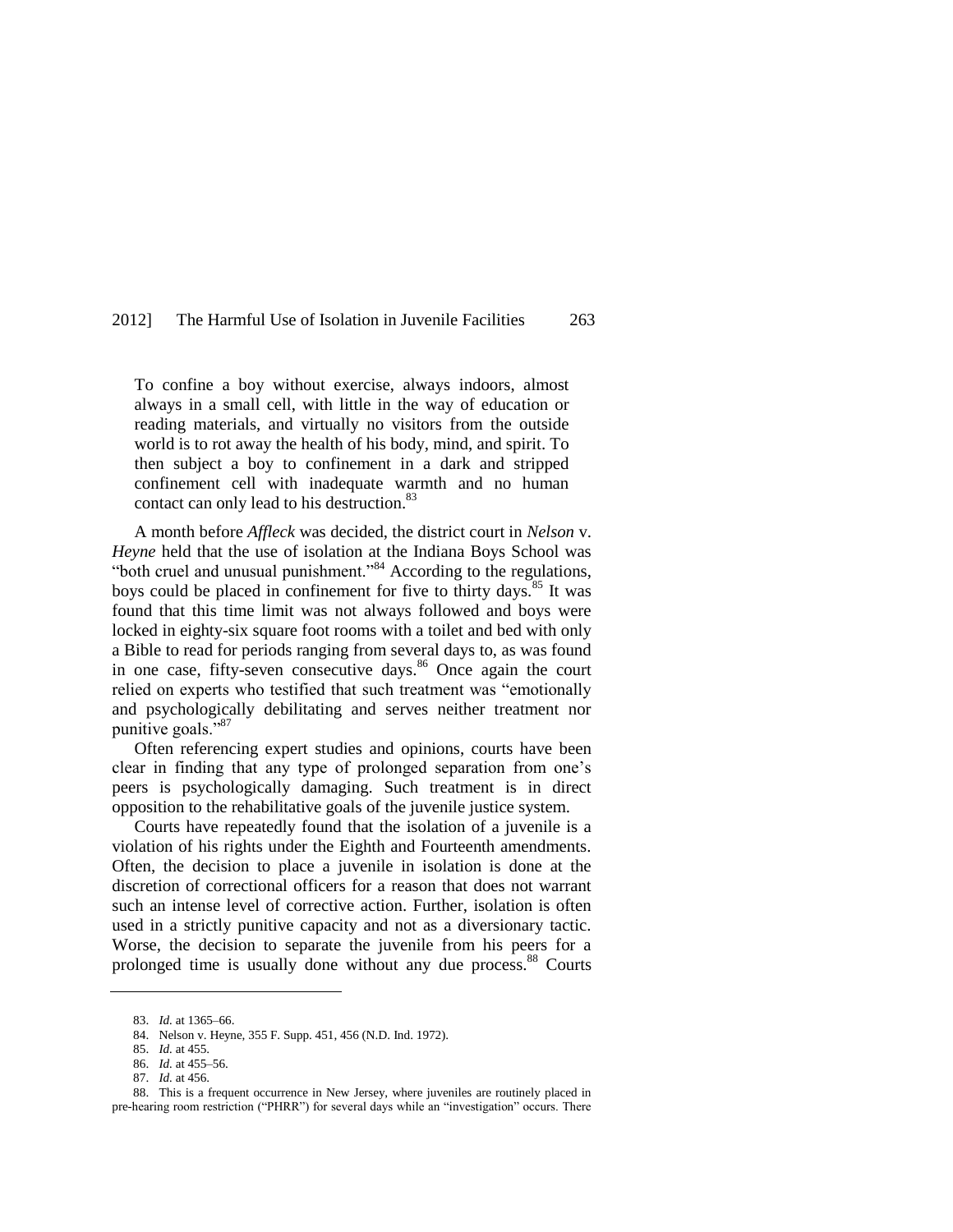hold that such treatment is in violation of a juvenile's constitutional rights under the Eighth and Fourteenth Amendments.

In *Lollis*, the district court applied a two-prong test to determine whether or not placing a child in isolation amounted to a violation of the Eighth Amendment.<sup>89</sup> First, it had to be determined that the severity of the punishment was disproportionate to the offense that was committed.<sup>90</sup>  $\cdot$  [S]econd, the severity . . . of the [punishment must be] measured by 'broad and idealistic concepts of dignity, civilized standards, humanity, and decency."<sup>91</sup> Experts testified that placing a young girl in a bare room without recreational facilities or reading materials was "cruel and inhumane" as well as "equivalent to 'sensory deprivation'" and that such treatment is "punitive, destructive, defeats the purposes of any kind of rehabilitation efforts and harkens back to medieval times." $^{92}$  Therefore, the court held that such treatment violated the Constitution's ban on cruel and unusual punishment under the Eighth Amendment.<sup>93</sup>

In deciding *Affleck*, the court looked to the Supreme Court's decision in *In re Gault*. <sup>94</sup> *Gault* firmly established the right to the due process of law in juvenile cases while defining the juvenile system as having rehabilitative objectives rather than punitive goals.<sup>95</sup> Relying on *Gault*, the court in *Affleck* held that placing a child in isolation was anti-rehabilitative and therefore deprived that child of Due Process under the Fourteenth Amendment.<sup>96</sup>

The district court in *Morales v. Thurman* expanded the "right to treatment" theory of due process under the Fourteenth Amendment.<sup>97</sup> The juveniles were often locked in single cells for periods as long as a month, being permitted to leave only for daily showers and meals.<sup>98</sup>

are numerous examples of juveniles being placed in PHRR for days, only to have their "charges" dismissed after the "investigation". *See* case example of Destiny, pp. X.

<sup>89.</sup> Lollis v. N.Y. Dep't of Soc. Servs., 322 F. Supp. 473, 480–83 (S.D.N.Y. 1970).

<sup>90.</sup> *Id.* at 480 (citing Weems v. U.S., 217 U.S. 349 (1909)).

<sup>91.</sup> *Id.* (quoting Jackson v. Bishop, 404 F.2d 571, 579 (8th Cir. 1968)).

<sup>92.</sup> *Id*. at 481.

<sup>93.</sup> *Id.* at 482.

<sup>94.</sup> *In re* Gault, 387 U.S. 1 (1967).

<sup>95.</sup> *Id.* at 16–29.

<sup>96.</sup> Inmates of the Boys' Training Sch. v. Affleck, 346 F. Supp. 1354, 1364–67 (D.R.I. 1972).

<sup>97.</sup> Morales v. Turman, 364 F. Supp. 166 (E.D. Tex. 1973).

<sup>98.</sup> *Id.* at 171.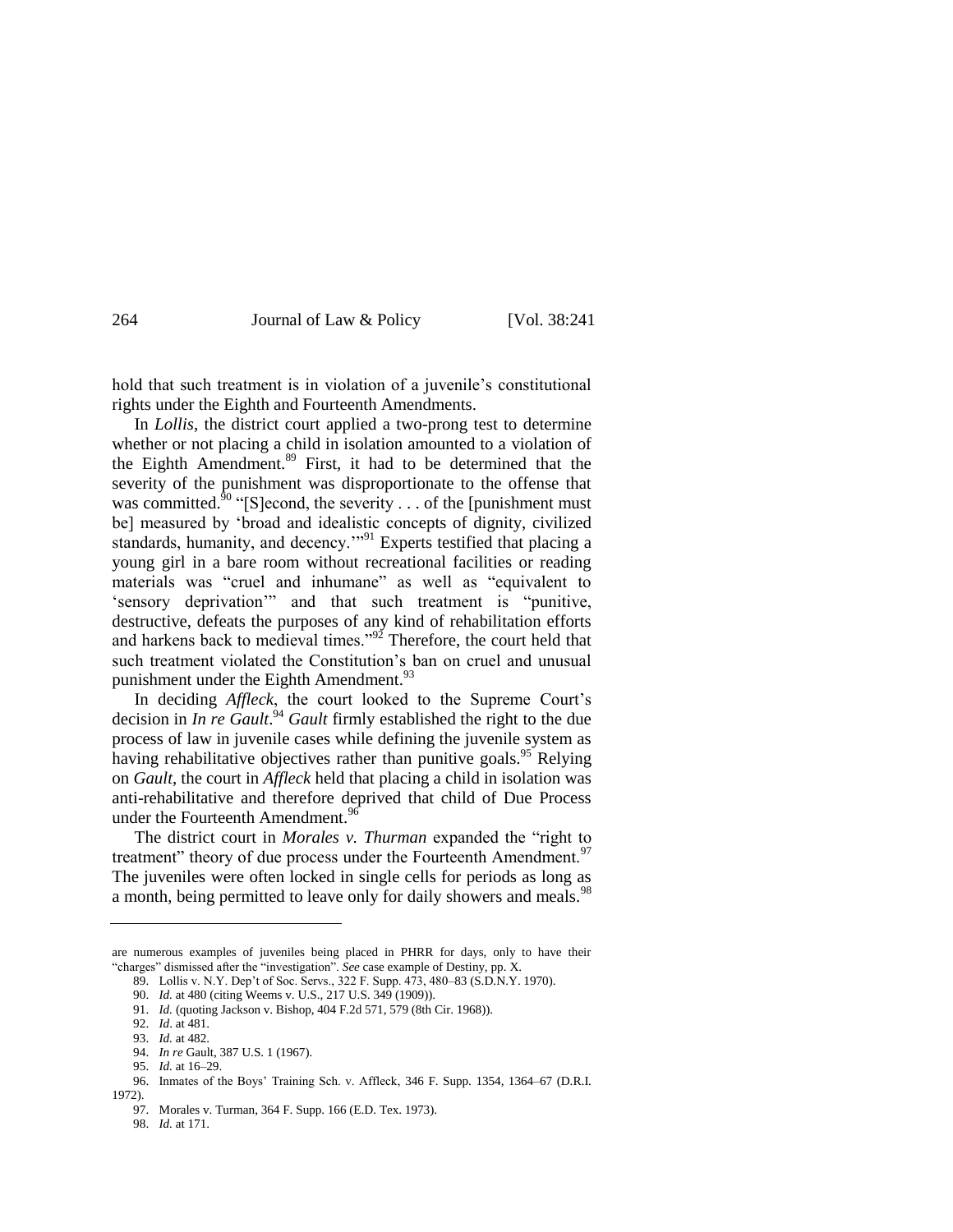Many of the youth received minimal or no counseling or educational services.<sup>99</sup> The court held that the withholding of rehabilitative services, the failure to allow participation of family or friends in the program, and the failure to provide access to an uninterested party to whom the juveniles could seek administrative relief without fear of retaliation, all constituted violations of the state and federal right to treatment under Due Process.<sup>100</sup>

But there are circumstances that warrant the use of isolation in a juvenile facility. Courts reason that isolation may be acceptable when a juvenile is at risk of hurting himself or others, but even then, only when the appropriate precautions are in place.<sup>101</sup> However, such situations do not give a facility carte blanche to isolate a juvenile for a prolonged period of time without a system of checks in place to prevent further harm from being done. In *Lollis*, the court made clear that isolation, *used within permissible bounds*, is constitutional, and courts should be reluctant to interfere with the management of juvenile facilities.<sup>102</sup>

#### *D. New Jersey's Use of Isolation: The "Box" and The "E Rule"*

*Case example:* Denise is a thirteen-year-old girl who was a resident at the Hayes facility, New Jersey's most secure juvenile facility for girls. According to Denise, she was assaulted by an older girl in the classroom. Another girl got on top of Denise to protect her from the blows, but Denise was still punched and kicked about the body. She was taken directly to pre-hearing room restriction ("PHRR") where she remained for over forty-eight hours while an investigation was conducted. The room was approximately seven-by-seven feet. It had a slab bed with a mattress, a sheet, and a toilet. Her meals were brought to her by the guards. All charges against her were dismissed. $103$ 

<span id="page-24-0"></span><sup>99.</sup> *Id.* at 172.

<sup>100.</sup> *Id.* at 174–75.

<sup>101.</sup> *Morales*, 569 F. Supp. at 345–46.

<sup>102.</sup> Lollis v. N.Y. Dep't of Soc. Servs., 322 F. Supp. 473, 483–84 (S.D.N.Y. 1970).

<sup>103.</sup> Clients reported incidents to the post-dispostion project attorney during their attorney-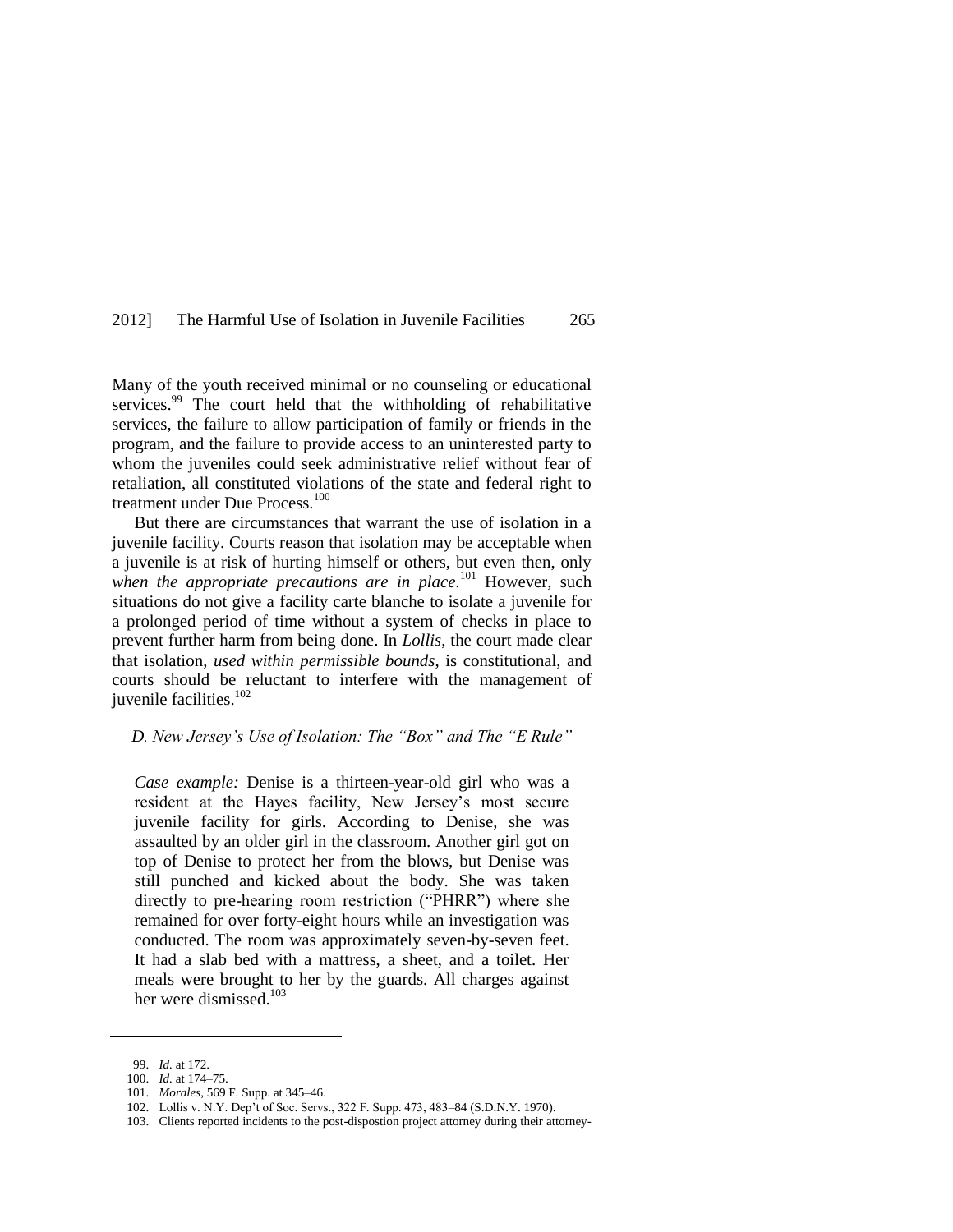Such stories are commonplace. Youth in New Jersey's secure care facilities are very familiar with "the box" and with the "e rule." The "box" is what the children are placed in when they are removed from their peers. Such separation is often referred to as pre-hearing room restriction ("PHRR"), segregation ("seg"), medical isolation, close watch, behavior modification unit, or protective custody. The terms are different, but the effect is the same. The child is placed alone in the cell for long periods of time, usually without any reading or educational materials, no personal effects whatsoever, and often without any human interaction.

Sometimes, the reason for placement in "the box" is a result of a serious disciplinary problem, like rioting or fighting. However, the post-disposition project found numerous examples of the JJC disregarding its own policies designed to minimize the use of isolation in the first place.<sup>104</sup>

The New Jersey Juvenile Justice Commission's policy states that "[d]isciplinary sanctions shall be objectively administered and proportionate to the gravity of the rule and severity of the violation."<sup>105</sup> It goes on to state that "[t]emporary restriction of a juvenile to his or her sleeping room, or isolation room, shall be *used as a last resort* only *after* other less restrictive measures have failed,"<sup>106</sup> and that " $r$ [ $r$ ]oom restriction shall not be used for punitive purposes, but rather to gain control of an acting-out juvenile and [to] ensure the security and safety of the facility, staff and other juveniles."<sup>107</sup>

Juveniles have reported being in "the box" as a first response for a wide array of rule infractions including: writing on the wall, cursing, horseplay, and singing songs with inappropriate lyrics.<sup>108</sup> Others report being placed in isolation for being the victim of assault, awaiting medical treatment, and population management.<sup>109</sup>

client visits. The names of all clients have been changed.

<sup>104.</sup> *Id.*

<sup>105.</sup> N.J. ADMIN. CODE § 13:92-7.3(e) (2011).

<sup>106.</sup> § 13:92-7.4(a) (emphasis added).

<sup>107.</sup> § 13:92-7.4(b).

<sup>108.</sup> *See supra* text accompanying not[e 103.](#page-24-0)

<sup>109.</sup> *See* Lollis v. N. Y. Dep't of Soc. Servs., 322 F. Supp. 473 (S.D.N.Y. 1970).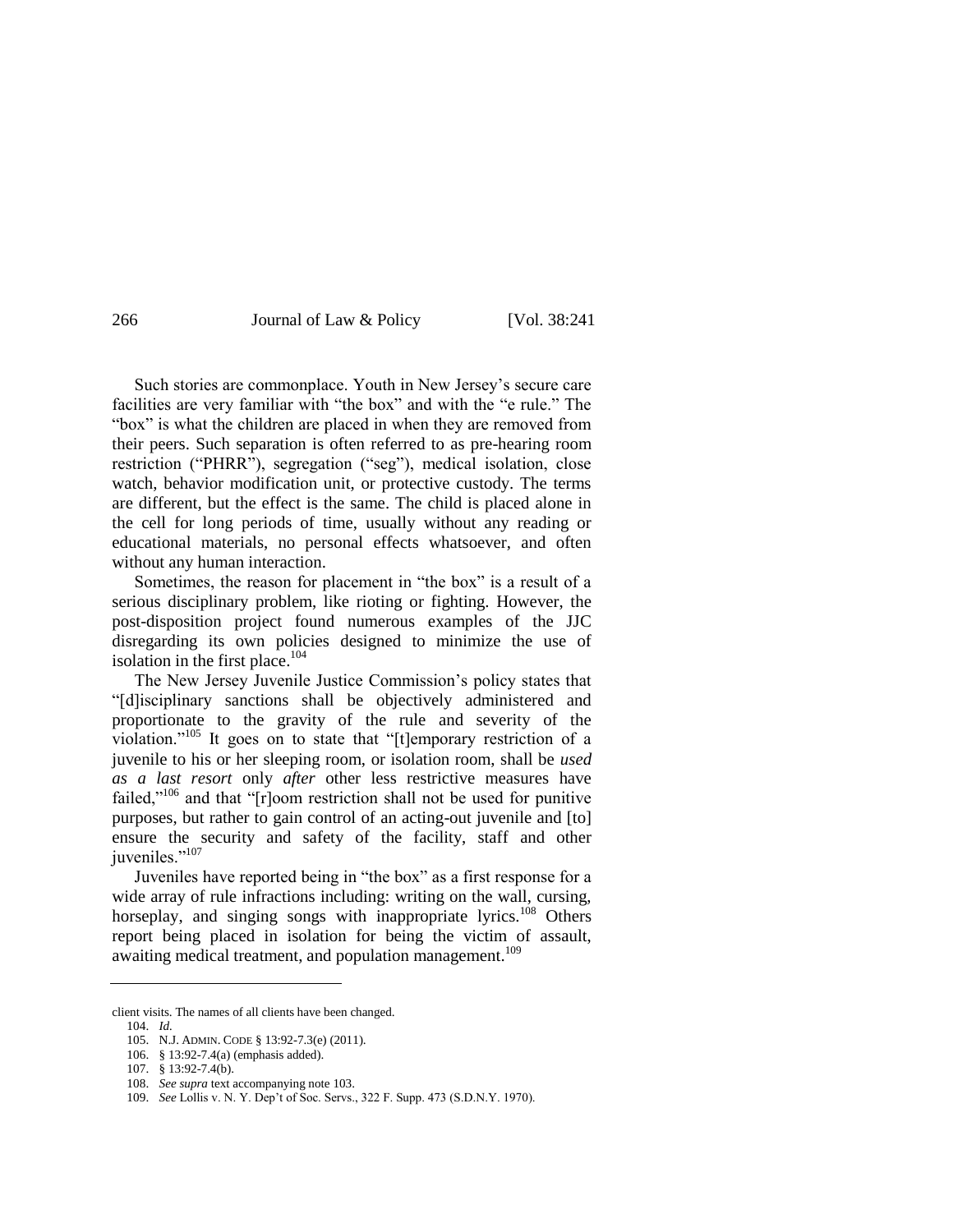*Case example:* Darren and Charles were removed from their cottage and placed in "the box" because there were too many boys from their county in their cottage. They were assigned to the segregation unit for two days while awaiting new cottage assignments.

*Case example*: Shortly before his release from custody, Oliver was attacked by another resident, who fractured his cheek bone and made several lacerations to his face. He spent the final two weeks of his disposition in isolation "for his own protection." He was not permitted to bring personal effects or reading materials into his cell.

*Case example*: John was "accidently" punched in the nose by a corrections officer. He was placed in room restriction for two days. At the end of the second day, John was asked to sign a release, stating that he did not feel threatened by the officer. If he refused to sign, he was told that he would remain in protective room restriction for forty-five days while a full investigation of the incident was conducted.<sup>110</sup>

According to the New Jersey Administrative Code's regulations on juvenile discipline, there are limitations to the use of room restriction as a disciplinary sanction:

(a) "A juvenile may receive up to five days in room restriction as a sanction for each violation charged, whether arising out of a single or separate incident. However, *no juvenile may spend more than five consecutive days in room restriction, whether because of separate sanctions imposed for distinct charges or for any other reason*, except as set forth in  $(e)$  below."

(b) "At least two consecutive days out of room restriction must follow a period of five consecutive days served in room restriction before any succeeding term of room restriction may be imposed."

<sup>110.</sup> *See id.*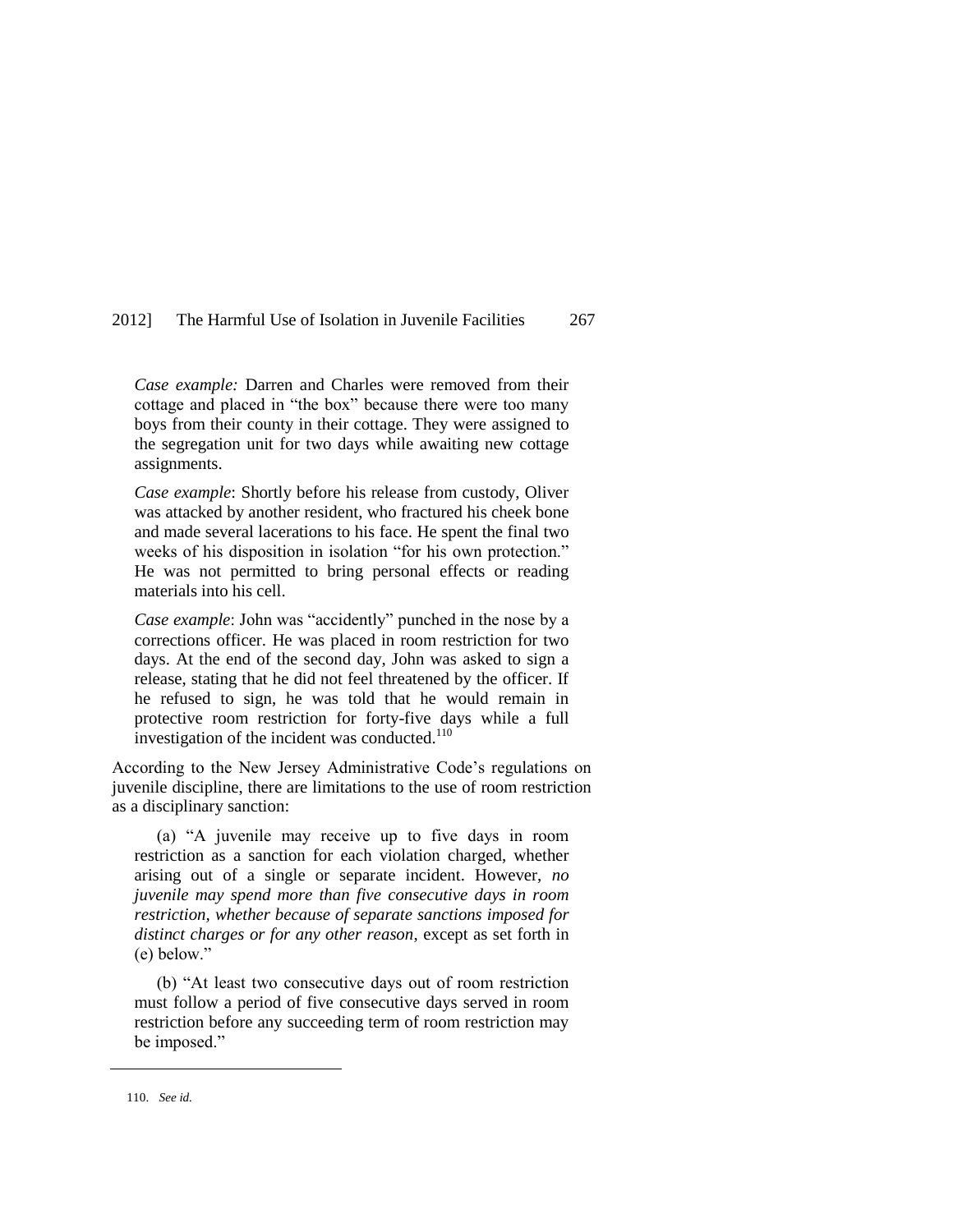(c) ―A juvenile shall not serve an aggregate time in room restriction in excess of 10 days in any 30 day period."

(e) ―Nothing in this section shall prevent the placement of a juvenile in room restriction for the minimum time necessary to eliminate an immediate threat to the safety of either the juvenile, staff or other juveniles, or to the orderly operation of the facility."<sup>111</sup>

Unfortunately for the children in New Jersey, the exception found in subsection  $(e)$  of this regulation swallows up any limitation. The  $\degree e$ rule" is completely discretionary. Often, a resident will be placed in PHRR while facing in house charges for three to five days. Once the facility's internal court process has been completed, the youth will often be placed on Behavior Modification Unit status for an additional period of time. This is usually just a change of status in the juvenile's file but not a change in the conditions of confinement as the youth will generally stay in the same segregated cell throughout this process.<sup>112</sup> Although the youth's "status" has changed, the conditions of confinement have not as the juvenile usually does not even change rooms.

### *E. A Review of the National Standards for the Use of Juvenile Isolation, and the Various Investigations Done by the Department of Justice*

#### 1. National Standards for Use of Isolation in Juvenile Facilities

Four national bodies have drafted standards that they recommend govern the use of juvenile isolation. The Juvenile Detention Alternatives Initiative of the Annie E. Casey Foundation established the most current standards for juvenile isolation.<sup>113</sup> "Room confinement" and "isolation" are distinguished. "Room confinement"

<sup>111.</sup> § 13:101-6.17 (emphasis added).

<sup>112.</sup> *See supra* text accompanying not[e 103.](#page-24-0)

<sup>113.</sup> *[See](file:///C:/Documents%20and%20Settings/jkalkbrenner/Local%20Settings/Temporary%20Internet%20Files/Content.Outlook/AppData/Local/Microsoft/Windows/Temporary%20Internet%20Files/Content.Outlook/jkalkbrenner/Local%20Settings/Temporary%20Internet%20Files/Content.Outlook/23OR1KZ5/%20See%20Annie)* ANNIE E. CASEY FOUND., DETENTION FACILITY SELF-ASSESSMENT: A PRACTICE GUIDE TO JUVENILE DETENTION REFORM 84 (2006), [http://www.aecf.org/upload/Publication](http://www.aecf.org/upload/PublicationFiles/jdai0507.pdf) [Files/jdai0507.pdf;](http://www.aecf.org/upload/PublicationFiles/jdai0507.pdf) ANNIE E. CASEY FOUND., NO PLACE FOR KIDS: THE CASE FOR REDUCING JUVENILE ISOLATION 7 (2011).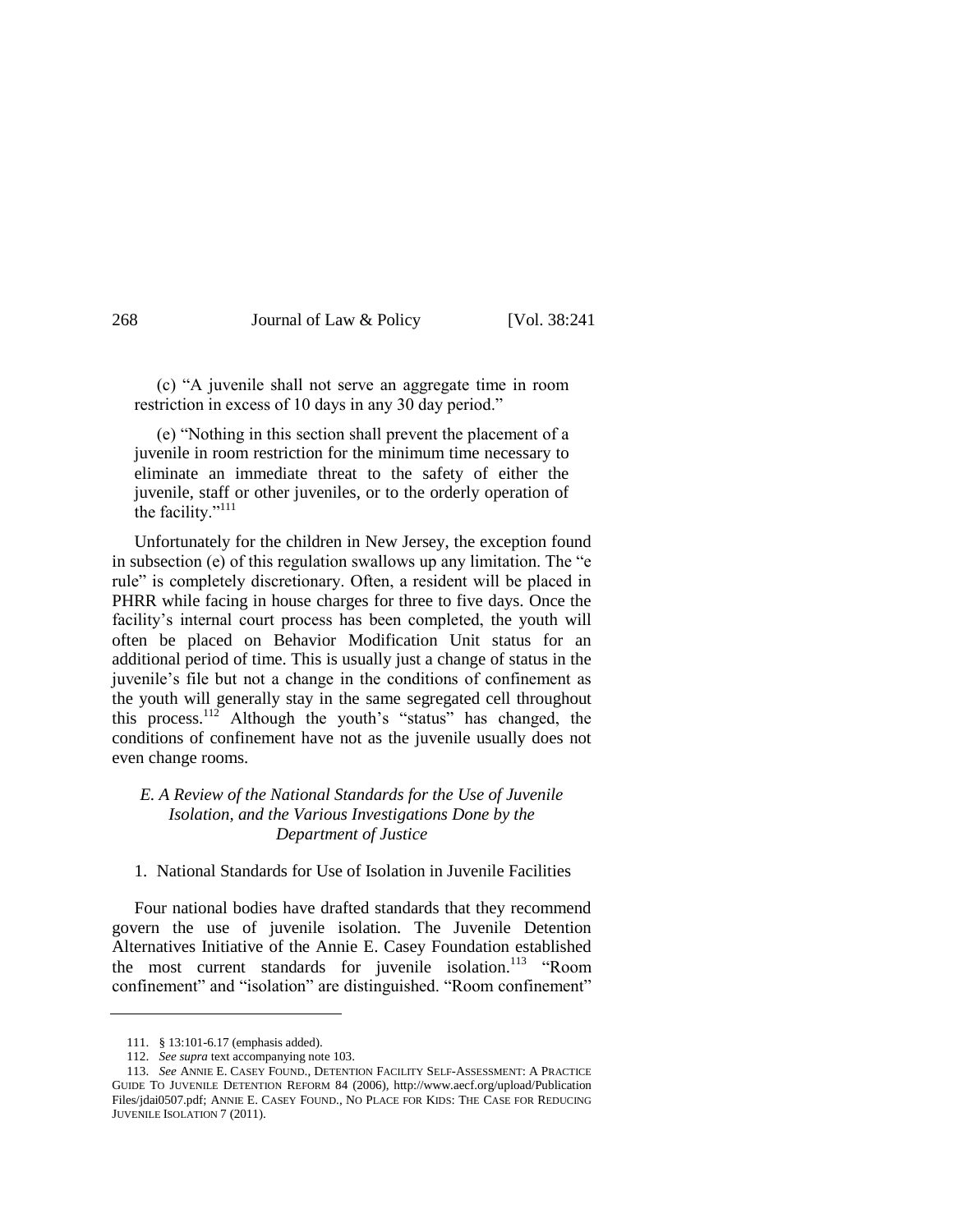is a disciplinary procedure used for serious rule violations, usually limited to four hours and not routinely used for twenty-four hours.<sup>114</sup> The facility director must authorize the use of room confinement for longer than twenty-four hours and the youth must be seen by a mental health professional.<sup>115</sup> "Isolation" is defined as placing a youth in a room if the youth's behavior threatens imminent harm to self or others or serious destruction of property and is limited to four hours.<sup>116</sup> Prior to placing a juvenile in isolation or room restriction, the staff must utilize less restrictive techniques to de-escalate the youth. While in isolation, a mental health professional must provide crisis intervention. $117$ 

The United States Department of Justice, Office of Juvenile Justice and Delinquency Prevention, Standards for the Administration of Juvenile Justice provide that no juvenile should be placed in room confinement for more than twenty-four hours.<sup>118</sup>

The American Bar Association (ABA) Juvenile Justice Standards Relating to Corrections Administration permit the isolation of juveniles for up to ten days for major infractions and five days for minor infractions.<sup>119</sup> The ABA standards recommend that "isolation ... be accomplished in the juvenile's own room" or, if "specially designated" rooms are used, that those rooms "resemble, as nearly as possible, the ordinary rooms of the facility."<sup>120</sup> Recognizing the severity of isolation, the ABA Standards condemn the use of special dietary restrictions or "extraordinary sensory or physical deprivations" during isolation beyond the confinement itself, require access to reading materials,<sup>121</sup> one hour of recreation in every twentyfour-hour period of isolation," and visits "at least hourly by a specially designated and trained staff person." $122$  A "staff member should remain with the juvenile" unless safety considerations "make

<sup>114.</sup> *See supra* ANNIE E. CASEY FOUND., DETENTION FACILITY SELF-ASSESSMENT, at 93.

<sup>115.</sup> *Id.* at 94.

<sup>116</sup>*. Id.* at 92.

<sup>117.</sup> *Id.* at 89.

<sup>118.</sup> NAT'L ADVISORY COMM. FOR JUVENILE JUSTICE & DELINQUENCY PREVENTION, U.S. DEP'T OF JUSTICE, STANDARDS FOR THE ADMIN. OF JUVENILE JUSTICE § 4.52 (1980).

<sup>119.</sup> JUVENILE JUSTICE STANDARDS RELATING TO CORR. ADMIN. § 8.7(B)-(C) (1980). 120. *Id.* § 7.11(H)(4)-(5).

<sup>121.</sup> *Id.* § 7.11(H)(7).

<sup>122.</sup> *Id.* § 7.11(H)(8).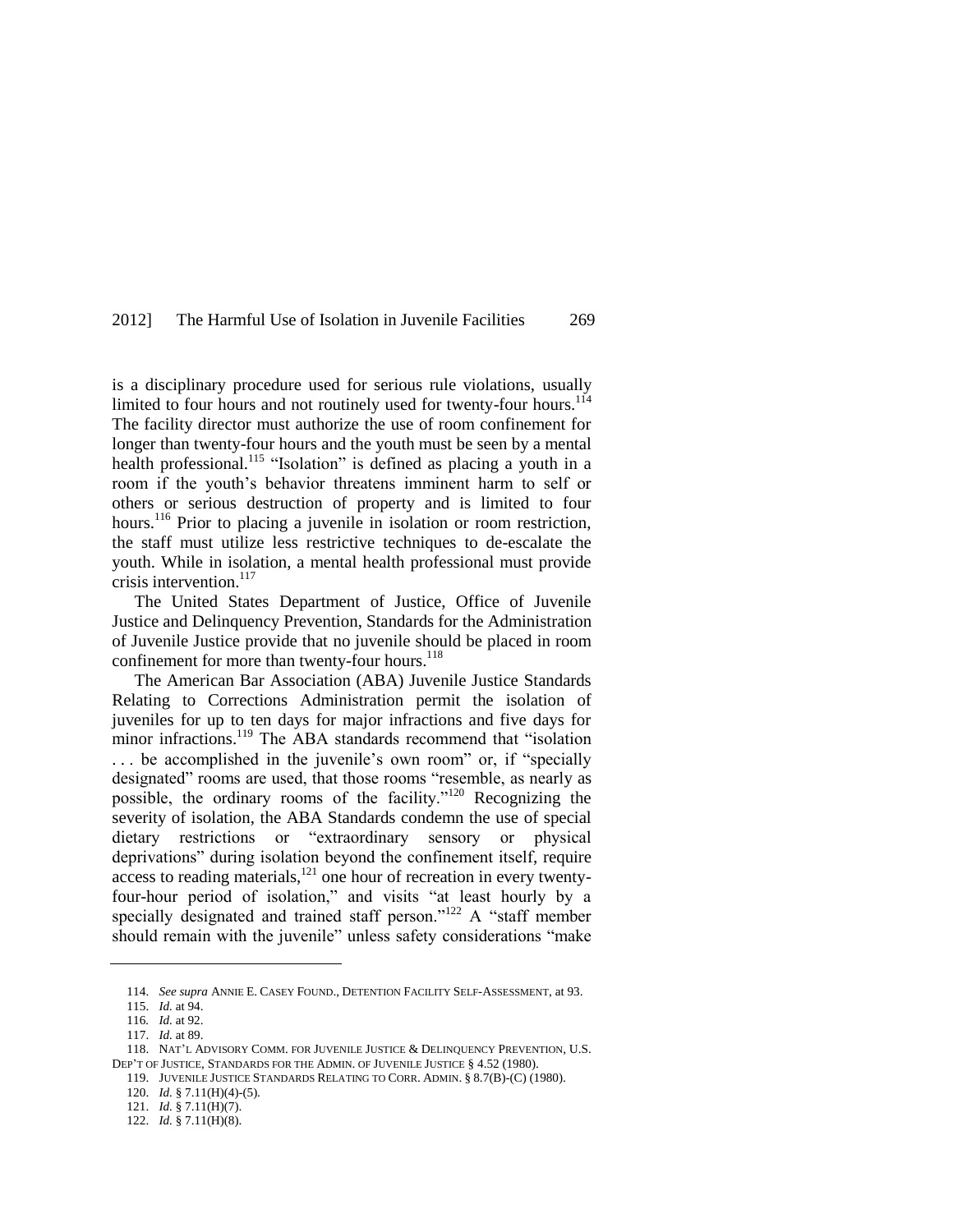it impossible for the staff member to remain, [in which case] the staff member should maintain constant observation of the juvenile.<sup> $123$ </sup>

The Council of Juvenile Correctional Administrators ("CJCA") and the American Correctional Association ("ACA") also set standards for the use of isolation in juvenile facilities. Performancebased Standards published by the CJCA ("CJCA Performance-based Standards") provide that isolation should not be used punitively, but rather to neutralize out of control behavior and redirect it into positive behavior.<sup>124</sup> The standards require that facility staff record each time a youth is held in isolation and that each incident be reviewed to determine if isolation was appropriate and if it could have been avoided or shortened.<sup>125</sup> The ACA recommends that juveniles spend no more than a maximum of five days in isolation.<sup>126</sup>

### 2. Isolation in Juvenile Facilities and Department of Justice Investigations

Despite continued condemnation of the use of isolation of youth for prolonged periods, solitary confinement is practiced routinely at detention facilities across the country. Regardless of United States Department of Justice investigations and federal lawsuits, states continue to permit such practices even though regulations and standards caution against the misuse of isolation.

In May 2011, Nancy Campbell, appointed by the State of California to oversee the state's juvenile facilities, confirmed the findings of an audit conducted by the California Department of Corrections and Rehabilitation in a letter to the Prison Law Office.<sup>127</sup> The California Division of Juvenile Justice requires that youth

<sup>123.</sup> *Id.*

<sup>124.</sup> Council of Juvenile Correctional Administrators, *Goals,* Standards, *Outcome Measures, Expected Practices and Processes*, PBSSTANDARDS, 9, 37 (April 2010), *available at* http://www.juvenilejusticechange.com/wp-content/uploads/2011/01/PbS\_Standards\_April\_ 2010.pdf.

<sup>125.</sup> *Id.*

<sup>126.</sup> AM. CORR. ASSOC., STANDARDS FOR JUVENILE DETENTION FACILITIES 67 (3d ed. 1990).

<sup>127.</sup> Email from Nancy M. Campbell, Special Master *Farrell v. Cate*, to Sara Norman, Managing Attorney, Prison Law Office (May 20, 2011), *available at* http://media.baycitizen .org/uploaded/documents/2011/6/nancy-campbell-may-20-letter/NancyCampbellLetter.pdf.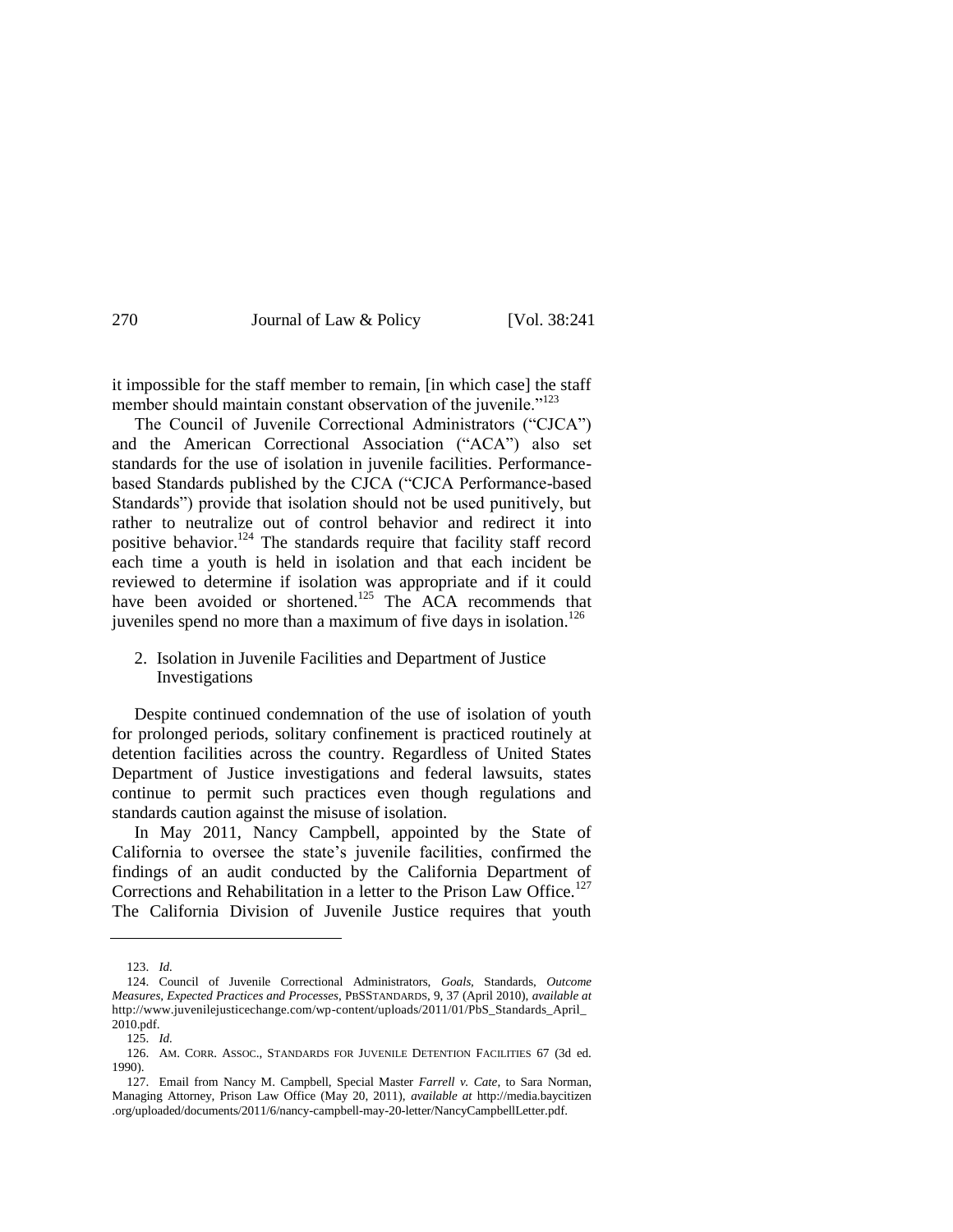receive a minimum of three hours of out-of-room time.<sup>128</sup> According to the audit, over a fourteen week period (January 16, 2011 to April 30, 2011), juvenile facilities throughout the state had failed to meet the out-of-room requirements for juveniles placed in Temporary Detention ("TD") or on Temporary Intervention Plans ("TIP") on nearly 250 occasions.<sup>129</sup>

In early 2011, the U.S. Department of Justice, Civil Rights Division, ("DOJ") released findings from its 2010 investigation of the conditions at the Terrebonne Parish Juvenile Detention Center in Louisiana. The DOJ found that the "amount of isolation at Terrebonne is excessive and disproportionate to the underlying disciplinary offense."<sup>130</sup> Because of the excessive and unnecessary use of isolation, the Center was found to be in violation of juveniles' rights by "subjecting them to harmful and unnecessary restraint in isolation rooms."<sup>131</sup> The DOJ suggests the use of "proper behavior management techniques and sound verbal de-escalation skills" before implementing isolation when attempting to prevent violence and outof-control behavior.<sup>132</sup>

The DOJ conducted a similar investigation at Indiana's Marion County Juvenile Detention Center in late 2006 and early 2007. The Department found that the facility used isolation excessively when attempting to deal with the facility's residents.<sup>133</sup> The report pointed to the center's arbitrary use of isolation and revealed that isolation was used for all infractions, ranging from assaults on other youth to failing to follow instructions.<sup>134</sup> Finally, it was found that isolated youth did not receive required services such as "mental health care

134. *Id.* at 11.

<sup>128.</sup> 15 CCR 1371€ (2011).

<sup>129.</sup> *Id.* 

<sup>130.</sup> Letter from Thomas E. Perez, Assistant Attorney Gen., to the Honorable Michel Claudet, President, Terrebonne Parish (Jan. 18, 2011), *available at* http://www.justice.gov/crt/ about/spl/documents/TerrebonneJDC\_findlet\_01-18-11.pdf.

<sup>131.</sup> *Id.* at 12.

<sup>132.</sup> *Id.* at 9.

<sup>133.</sup> Letter from Wan Kim, Assistant Attorney Gen., to the Honorable Robert Altice et al., Exec. Comm., Marion Cnty Superior Court (Aug. 6, 2007), *available at* http://www.justice.gov/ crt/about/spl/documents/marion\_juve\_ind\_findlet\_8-6-07.pdf.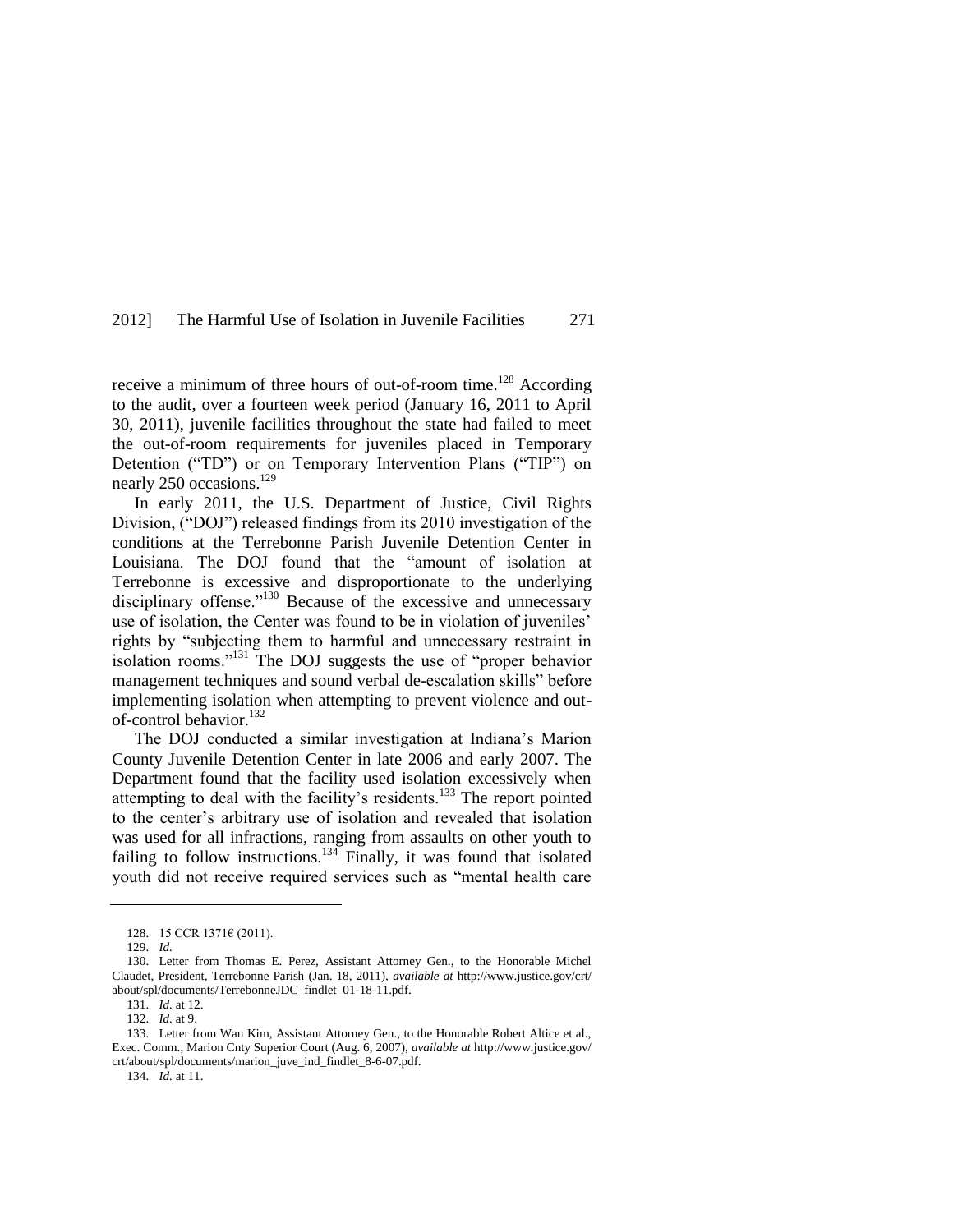services, special education services, regular access to medical care, or daily large muscle exercise."135

As recently as December 2011, the DOJ released an investigative report that addressed the use of isolation in secure juvenile facilities.<sup>136</sup> The Department was concerned with practices at two Florida facilities, the Arthur G. Dozier School for Boys and the Jackson Juvenile Offender Center. The report called attention to the harsh conditions in the isolation units and the various terms used by the facilities that refer to what amounts to solitary confinement.<sup>137</sup> The investigation team found that the youth subjected to isolation were not afforded the opportunity to challenge the charges that resulted in placement in the isolation units and that those charges were "minor violations" such as "horseplay," "being uncooperative," and "name calling."<sup>138</sup> Further, while in isolation, the youth did not regularly receive educational services, mental health treatment, or exercise.<sup>139</sup> The DOJ concluded that "the confinement units "did not serve any rehabilitation purpose" and because the units "only served as punishment to uncooperative youth and a warning to others," the use of the units "violated the youths' constitutional rights."<sup>140</sup> It must be noted that Florida's Department of Juvenile Justice closed both facilities on June 30, 2011, for budgetary reasons. $141$ 

In May 2007, the U.S. magistrate judge appointed an independent fact finder to conduct an investigation in *S.H. v. Stickrath*, a class action suit brought by juvenile residents against the Ohio Department of Youth Services ("ODYS"). The team reported that the "excessive" use of isolation, some of it extraordinarily prolonged, is endemic to the ODYS system $142$  and that "imposing prolonged and highly

<sup>135.</sup> *Id.* at 12.

<sup>136.</sup> CIVIL RIGHTS DIV., U.S. DEP'T OF JUSTICE, INVESTIGATION OF THE ARTHUR G. DOZIER SCHOOL FOR BOYS AND THE JACKSON JUVENILE OFFENDER CENTER, MARIANNA, FLORIDA, (Dec. 1, 2011), *available at* [www.justice.gov/crt/about/spl/documents/dozier\\_findltr\\_](http://www.justice.gov/crt/about/spl/documents/dozier_findltr_12-1-11.pdf) [12-1-11.pdf.](http://www.justice.gov/crt/about/spl/documents/dozier_findltr_12-1-11.pdf)

<sup>137.</sup> *Id.* at 17-18. The size of the individual cells were 9.8 feet by 5.5 feet with nothing more than a concrete slab that served as a bed.

<sup>138.</sup> *Id.*

<sup>139.</sup> *Id.*

<sup>140.</sup> *Id* at 18.

<sup>141.</sup> *Id.* at 5.

<sup>142.</sup> FRED COHEN, FINAL FACT FINDING REPORT, SH V. STICKRATH, ii (Jan. 2008), *available at* http://www.dys.ohio.gov/DNN/LinkClick.aspx?fileticket=lDovnn7P96A%3D&tab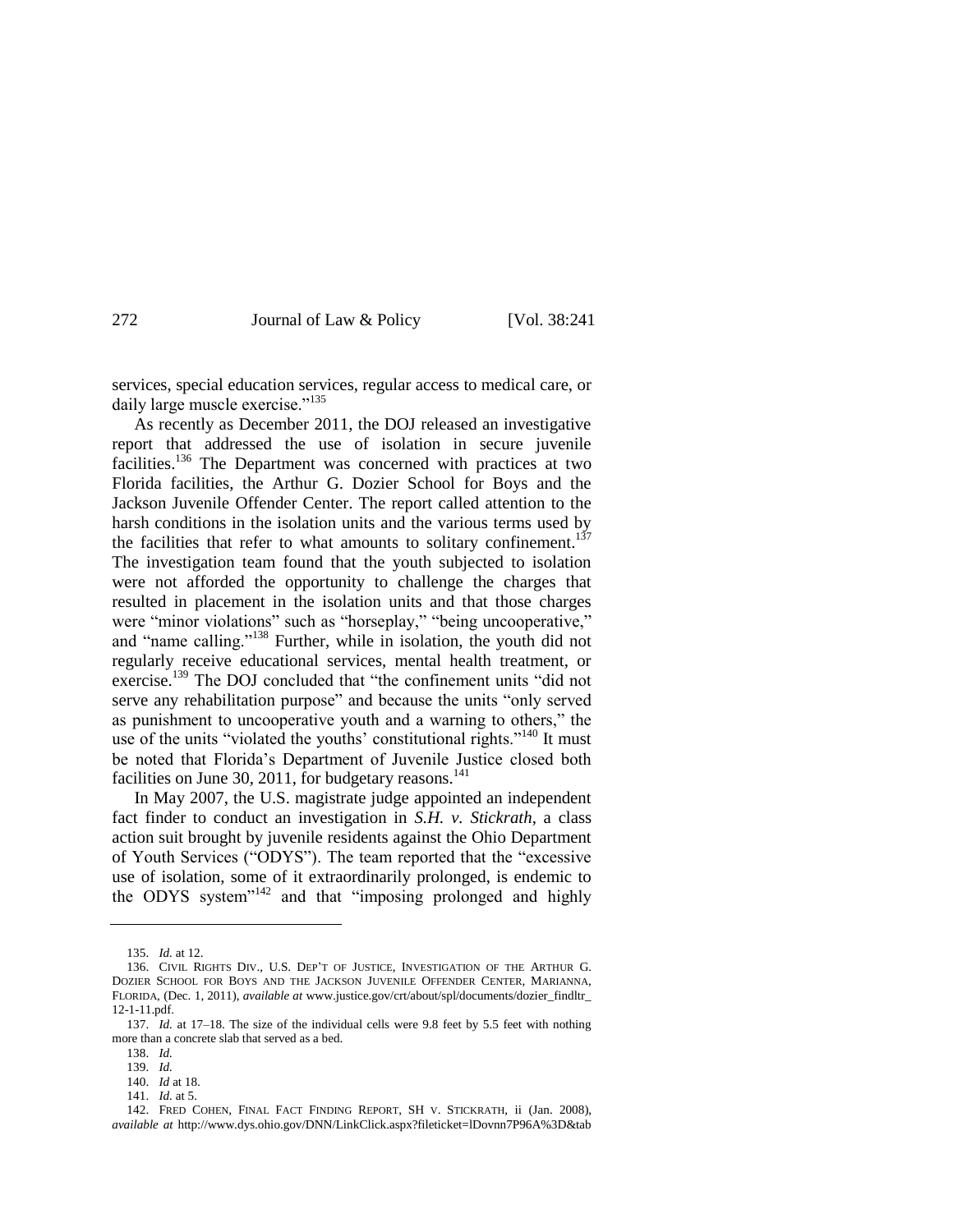deprivational isolation, whether in the name of treatment, behavior modification, or punishment is not constitutionally permissible.<sup> $143$ </sup> In some cases, the team found that isolation lasted for months. It also found that youth in isolation units throughout Ohio did not receive adequate treatment or educational services.

### III. ARE NEW JERSEY JUDGES POWERLESS TO INTERVENE IF A JUVENILE IS HARMED IN A JUVENILE FACILITY? *In re* O.S: A 2011 CASE STUDY

Petitioner O.S. was sent to a secure JJC facility because he ran away from a residential placement. Consequently he was placed in the most secure JJC facility, JMSF.<sup>144</sup> Throughout his placement at JMSF,<sup>145</sup> the sixteen-year-old was repeatedly assaulted. The assaults included beatings by other residents who gained access to his cell, and injuries incurred during a large-scale riot.<sup>146</sup> After the riot, the Rutgers School of Law–Camden Children's Justice Clinic, entered an appearance on behalf of O.S., and the clinic continued to represent him post-disposition.

The assaults on O.S. continued. On April 5, 2010, O.S. was attacked by two residents. O.S., trying to follow the advice of counsel, did not fight back and simply curled up in a ball on the floor. After the beating, O.S. was locked in a cell, a.k.a. "medical isolation." On the fourth day of medical isolation, x-rays revealed that his jaw was fractured. $147$ 

Upon learning of the assault and the fractured jaw, counsel filed a recall motion, pursuant to N.J.S.A. 2A:4A-44(g) (2), with O.S.'s committing judge requesting review of the disposition "to evaluate"

id=81&mid=394.

<sup>143.</sup> *Id.* at iii.

<sup>144.</sup> JMFS stands for Juvenile Medium Secure Facility. *See JJC Secure Care Facilities*, OFFICE OF THE ATTORNEY GENERAL, [http://www.nj.gov/oag/jjc/secure\\_bordentown.htm#jmsf](http://www.nj.gov/oag/jjc/secure_bordentown.htm#jmsf) (last visited Feb. 2, 2012).

<sup>145.</sup> O.S. was originally ordered to serve a fifteen month custodial sentence for conspiracy to distribute drugs.

<sup>146.</sup> In addition to his injuries, O.S. was charged with aggravated assault, riot and possession of a weapon in the riot. The clinic also represented him in that case.

<sup>147.</sup> Thereafter, O.S. remained in his cell for three more days (seven days total), waiting to see the oral surgeon. During these seven days, he was not allowed to contact family or counsel, go to school or receive counseling. *See* O.S. Recall Motion (on file with author).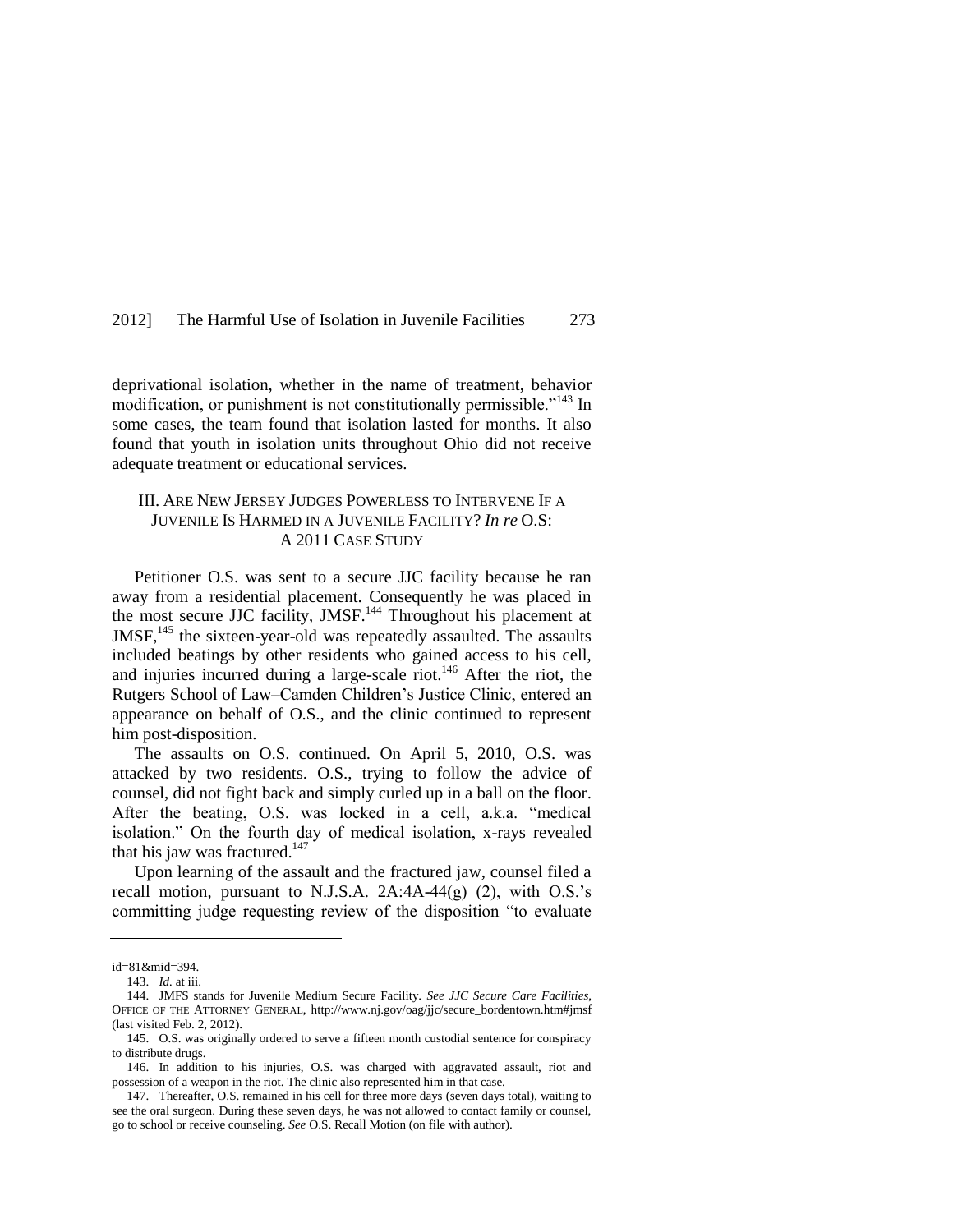juvenile placement due to safety concerns."<sup>148</sup> The judge, however, refused to hear any testimony, asserting that he did not retain jurisdiction to address the issues raised. The decision was appealed to the appellate division and oral argument was held.

While the appellate decision was pending, O.S. was assaulted again. Facility reports indicate that although O.S. "offered no resistance" he was "extremely bloodied from the assault."<sup>149</sup> Emergency medical treatment confirmed a fractured orbital wall.<sup>150</sup> An emergency application was filed with the Appellate Division.<sup>151</sup>

On April 19, 2011, the Appellate Division panel in an unpublished opinion $152$  agreed that the juvenile judge lacked jurisdiction to intervene:

Once the Family Part judge determines that incarceration is the proper disposition, the place of confinement and the day-today issues that arise during that confinement, *no matter the magnitude of those issues*, are not a concern that affects the fundamental decision of whether the needs of the juvenile and the public require incarceration. No matter how O.S. attempts to couch his argument, to do as O.S. suggests inserts the Family Part judge into the day-to-day management of the place of confinement. That is manifestly beyond his authority.<sup>153</sup>

<sup>148.</sup> *Id.* at 1.

<sup>149.</sup> Petition for Certification to the New Jersey Supreme Court at exhibit 10-12, [New](http://www.lexis.com/research/buttonTFLink?_session=19ec04e0-3566-11e1-8cd9-f5b6dc85a543.1.1.84763.+.1.0&wchp=dGLbVzV-zSkAl&_b=0_1264507416&_xfercite=%3ccite%20cc%3d%22USA%22%3e%3c%21%5BCDATA%5B2011%20N.J.%20Super.%20Unpub.%20LEXIS%20955%5D%5D%3e%3c%2fcite%3e&_lexsee=SHMID&_lnlni=&_butType=3&_butStat=254&_butNum=4&_butinfo=%3ccite%20cc%3d%22USA%22%3e%3c%21%5BCDATA%5B2011%20N.J.%20Super.%20Unpub.%20LEXIS%20955%5D%5D%3e%3c%2fcite%3e&prevCase=State%20ex%20rel.%20O.S.&prevCite=2011%20N.J.%20Super.%20Unpub.%20LEXIS%20955&_md5=34C3D8DE9658D674BA76C28442EDDD34)  Jersey *[ex rel.](http://www.lexis.com/research/buttonTFLink?_session=19ec04e0-3566-11e1-8cd9-f5b6dc85a543.1.1.84763.+.1.0&wchp=dGLbVzV-zSkAl&_b=0_1264507416&_xfercite=%3ccite%20cc%3d%22USA%22%3e%3c%21%5BCDATA%5B2011%20N.J.%20Super.%20Unpub.%20LEXIS%20955%5D%5D%3e%3c%2fcite%3e&_lexsee=SHMID&_lnlni=&_butType=3&_butStat=254&_butNum=4&_butinfo=%3ccite%20cc%3d%22USA%22%3e%3c%21%5BCDATA%5B2011%20N.J.%20Super.%20Unpub.%20LEXIS%20955%5D%5D%3e%3c%2fcite%3e&prevCase=State%20ex%20rel.%20O.S.&prevCite=2011%20N.J.%20Super.%20Unpub.%20LEXIS%20955&_md5=34C3D8DE9658D674BA76C28442EDDD34)* O.S., No. A-5366-09T1, 2011 N.J. Super. Unpub. LEXIS 955 (Apr. 19, 2011) (exhibits on file with authors).

<sup>150.</sup> *Id.* at exhibit 14.

<sup>151.</sup> The emergent application was denied. *Id.* at exhibit 15.

<sup>152.</sup> Regarding unpublished opinions, N.J. Rule.1:36-3 states:

No unpublished opinion shall constitute precedent or be binding upon any court. Except for appellate opinions not approved for publication that have been reported in an authorized administrative law reporter, and except to the extent required by res judicata, collateral estoppel, the single controversy doctrine or any other similar principle of law, no unpublished opinion shall be cited by any court. No unpublished opinion shall be cited to any court by counsel unless the court and all other parties are served with a copy of the opinion and of all other relevant unpublished opinions known to counsel including those adverse to the position of the client.

<sup>153.</sup> New Jersey *[ex rel.](http://www.lexis.com/research/buttonTFLink?_session=19ec04e0-3566-11e1-8cd9-f5b6dc85a543.1.1.84763.+.1.0&wchp=dGLbVzV-zSkAl&_b=0_1264507416&_xfercite=%3ccite%20cc%3d%22USA%22%3e%3c%21%5BCDATA%5B2011%20N.J.%20Super.%20Unpub.%20LEXIS%20955%5D%5D%3e%3c%2fcite%3e&_lexsee=SHMID&_lnlni=&_butType=3&_butStat=254&_butNum=4&_butinfo=%3ccite%20cc%3d%22USA%22%3e%3c%21%5BCDATA%5B2011%20N.J.%20Super.%20Unpub.%20LEXIS%20955%5D%5D%3e%3c%2fcite%3e&prevCase=State%20ex%20rel.%20O.S.&prevCite=2011%20N.J.%20Super.%20Unpub.%20LEXIS%20955&_md5=34C3D8DE9658D674BA76C28442EDDD34)* O.S., No. A-5366-09T1, 2011 N.J. Super. Unpub. LEXIS 955, at \*7 (Apr. 19, 2011) (emphasis added).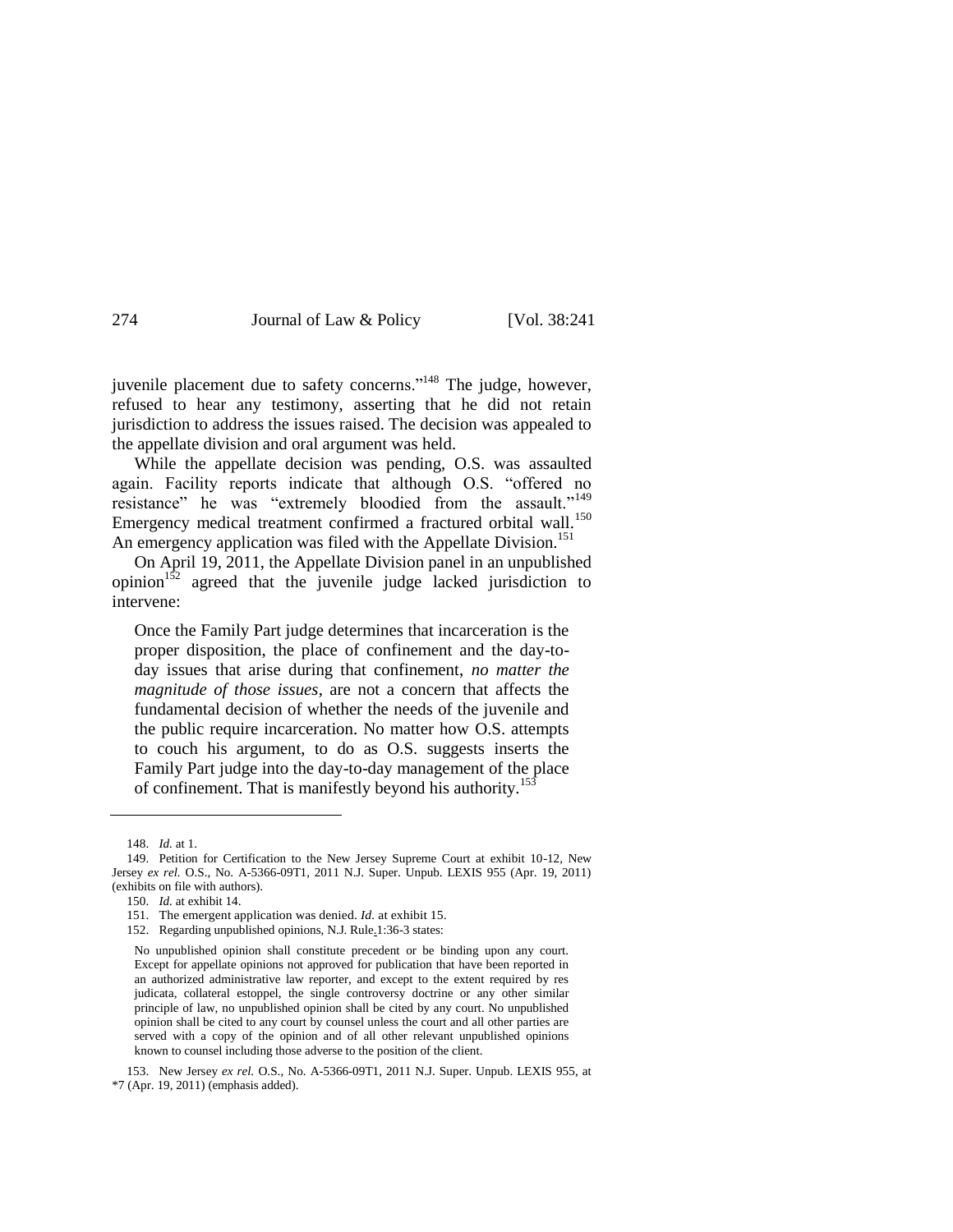We do not mean to suggest that O.S. is without a remedy to address threats to his personal safety. We have been informed that he and others have filed a complaint in the United States District Court. We simply hold that the Family Part judge does not have the authority under the guise of a recall motion to address whether the facility to which a juvenile has been assigned is appropriate, whether the classification at a facility is appropriate, whether particular sanctions or restrictions are appropriate, or whether the JJC is discharging its serious responsibilities to the juveniles who have been committed to its custody and care.<sup>154</sup>

A Petition for Certification to the New Jersey Supreme Court was filed but was unanimously denied. Meanwhile, *O.S.* is used in other cases to prevent juvenile court judges from hearing recall motions involving safety concerns.<sup>155</sup>

*In re O.S.* disempowers judges. Ignoring the rehabilitative purpose of the New Jersey juvenile code, the plain language of the statutes, and recent case law, *In re O.S.* holds that a judge must wash his hands once a juvenile is placed with the Juvenile Justice Commission, and cannot intervene, despite evidence of harm to the juvenile. So, the question remains: Given the holding of *O.S.*, what recourse does a juvenile have if he is abused in a New Jersey facility?<sup>156</sup>

<sup>154.</sup> *Id.* at \*7.

<sup>155.</sup> In two subsequent client post-disposition issues, in two different counties, *O.S.* has been relied upon to preclude juvenile court jurisdiction. Juvenile legal files at Rutgers School of Law–Camden, Children's Justice Clinic (on file with author).

<sup>156.</sup> The attorney general has argued that the recall motion is improper and that there are administrative remedies and these remedies must be exhausted. For example, under N.J.A.C. 13:95-8.5, a juvenile assigned to a secure facility may make a request for a change in assignment or status by completing a special classification request Form J081 and submitting it to his social worker. The attorney general has also argued that there are civil remedies available. *See generally* New Jersey *[ex rel.](http://www.lexis.com/research/buttonTFLink?_session=19ec04e0-3566-11e1-8cd9-f5b6dc85a543.1.1.84763.+.1.0&wchp=dGLbVzV-zSkAl&_b=0_1264507416&_xfercite=%3ccite%20cc%3d%22USA%22%3e%3c%21%5BCDATA%5B2011%20N.J.%20Super.%20Unpub.%20LEXIS%20955%5D%5D%3e%3c%2fcite%3e&_lexsee=SHMID&_lnlni=&_butType=3&_butStat=254&_butNum=4&_butinfo=%3ccite%20cc%3d%22USA%22%3e%3c%21%5BCDATA%5B2011%20N.J.%20Super.%20Unpub.%20LEXIS%20955%5D%5D%3e%3c%2fcite%3e&prevCase=State%20ex%20rel.%20O.S.&prevCite=2011%20N.J.%20Super.%20Unpub.%20LEXIS%20955&_md5=34C3D8DE9658D674BA76C28442EDDD34)* O.S., No. A-5366-09T1, 2011 N.J. Super. Unpub. LEXIS 955 (Apr. 19, 2011).

The reality is that for children, the only connection they have to the court is their juvenile court judge. As over half of the children in JJC custody have been classified as special education, it is unlikely that they would be able to exhaust the administrative remedies. In addition, as most of the children in juvenile facilities are indigent, is it unlikely that they would have access to a civil lawyer.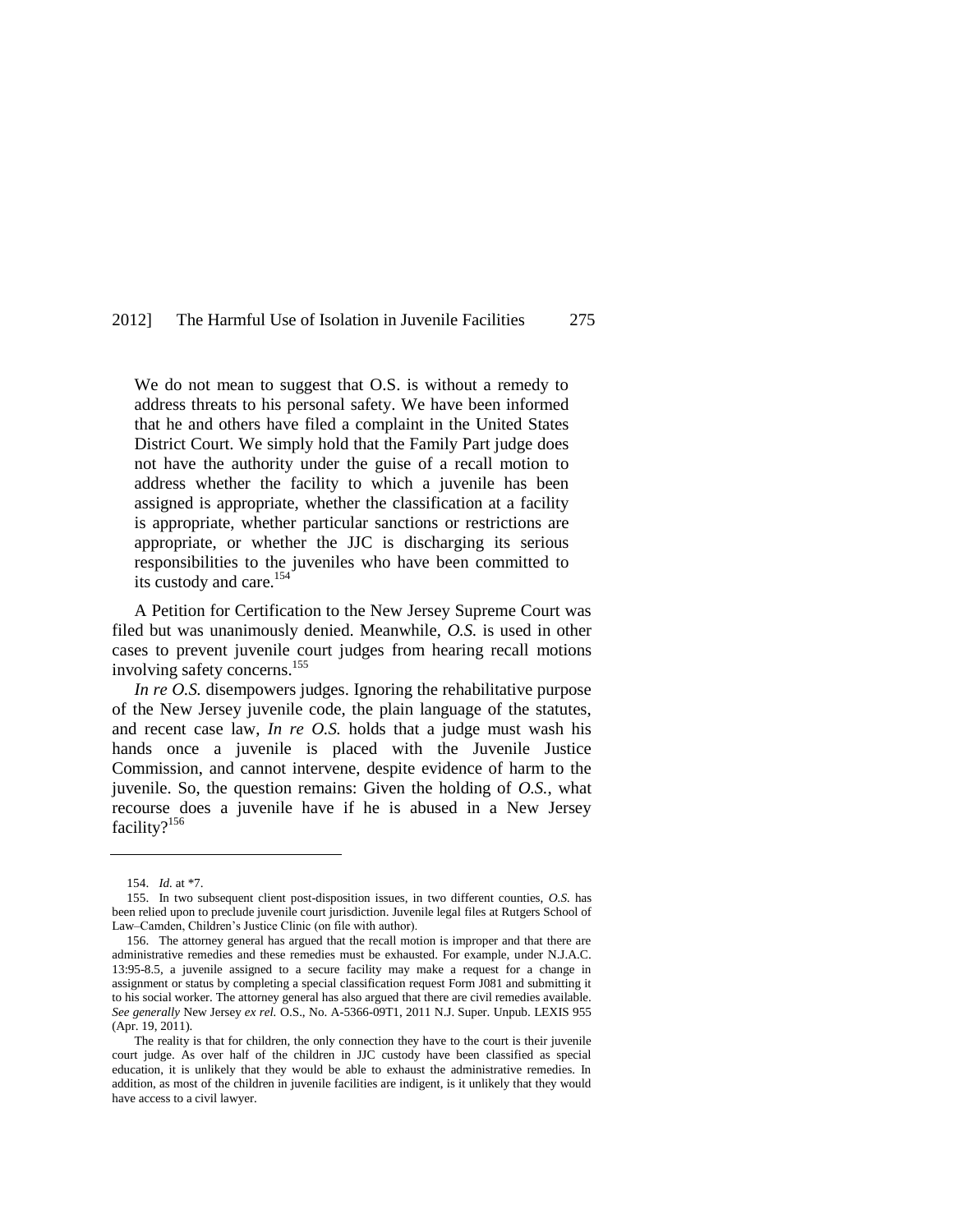### IV. STRATEGIES FOR THE FUTURE/RESPONSE OF JUVENILE **DEFENDERS**

### *A. Isolation Does Not Have the Purported Benefits of Safety, Punishment, or Deterrence in Juvenile Facilities*

―The use of extended isolation as a method of behavior control is an import from the adult system that has proven both harmful and counterproductive when applied to juveniles. It too often leads to increased incidents of depression and self-mutilation among isolated juveniles, while also exacerbating their behavior problems. We know that the use of prolonged isolation leads to increased, not decreased, acting out, particularly among juveniles with mental illness."<sup>157</sup>

Psychiatric facilities for youth have also used isolation for youth who present a danger to themselves or others, but "research has found seclusion to be harmful to patients and not related to positive patient outcomes. . . . There is no . . . theoretical foundation for the use of seclusion with children. Evidence has been building for more than 30 years that the practice of seclusion does not add to therapeutic goals.  $\ldots$ <sup>"158</sup>

<sup>157.</sup> Steven Rosenblum, Chair, Civil Rights Div., U.S. Dep't of Justice, Remarks Before the Fourteenth Annual National Juvenile Corrections and Detention Forum (May 16, 1999), *available at* http://www.justice.gov/crt/about/spl/documents/juvspeech.php.

<sup>158.</sup> Linda M. Finke, *Use of Seclusion is not Evidence-Based Practice*, 14 J. OF CHILD & ADOLESCENT PSYCHIATRIC NURSING 186, 186, 189 (2001), *available at* http://galenet.gale group.com/servlet/IOURL?locID=sain79627&ste=6&prod=HWRC&docNum=A81761745. ―Programs relying on excessive isolation experience high rates of aversive behaviors among residents." *Id.* at 189. While as many as 65–75 percent of youthful offenders have one or more diagnosable psychiatric disorders, Linda A. Teplin et. al., *Psychiatric Disorders in Youth in Juvenile Detention*, 59 ARCHIVES OF GEN. PSYCHIATRY, 1133–43(2002), *available at* [http://](http://www.nctsnet.org/nctsn_assets/Articles/104.pdf) [www.nctsnet.org/nctsn\\_assets/Articles/104.pdf;](http://www.nctsnet.org/nctsn_assets/Articles/104.pdf) G. WASSERMAN ET. AL., MENTAL HEALTH ASSESSMENTS IN JUVENILE JUSTICE: REPORT ON THE CONSENSUS CONFERENCE. 42 J. AM. ACAD. OF CHILD AND ADOLESCENT PSYCHIATRY 752–61 (2003), *available at* http://www .ncmhjj.com/resource\_kit/pdfs/Screening%20and%20Assessment/Readings/MHAssessInJJ.pdf, most juvenile detention facilities do not have the capacity to serve them. This situation is aggravated by multiple problems including overcrowding, dilapidated institutions, inadequate funding for services and programs, and inadequately trained custodial and mental health staff. These factors are associated with an increased risk of suicide, physical assaults, and accidental injuries. Isolation is "a reaction to day-to-day crises and evolve[s] into an institutional practice with its foundation never being questioned." Jeff Mitchell & Christopher Varley, *Isolation and Restraint in Juvenile Correctional Facilities*, 29 J. AM. ACAD. OF CHILD AND ADOLESCENT PSYCHIATRY 251 (1990). The authors describe their work with a juvenile detention center that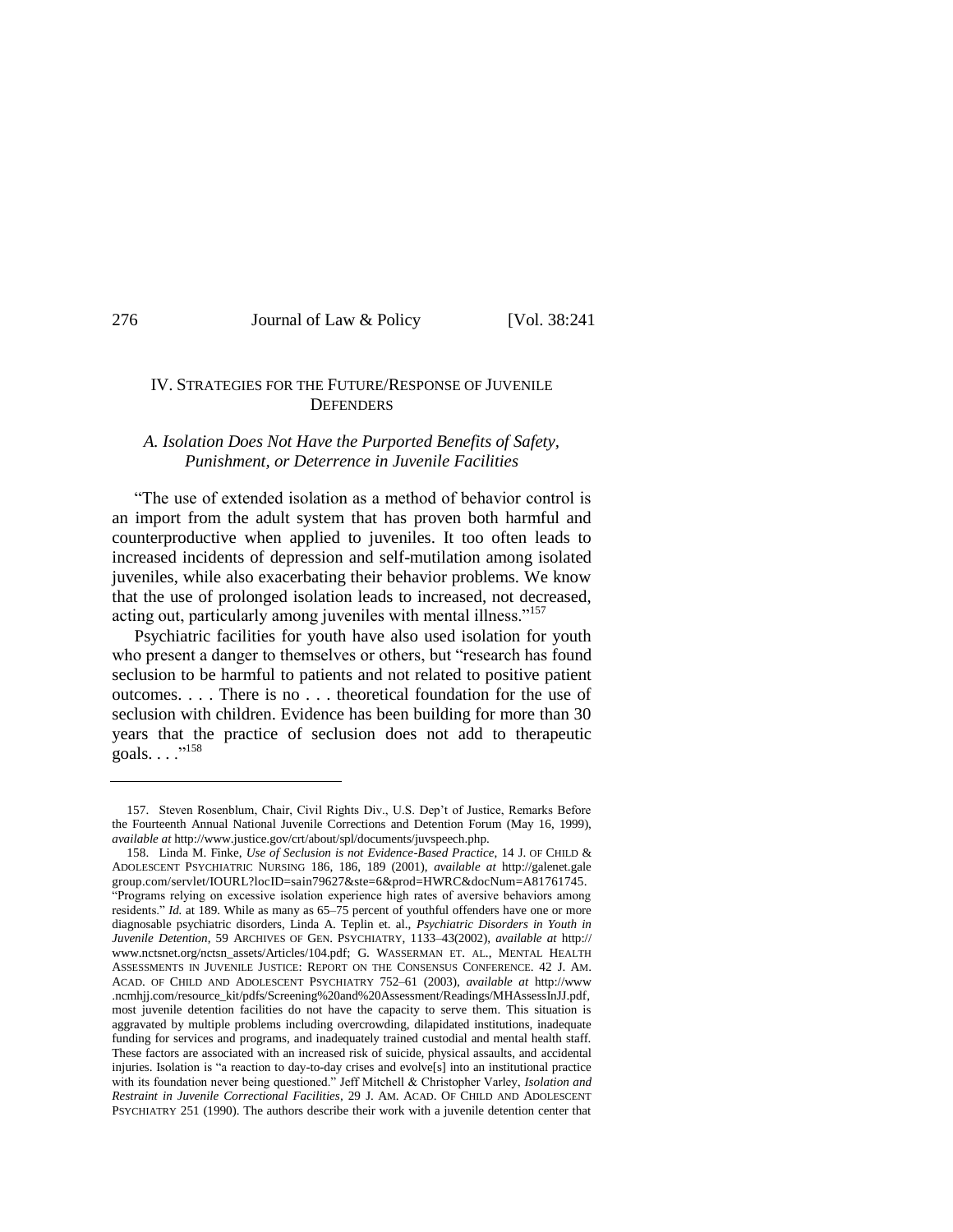Juveniles isolated for behavior problems tend to be those who are particularly susceptible to harassment and perceived threats because of their past trauma.<sup>159</sup> Because they need acceptance from others, teenagers have more difficulty than adults in ignoring what others say. It is not easy to have high self-esteem or self-confidence when stigmatized by others. When adults do not protect teenagers from being picked on, they are likely to become preoccupied with the unfairness of being mistreated. When teased or when not protected by adults, their behavioral reactions may cause them to be deemed "uncooperative."<sup>160</sup>

### *B. Juvenile Facilities Can Manage Youth More Effectively With Trauma-Responsive Care Instead of Isolation*

Traumatized youth typically need nurturing as if they were much younger than their chronological age. However, they may be

closed its isolation unit, despite the objections of staff, and instituted a behavior modification program. The incidence of behavior problems decreased dramatically.

<sup>―</sup>It is essential for juvenile correctional programs to provide their residents with stimulating recreational programs, educational programs, well-administered behavior management programs and team-generated, individualized service plans . . . these recommendations . . . improve behavioral management. Administrators who eliminate abusive isolation . . . practices find that they are in more control of their programs. It is presumed that their residents recognize this and behave accordingly."

*Id.*

<sup>159.</sup> MICHAEL PUISIS, CLINICAL PRACTICE IN CORRECTIONAL MEDICINE 124 (2d ed. 2006) (―Aggressive youth overreact to perceived threat, typically because it is reminiscent of past victimization. These youth do not see these responses as excessive. They may have little experience expressing their thoughts and resolving their feelings verbally rather than through aggression."). Some teenagers who have been victimized in the past react to limit-setting as if it is personalized, or a form of harassment of them. Any "No" from an adult can be seen as victimization. Some of these youth misinterpret and are offended by relatively benign things that others say and do. They perceive hostility coming from others, and their reactions make adults view them as difficult and oppositional. Reacting to perceived threats is characteristic of traumatized teenagers. When there is a history of repeated physical and sexual abuse, a young person is likely to feel more threatened and likely to be on the alert more than other teens. Afterwards it may appear that a frightened teenager over-reacted, but the threat can only be evaluated from the perspective of each young person at the time he/she felt in danger (no matter how well-intentioned the adult was). It is not unusual for traumatized youth to be surprised by their angry outbursts. A traumatized teenager may have no way of responding to harassment or perceived threat, feeling out of control and experiencing primitive and unthinking reflexes. But these youth are often punished with isolation.

<sup>160.</sup> *See id.*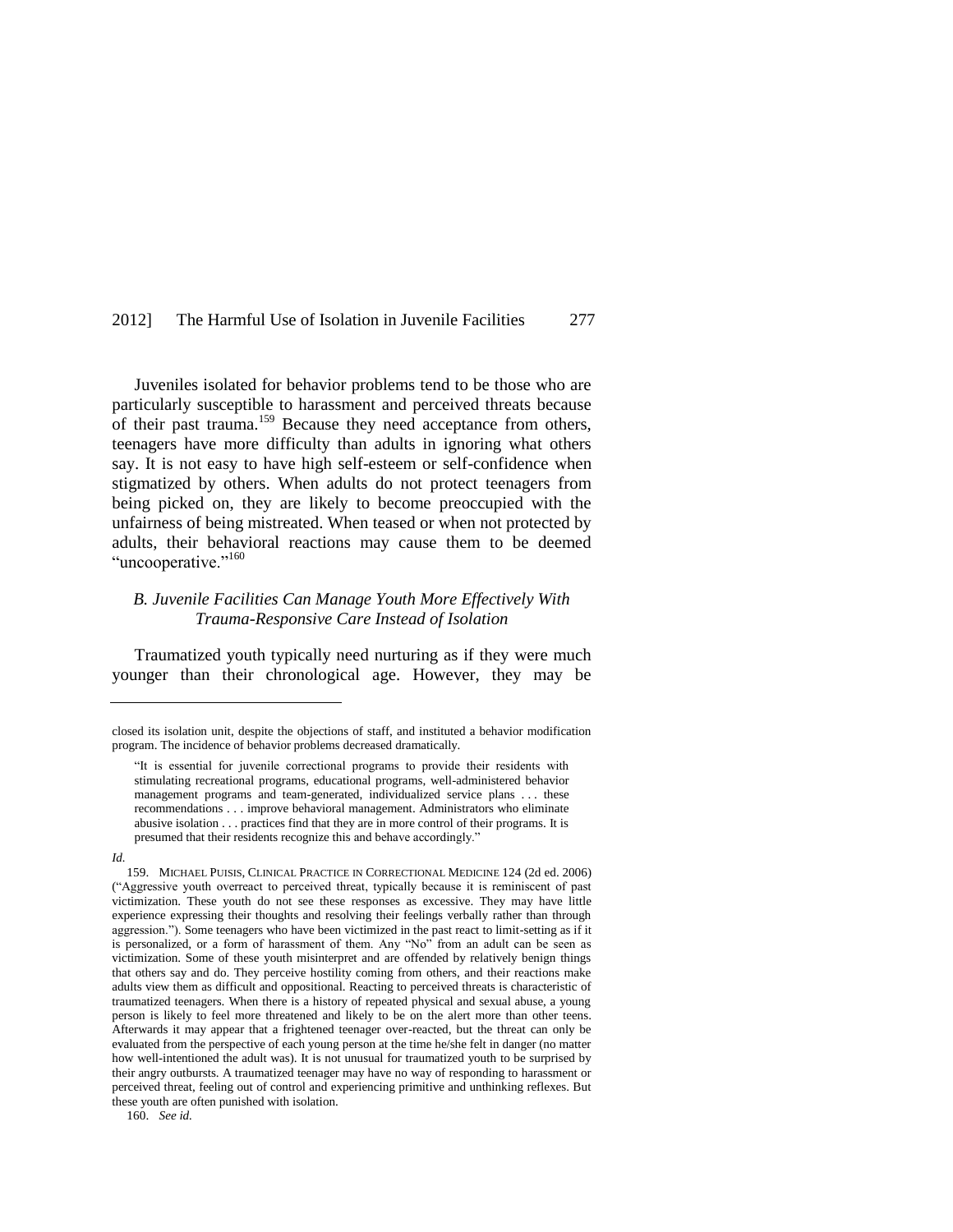reluctant to accept such nurturing because their trust has been violated in the past. Program interventions should be based on an understanding of the role of unresolved trauma in the youth's behaviors. Traumatized youth need to know that they will be protected from harassment or touch; learn to soothe themselves when they become anxious and before those feelings escalate; have help to separate past trauma from present provocations; and understand themselves as victimized rather than as "bad."

Individual trauma treatment (to learn to differentiate mistreatment and loss in the past from limit-setting and teasing in the present) and self-soothing techniques (essential skills) are needed so that traumatized teenagers can avoid reacting to every provocation out of an unresolved pool of anger and hurt. Aggressive young people who overreact must be taught how to hear and observe others differently and to respond without aggression. It takes patient teaching to help youth see that they are misinterpreting what others say and do, and that most people are not hostile towards them. An important aspect of skill-building is learning to use self-calming techniques instead of lashing out. Avoiding power struggles, de-escalation before the youth's behavior gets out of control, learning not to be so rejectionsensitive, and how to handle their anger are crucial elements of caring for traumatized teenagers.

Adult actions can prevent most of their behavior problems. Staff who work with traumatized teenagers require training on how to respond (and not respond) to reactive youth and how to avoid exacerbating their behavior and effectively de-escalating them.

Use of isolation is the result of punitive programming in juvenile facilities. Behavioral problems are typically the focus of institutions rather than residents' underlying sadness, isolation, and sense of loss. Aggressive responses to youth anger and aggression have led to a harmful pathology-oriented, punitive approach in juvenile facilities.

There must be close supervision to assure safety and consequences for rule violations, but the consequences must be seen by residents as fair, or they will be counter-productive. An environment of rigid external control produces chronic crises due to behavior management problems and staff who are frustrated that youth do not improve.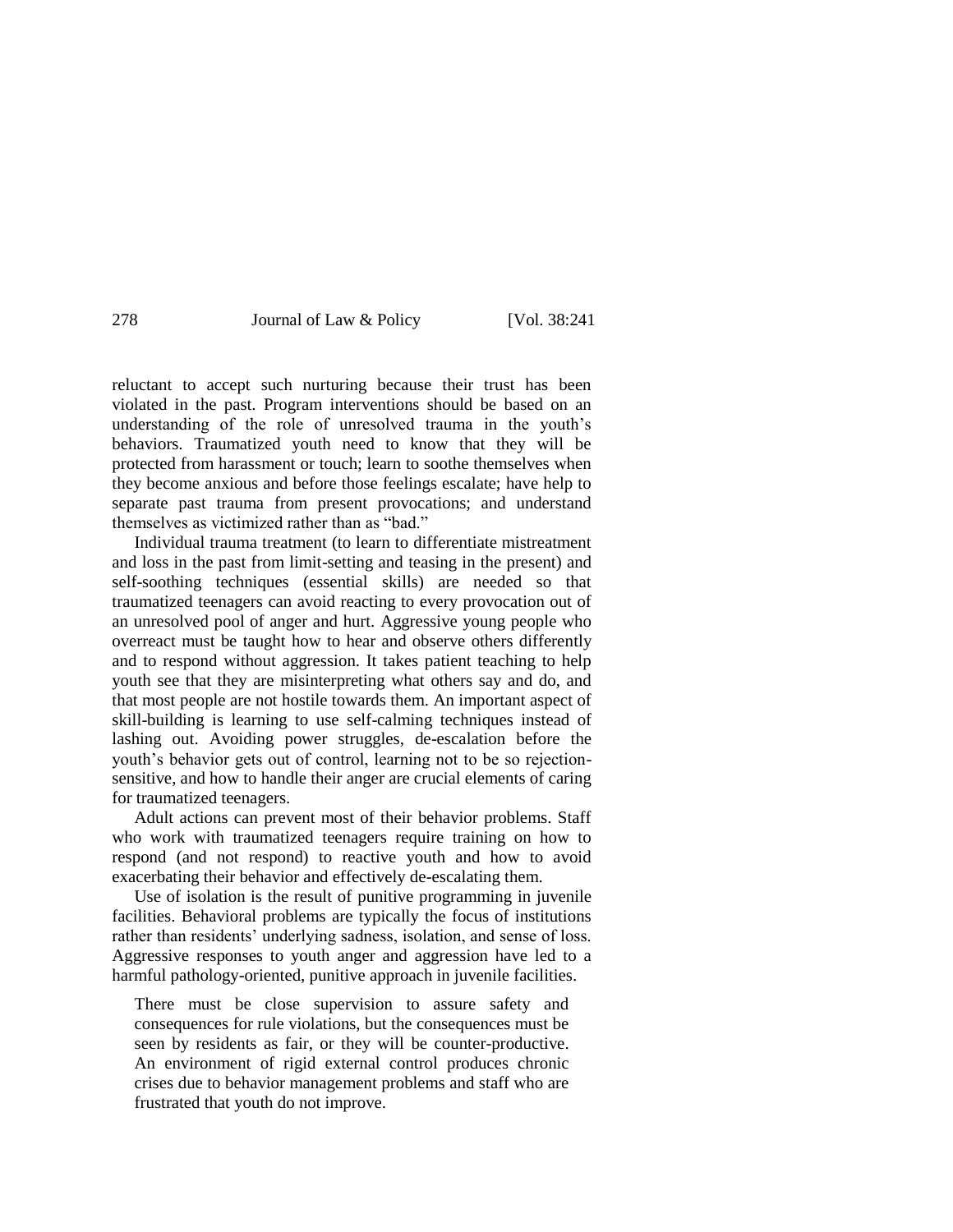The usual adult reaction to adolescent rule violations or other misbehaviors is anger or punishment, which only increases the probability that problem behaviors will continue. Staff can get caught up in residents' aggression. A perceived provocation gets an angry reaction that causes a more aggressive response, and so on, in an escalating cycle.

Avoiding this cycle by preventing confrontation, deescalating provocative situations, and modeling reduced reactivity to insults and threats, creates an environment where staff are not afraid of residents and who do not use physical force against them.<sup>161</sup>

### *C. Promising Approaches to reduce reliance on Isolation*

New York State is implementing a juvenile justice approach that engages rather than punishes youth. The NY Model is a synthesis of evidence-based and promising practice programs, treatments and philosophies that have proven to be effective in working with juvenile justice involved adolescents in a variety of settings. By using an environmental and philosophical infrastructure that is both traumainformed and trauma-responsive, and applying empirically validated treatment paradigms for the emotional and behavioral problems which frequently arise in response to trauma exposure, the NY Model creates a treatment supportive milieu which is designed to ready youth for independent, self-regulated and effective behavior. The NY Model emphasizes establishing (or re-establishing) and maintaining the connections between the youth in care, their family and community supports, and other available community resources in order to facilitate an expeditious and successful reintegration to their homes and neighborhoods. The NY Model thus creates a treatmentfocused, trauma responsive continuum of care, wherein youth and families are supported in pursuing self-determined goals with reliance on external supports and services as needed, gradually moving toward system independence.<sup>162</sup>

<sup>161.</sup> *Id.* at 124–25.

<sup>162.</sup> Joseph Tomassone, Chief of Treatment of Services, Bureau of Behavioral Health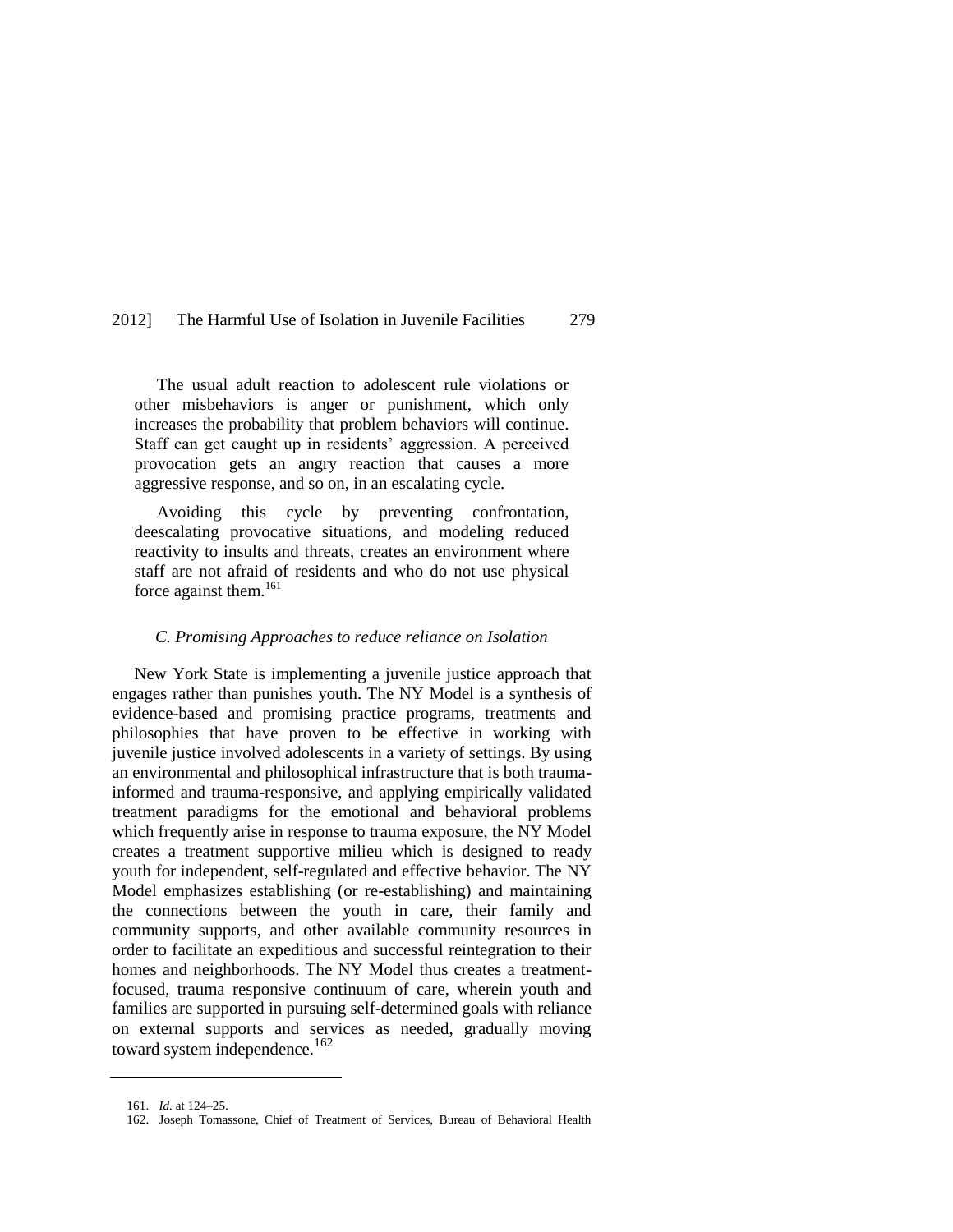Dr. Stuart Ablon of Massachusetts General Hospital has developed a program called the "Collaborative Problem Solving" Approach" ("CPS") that has demonstrated success in reducing the use of isolation and restraints for juveniles. The premise of the program is that youth lack certain cognitive and social skills and need to be taught to develop those skills. Over-simplified, the approach requires the youth and adult to identify the youth's concern about an issue, then identify the adult's concern, and together brainstorm a way of addressing it. This approach equips youth with the critical skills necessary to overcome the frustration, attention-seeking behaviors, and to limit the testing behaviors. $163$ 

This approach was used at the Maine Youth Development Center (which had previously been shut down due to use of four-point restraints and long periods of isolation with young teens). Implementation of CPS in the high custody unit of the Mountain View Youth Development Center was associated with a significant decrease in the number of assaults, the use of force, placements in seclusion (by at least 50%) and also far less workers' compensation claims due to injury. The CBS approach was also utilized in the Ohio Hospital for Psychiatry. The results were as follows: one year seclusion free, 95% reduction in restraints, staff turnover under 3%. When the CBS approach was used at the Yale-New Haven Children's Hospital Inpatient Psychiatry Unit, restraints dropped from 263 to 7 and seclusion dropped from 432 to 133.

A four-country study recently concluded that seclusion should always be the last resort when it comes to dealing with aggressive episodes involving young offenders with psychiatric disorders.<sup>164</sup> The forensic units studied ranged from eight to twelve beds, treating young offenders with severe mental health disorders, delinquent, violent and non-compliant behavior and impulse control problems in

Services, Division of Juvenile Justice and Opportunities for Youth, NYS Office of Children and Family Services, *Personal Communication* (forthcoming).

<sup>163.</sup> ROSS W. GREEN & J. STUART ABLON, TREATING EXPLOSIVE KIDS: THE COLLABORATIVE PROBLEM SOLVING APPROACH (2005) (discussing this approach and its impressive impacts); *see also* THINK: KIDS, http://www.thinkkids.org (last visited Feb. 2, 2012).

<sup>164.</sup> Johanna Berg et al., *Management of Aggressive Behaviour Among Adolescents in Forensic Units: A Four-Country Perspective*, 18 J. OF PSYCHIATRIC AND MENTAL HEALTH NURSING 776–85 (Nov. 2011).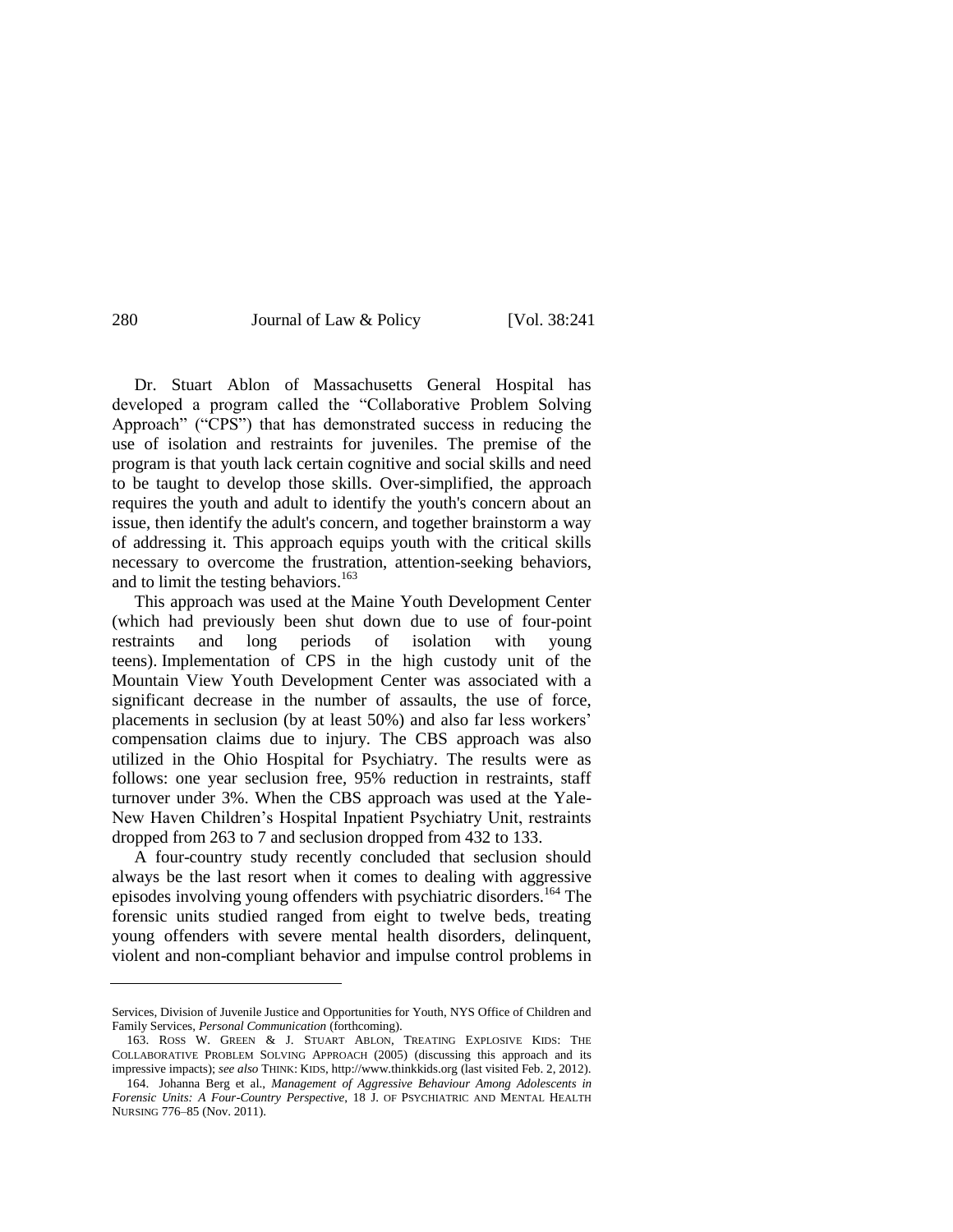the UK, Belgium, the Netherlands and Finland. Mental and unit staff on the units found that the most effective response to problem behaviors was verbal intervention that was clear, structured and used in the early stages of aggression. Sometimes the aggressor was separated from other adolescents for five to fifteen minutes to give them a chance to calm down. Talking about the incident afterwards was also important, so that both the adolescent and staff could reflect on why it happened and how it could be prevented. Teamwork was crucial and all members of the multi-disciplinary team had to be committed to therapeutic aggression management. Staff endeavored to cooperate with the adolescent as long as possible and to avoid coercive measures, while still maintaining the safety of others.

A juvenile facility must have policies that forbid isolation, limit the use of physical restraint and PRN medication for behavior control, and forbid secluding suicidal youth. Not only must the facility train staff in these policies, but it must also coach staff specifically in how to de-escalate easily triggered youth. Just as important is a juvenile institutional environment that is developmentally and trauma-informed where youth feel respected and where restraint is seen as a rare last resort when all other efforts to de-escalate the young person have failed.

#### *D. Strategies for Individual Juvenile Defenders*

If your state has mandatory review hearings, bring these issues to the judge's attention at that time and cite the harmful effects of isolation-type practices. If your state does not have mandatory review hearings, but the juvenile court judge retains jurisdiction, it is important to have a mechanism in place for incarcerated youth to have contact with attorneys. An attorney may seek judicial review and appropriate relief by filing a motion to have a review hearing, as was attempted in *O.S.*

There are additional steps that an individual lawyer concerned about a client can take if he/she suspects institutional abuse or the excessive use of isolation-type practices. The following list was developed by Sue Burrell, from the Youth Law Center in California. Different strategies can be used depending on the seriousness of the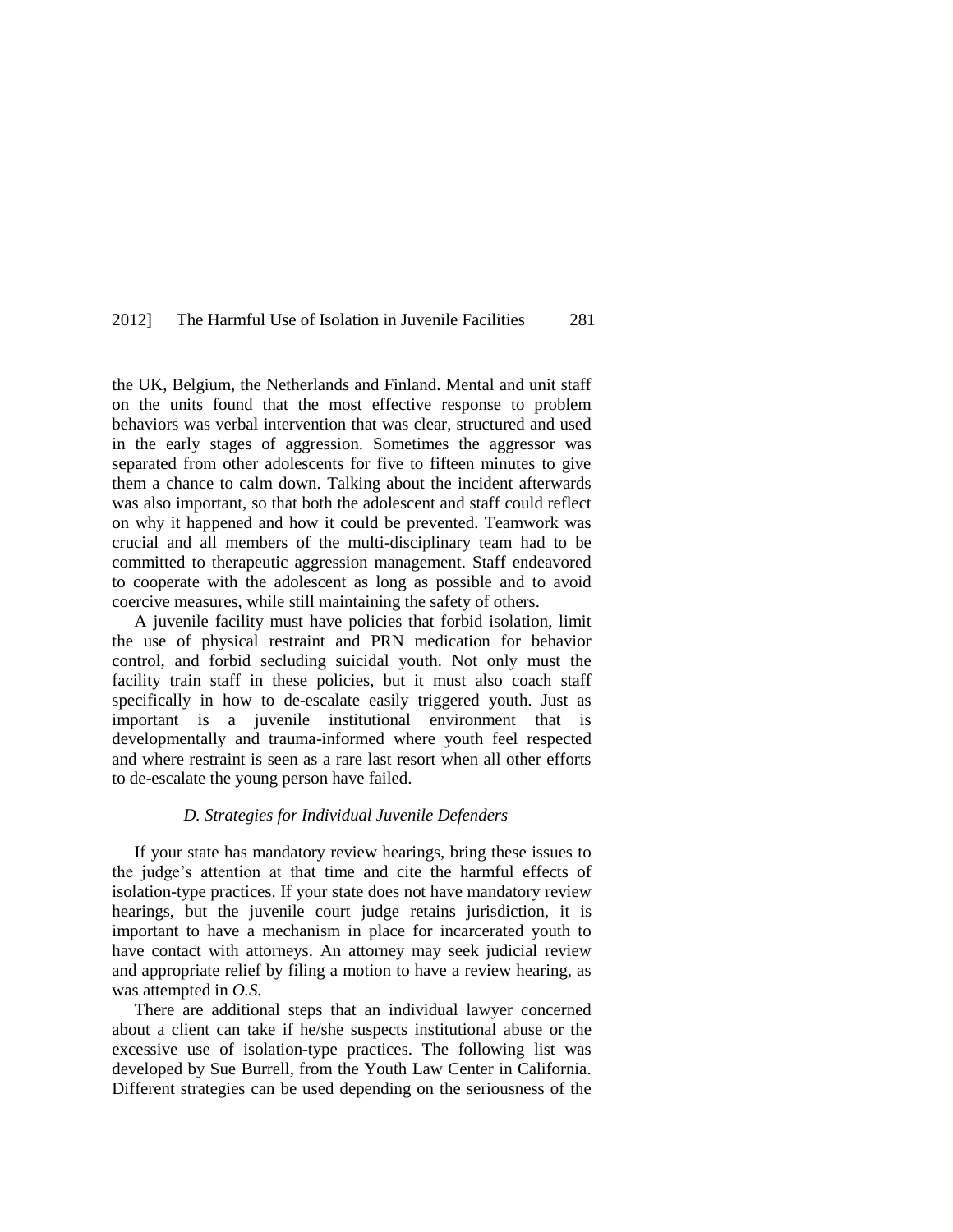situation. With each strategy, always make sure to tell the child what you plan to do, and make sure that they want you to proceed.<sup>165</sup>

(1) Make a Phone Call to the Facility Administrator

This is a good strategy when there is something specific you want to accomplish, such as getting the facility to take your client to a doctor, or arranging a personal visit with someone not on the visiting list. Keep a record of the person(s) you speak with, the date of the phone call, and notes about what was said. Also ask for a return phone call or written response when any requested action is carried out.

(2) Send a Letter or Fax to the Facility Administrator

If the request is urgent, such as a situation where you need to have a mental health clinician examine a child's mental health status, then you may want to fax a written request asking the administrator to investigate and take prompt, appropriate action to address the situation. Faxing has the added advantage of providing a written record of the request. Keep copies of the successful fax. You could also use e-mail, but because administrators get a huge number of e-mails, faxes stand out better as communications calling for a response. If the situation is very serious or if your less formal attempts to resolve them fail, then write a letter to the administrator of the facility asking for an investigation or specific action, outlining what you know about the matter, and request a prompt written response.

### (3) Contact the Ombudsperson or Grievance Coordinator

If the request has to do with a relationship issue (for example, trouble with a particular staff member) or particular incident in the facility, then you may want to call the Ombudsperson, or if there isn't one, contact the grievance coordinator for advice.

<sup>165.</sup> Sue Burrell, Esq., Youth Law Center, San Francisco, California.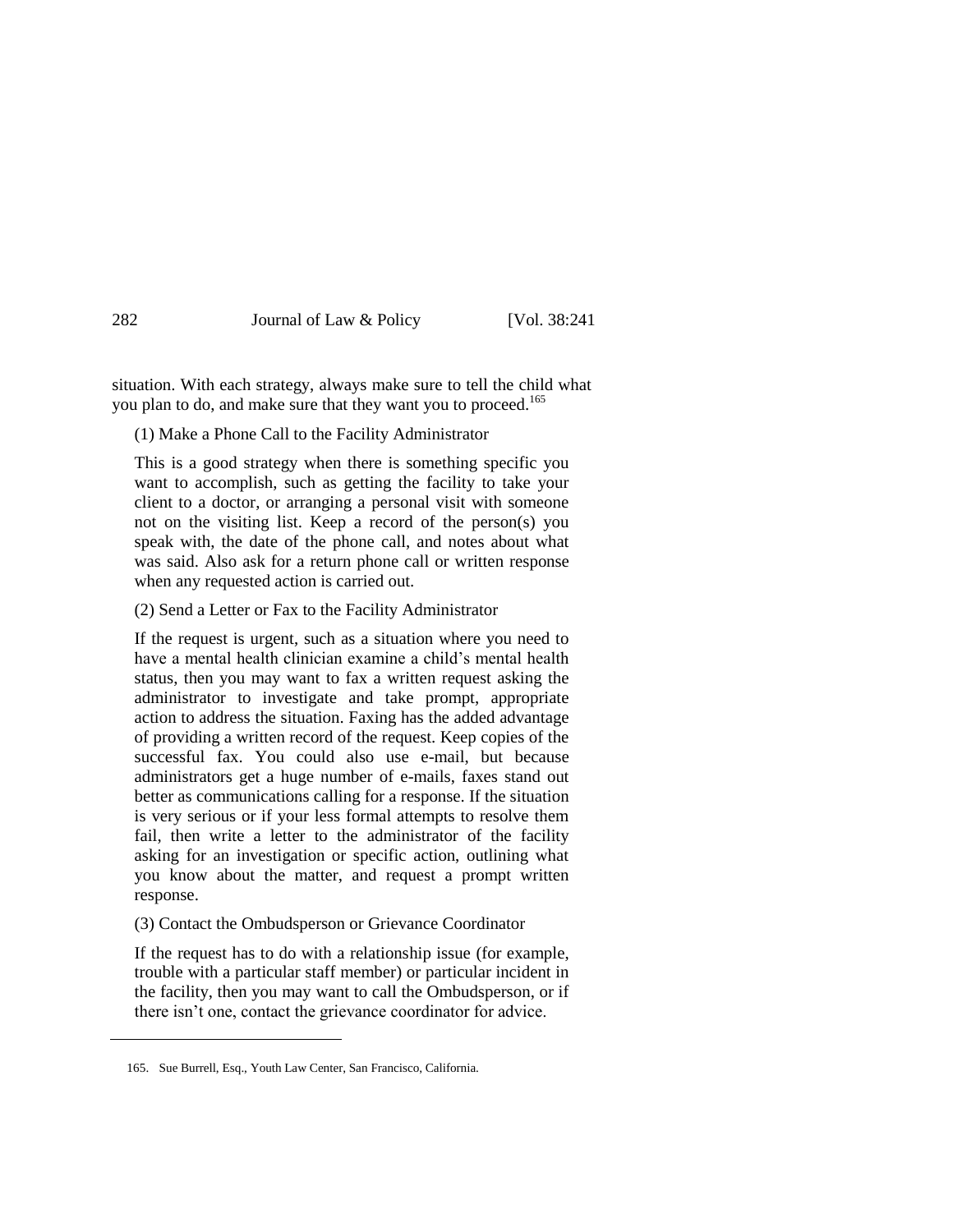#### (4) Notify the Licensing or Regulatory Agency

If the facility or placement is licensed, or if there is a regulatory agency, then there may be a complaint process for investigation and action in individual cases. For example, group homes in California are licensed by the California Department of Social Services. Children (or anyone) may file complaints through the Foster Care Ombudsman.<sup>166</sup> Typically, state law requires investigation and response to occur within a specified period of time, and complaints are retained in the licensing file.

#### (5) Make a Child Abuse Report

Most states have provisions for the filing of complaints in relation to physical or sexual abuse of children, and this includes abuse by facility staff members or law enforcement officers. These reports may be confidentially filed, and the child welfare agency must respond to them.

#### (6) Involve Specialty Advocates for Assistance

A disproportionate number of youth in the juvenile justice system have disabilities qualifying them for special education services, or necessitating services for developmental disabilities or mental health conditions. Accordingly, in such cases, contact your local Protection and Advocacy ( $P \& A$ <sup>")</sup> office, or other agencies that provide educational, developmental disabilities and mental health advocacy services.

(7) Contact the Civil Rights Division of the United States Department of Justice

The Civil Rights of Institutionalized Persons Act<sup>167</sup> ("CRIPA") gives the Civil Rights Division of the DOJ the power to bring action

<sup>166.</sup> California Department of Social Services, The Office of the Foster Care Ombudsman, *Complaints Form*, http://www.fosteryouthhelp.ca.gov/complaints.html (last visited Nov. 26, 2011).

<sup>167.</sup> 42 U.S.C. § 1997 (1980).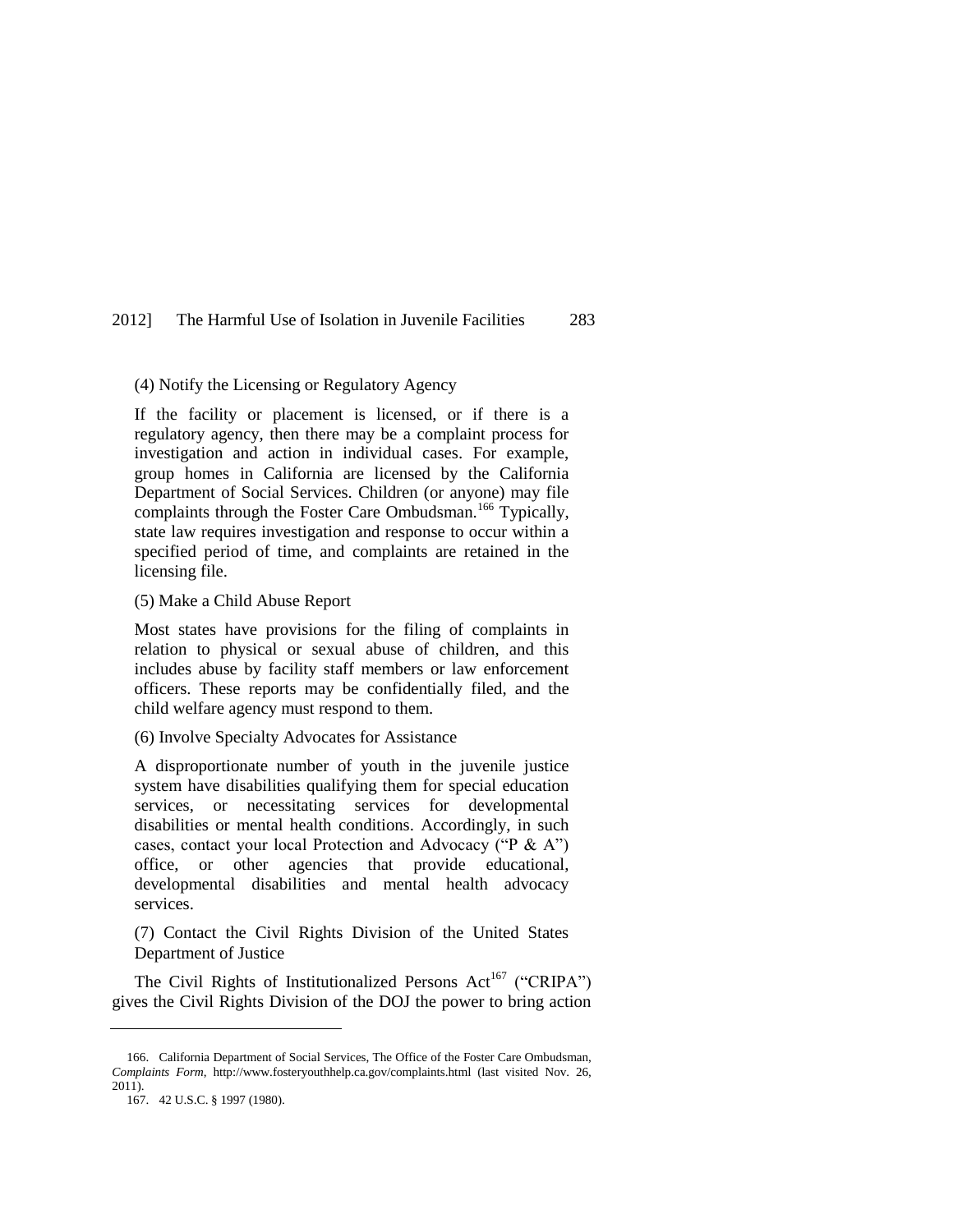against the state if civil rights are violated in publicly operated facilities. If information indicates abuse, contact:

Special Litigation Section Civil Rights Division U.S. Department of Justice P.O. Box 66400 Washington, DC 20035-6400 (202) 514-6255 www.usdoj.gov/crt/split/juveniles.htm

#### V. CONCLUSION

The excessive use of isolation in juvenile facilities is a national problem. There is obvious need for greater oversight, monitoring, and uniform legislation to eliminate this harmful practice. In addition, juvenile systems should explore different approaches such as the CBS approach described above so that the need for isolation in the first instance is reduced. However, in addition to broader, national and systems approaches, there are many actions that individuals can take to protect juveniles.

Courts and human rights organizations have recognized that isolating a person is damaging and can be extremely harmful. Despite the more than two hundred years of research showing that isolation is detrimental to mental health, juvenile facilities across the country regularly employ isolation techniques. While it may be necessary to separate a child from others for a limited time to quell dangerous situations, locking a child in a room for a prolonged period of time only makes the situation worse and exacerbates pre-existing mental health issues.

Isolation of juveniles is used for a variety of reasons, protection, population management, de-escalation of volatile circumstances but it seems to be most often used punitively. Call it segregation, room restriction, behavior modification, or "the box," separating a child from others with little to no external stimuli is in no way rehabilitative. The use of such practices flies in the face of a core objective of our juvenile justice system and must cease.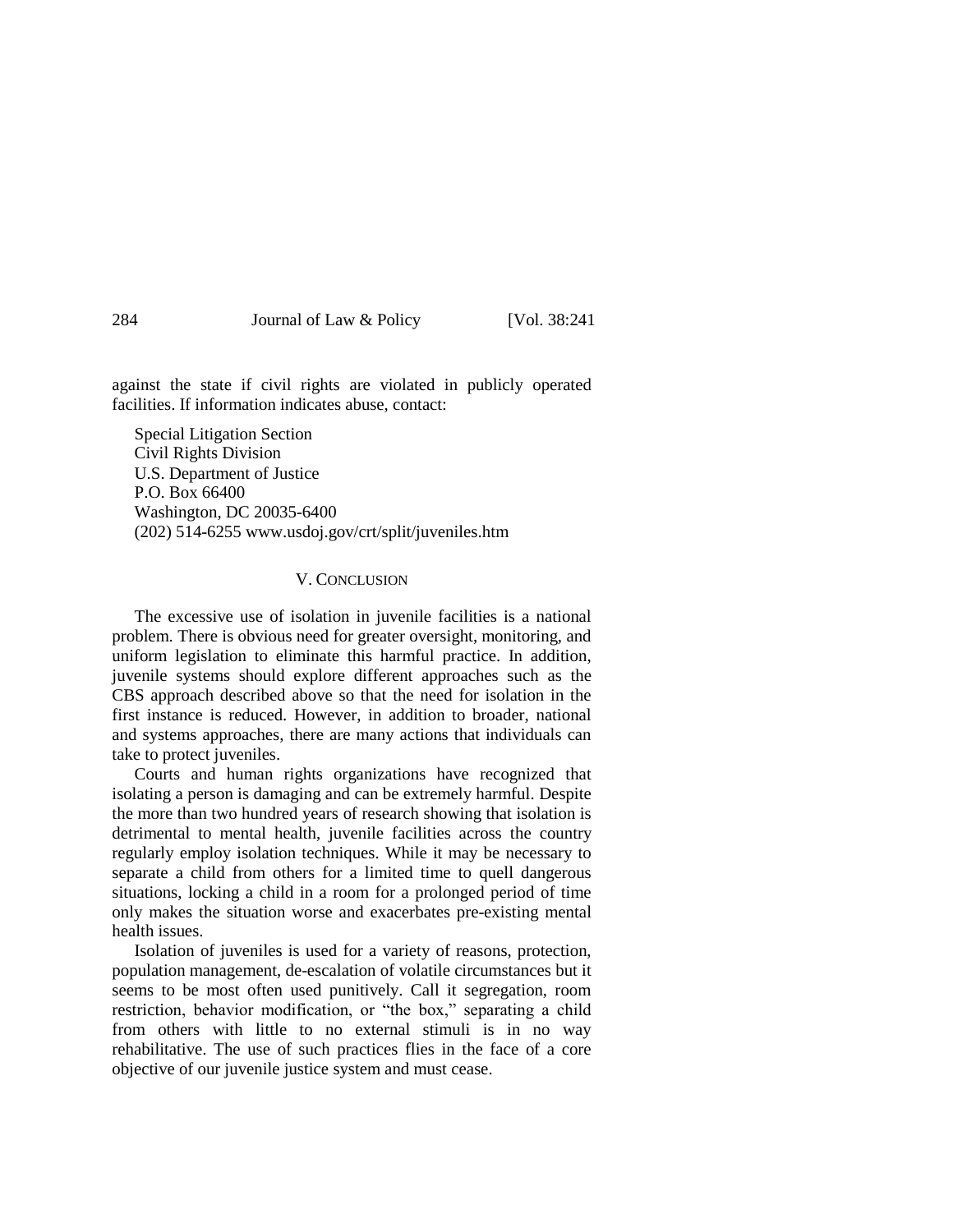### APPENDIX

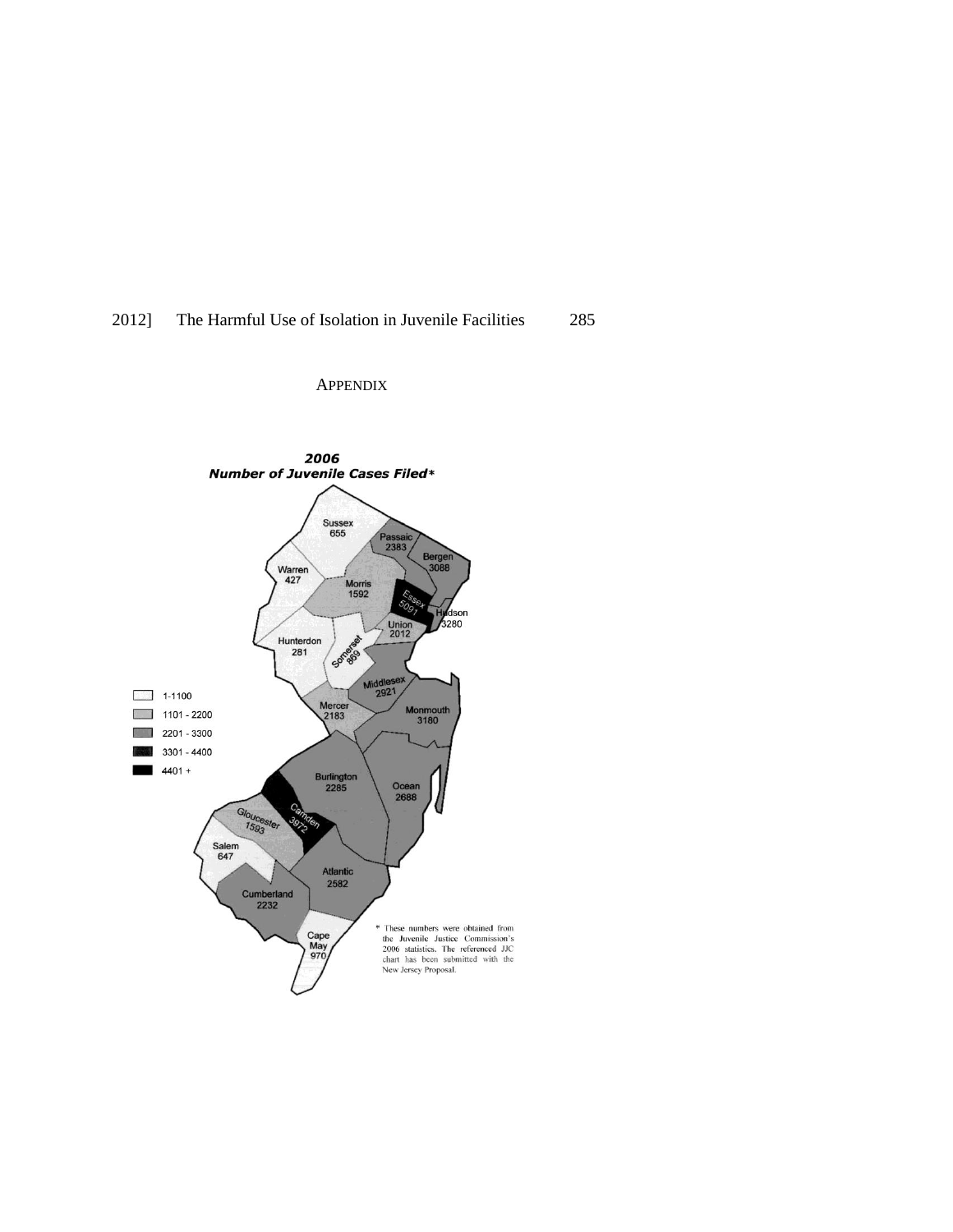